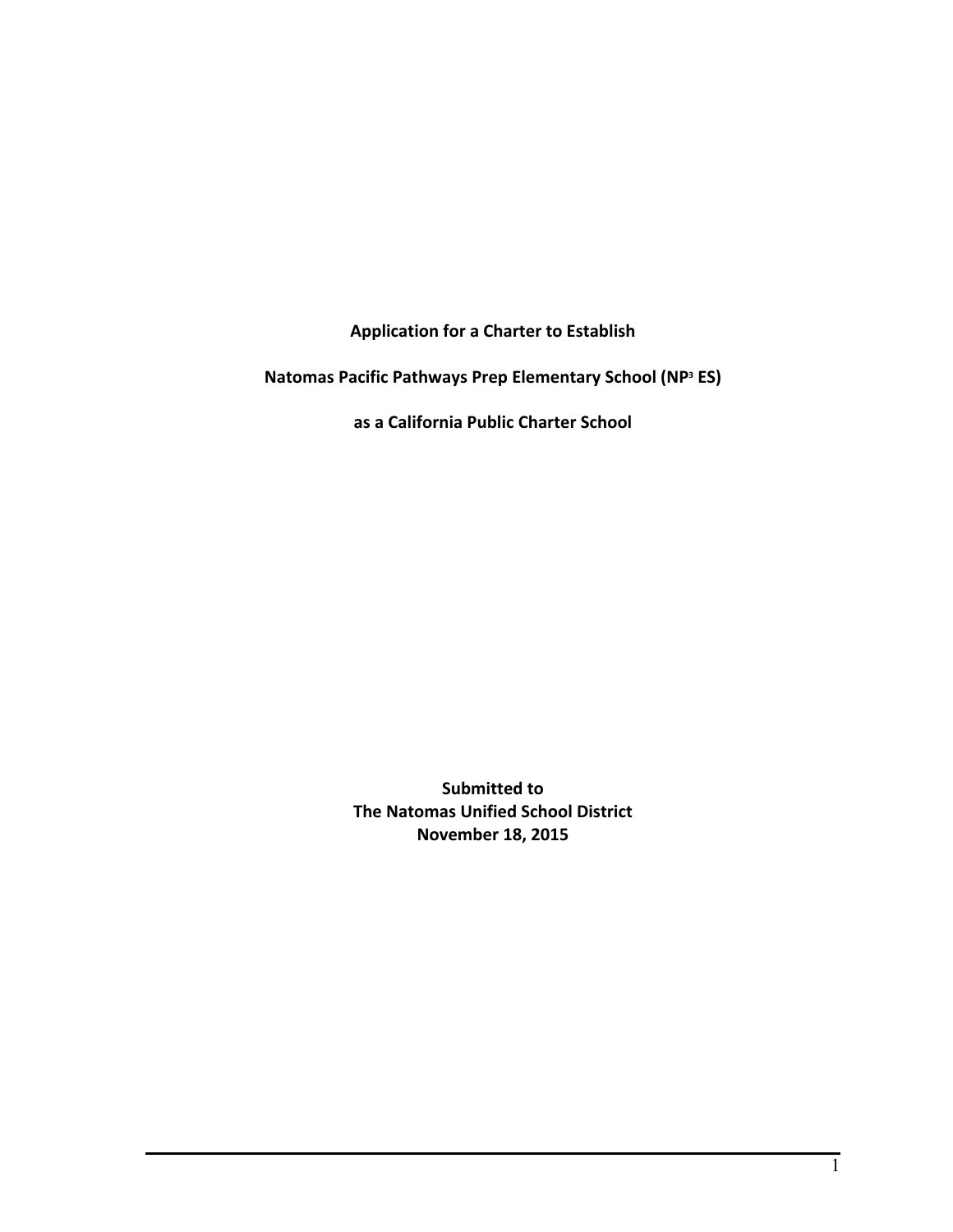# Table of Contents

| Draft Authorization by Natomas Unified School District to establish Natomas Pacific |    |
|-------------------------------------------------------------------------------------|----|
| Pathways Prep Elementary School as a California Public Charter School               | 4  |
| Assurances                                                                          | 5  |
| I. Introduction and Founding Group                                                  | 6  |
| Introduction                                                                        | 6  |
| Founding Group - Description, Experience & Relationships                            | 6  |
| II. Educational Philosophy and Program                                              | 8  |
| Mission and Educational Philosophy                                                  | 8  |
| <b>Students To Be Served</b>                                                        | 8  |
| Curriculum and Instructional Design                                                 | 8  |
|                                                                                     |    |
| Plans for Particular Groups of Students                                             | 15 |
| Plan for Students Who Are Academically Low Achieving                                | 15 |
| Plan for Students Who Are Academically High Achieving                               | 16 |
| Plan for Students Who Are English Language Learners                                 | 16 |
| Plan for Special Education Students                                                 | 17 |
| III. Measurable Student Outcomes and Other Uses of Data                             | 20 |
| Measurable Student Outcomes, Annual Goals, and State Priorities                     | 21 |
| <b>State Content Standards and Standardized Testing</b>                             | 27 |
| Attendance                                                                          | 27 |
| Academic Performance and Academic Yearly Progress Indices                           | 27 |
| <b>Methods of Assessment</b>                                                        | 27 |
| Use and Reporting of Data                                                           | 27 |
| IV. Governance Structure of NP <sup>3</sup> ES                                      | 29 |
| The School's Organizational and Administrative Structure                            | 29 |
| The School Board                                                                    | 29 |
| The Principal of the School                                                         | 31 |
| Family Involvement in the School                                                    | 32 |
| V. Human Resources                                                                  | 34 |
| <b>Overall Qualifications of School Employees</b>                                   | 34 |
| The School's Principal                                                              | 34 |
| The School's Teachers and Counselor                                                 | 34 |
| The School's Non-Instructional Staff                                                | 35 |
| <b>Compensation and Benefits</b>                                                    | 35 |
| <b>Employee Representation</b>                                                      | 35 |
| <b>Rights of School District Employees</b>                                          | 35 |
| <b>Health and Safety</b>                                                            | 35 |
| <b>Background Checks</b>                                                            | 36 |
| <b>Child Abuse</b>                                                                  | 36 |
| <b>TB Testing</b>                                                                   | 36 |
| Immunizations                                                                       | 36 |
| Medications                                                                         | 36 |
| Vision/Hearing/Scoliosis                                                            | 36 |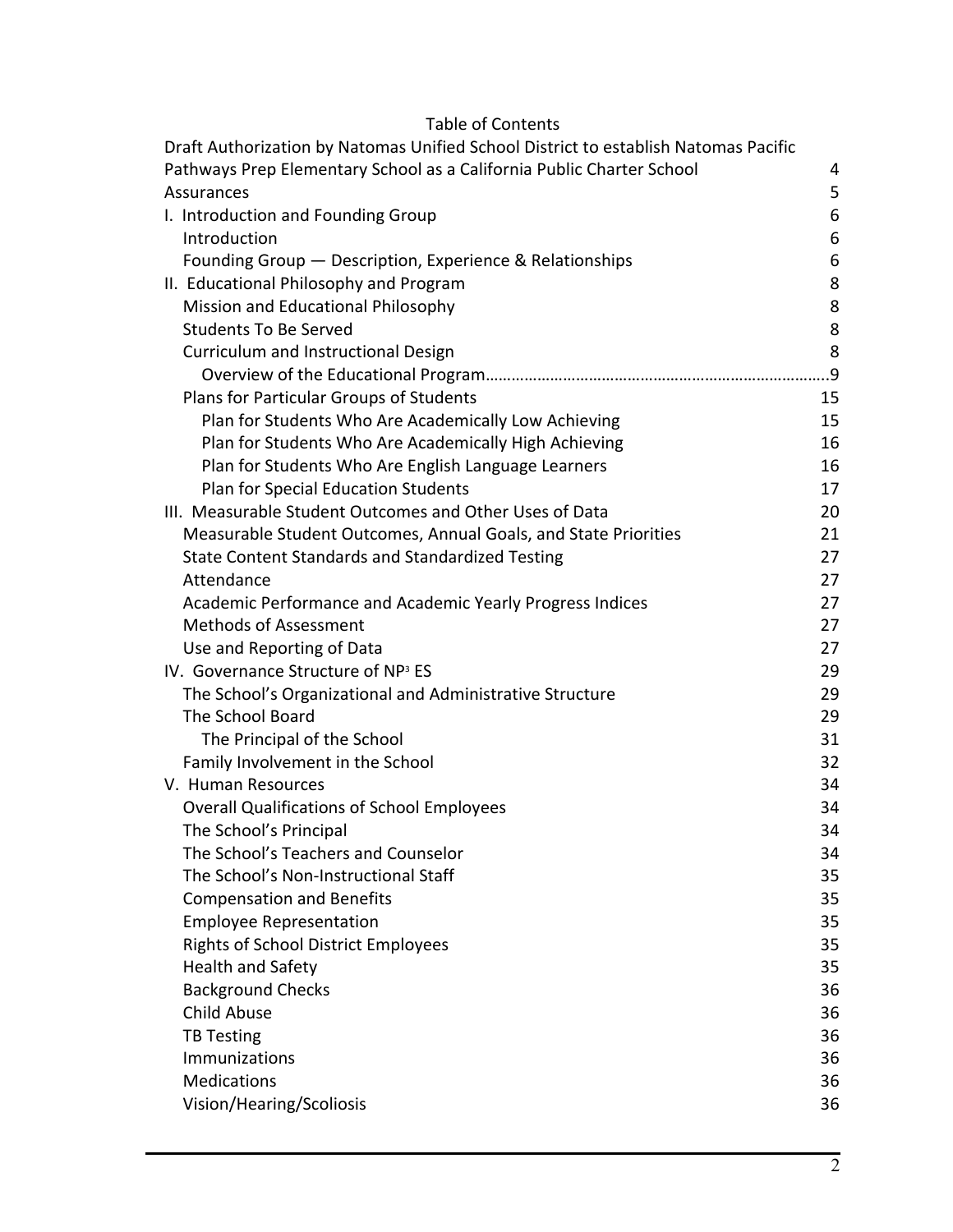| <b>Emergency Preparedness</b>                                                                          | 36 |
|--------------------------------------------------------------------------------------------------------|----|
| <b>Blood-Borne Pathogens</b>                                                                           | 37 |
| Drug-Free/Smoke-Free/Alcohol-Free Environment                                                          | 37 |
| <b>Dispute Resolution</b>                                                                              | 37 |
| Disputes within the School                                                                             | 37 |
| Disputes between the School and the District                                                           | 37 |
| VI. Student Admissions, Attendance, and Suspension/Expulsion Policies & Procedures 39                  |    |
| <b>Student Admissions Policies and Procedures</b>                                                      | 39 |
| Non-Discrimination                                                                                     | 40 |
| <b>Public School Attendance Alternatives</b>                                                           | 40 |
| Suspension and Expulsion Policies and Procedures                                                       | 40 |
| VII. Financial Planning, Reporting, and Accountability                                                 | 48 |
| <b>Budgets</b>                                                                                         | 48 |
| Financial Reporting, Funding and Oversight, and LCAP                                                   | 48 |
| Insurance                                                                                              | 50 |
| <b>Administrative Services</b>                                                                         | 50 |
| Facilities                                                                                             | 51 |
| Transportation                                                                                         | 51 |
| Audits                                                                                                 | 51 |
| <b>Closure Protocol</b>                                                                                | 52 |
| VIII. Impact on the Charter Authorizer                                                                 | 55 |
| <b>Potential Civil Liability Effects</b>                                                               | 55 |
| IX. Support for Establishing NP <sup>3</sup> ES as a Charter School in Natomas Unified School District |    |
|                                                                                                        | 56 |
| In general.                                                                                            | 56 |
| The Citizen Petition Supporting this Application                                                       | 56 |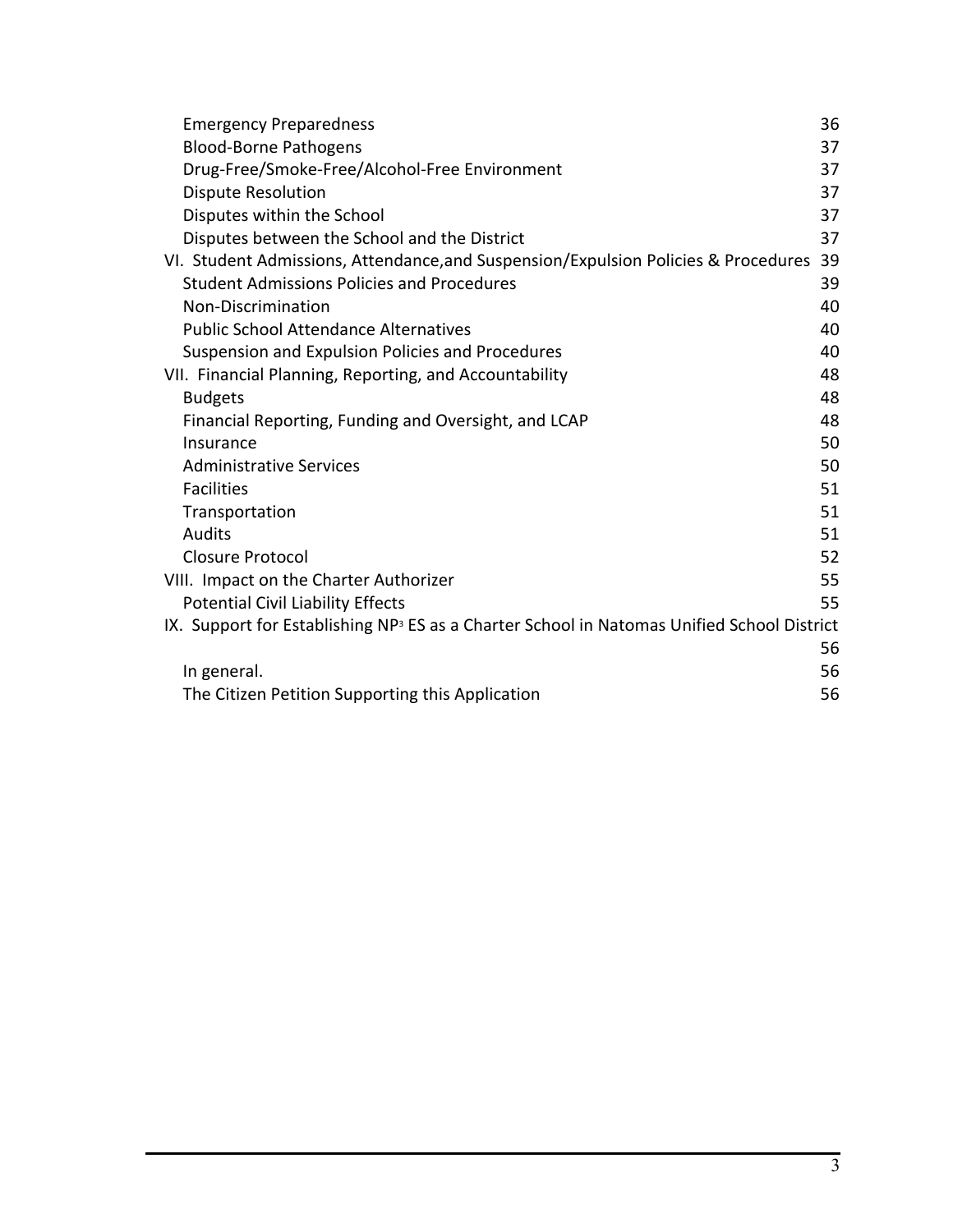(To be approved by separate resolution.)

### *School Location*

This charter authorizes the operation of NP<sup>3</sup> ES as a charter school that will operate at one site within the geographic boundaries of Natomas Unified School District, as authorized pursuant to Education Code § 47605.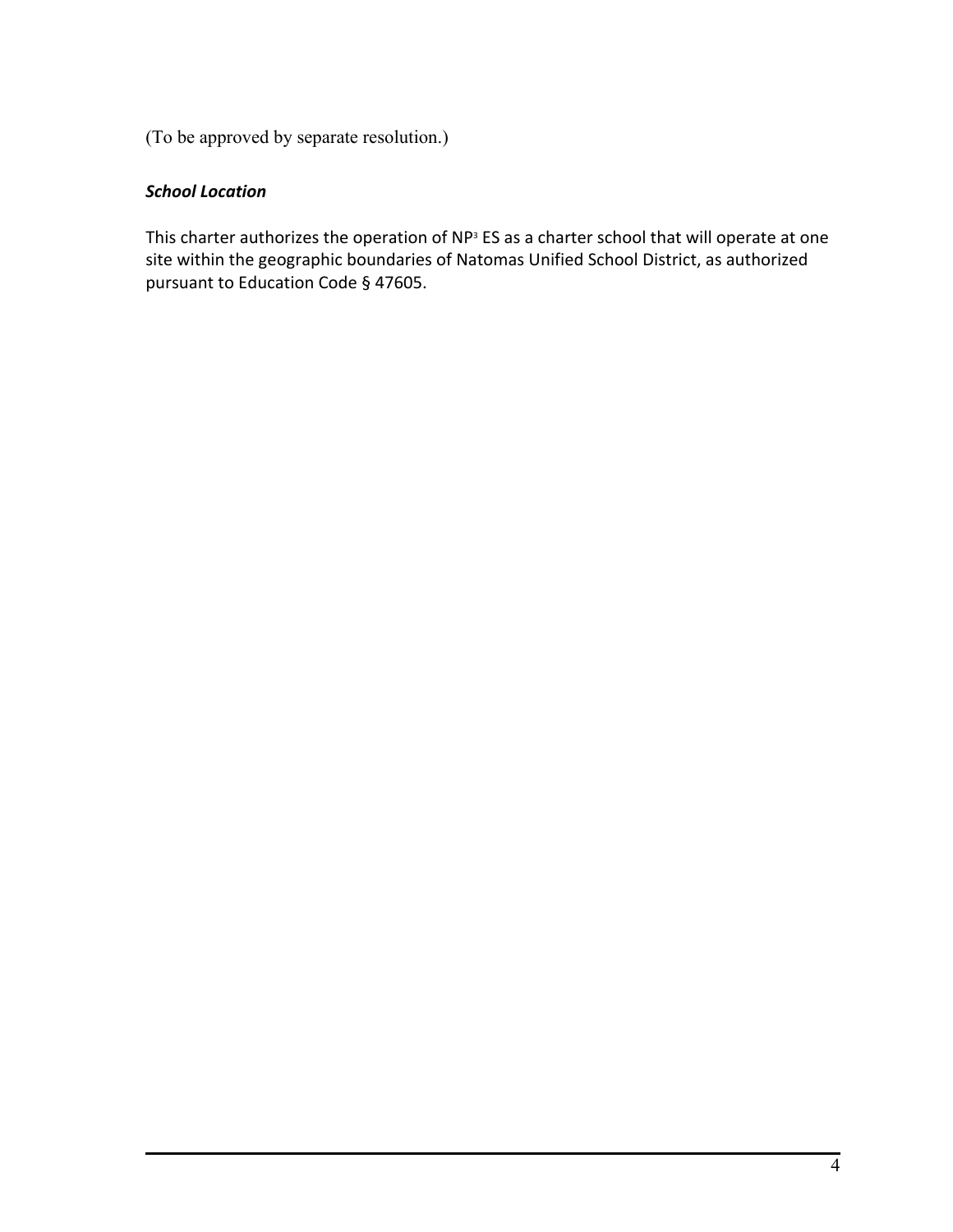#### **ASSURANCES**

As the authorized representatives of the applicant, the P20 Consortium, we hereby certify that the information submitted in this application for a charter for Natomas Pacific Pathways Prep Elementary School ("NP<sup>3</sup> ES" or "Charter School") located within the boundaries of the Natomas Unified School District is true to the best of our knowledge and belief; we also certify that this application does not constitute the conversion of a private school to the status of a public charter school; and further, we understand that, if awarded a charter, NP<sup>3</sup> ES:

- 1. Will meet all statewide standards and conduct the student assessments required, pursuant to Education Code § 60605, and any other statewide standards authorized in statute, or student assessments applicable to students in non-charter public schools. *[Ref. Education Code § 47605.6(d)(1)]*
- 2. Will be deemed the exclusive public school employer of the employees of the charter school for purposes of the Educational Employment Relations Act. *[Ref. Education Code § 47605.6(b)(5)(M)]*
- 3. Will be nonsectarian in its programs, admissions policies, employment practices, and all other operations. *[Ref. Education Code § 47605.6(e)(1)]*
- 4. Will not charge tuition. *[Ref. Education Code § 47605.6(e)(1)]*
- 5. Will admit all students who wish to attend the school and who submit a timely application, unless the school receives a greater number of applications than there are spaces for students, in which case each application will be given equal chance of admission through a random lottery process and application of public criteria. *[Ref. Education Code § 47605.6 (e)(2)(B)]*
- 6. Will not discriminate against any student on the basis of race, ethnicity, national origin, religion, gender, sexual orientation, perceived sexual orientation, home language, or disability. *[Ref. Education Code § 47605.6(e)(1)]*
- 7. Will adhere to all applicable provisions of federal law related to students with disabilities including, but not limited to, § 504 of the Rehabilitation Act of 1973, Title II of the Americans with Disabilities Act of 1990, and the Individuals with Disabilities in Education Improvement Act of 2004.
- 8. Will meet all requirements for employment set forth in applicable provisions of law, including, but not limited to, necessary professional credentials. *[Ref. Title 5 California Code of Regulations § 11967.5.1(f)(5)]*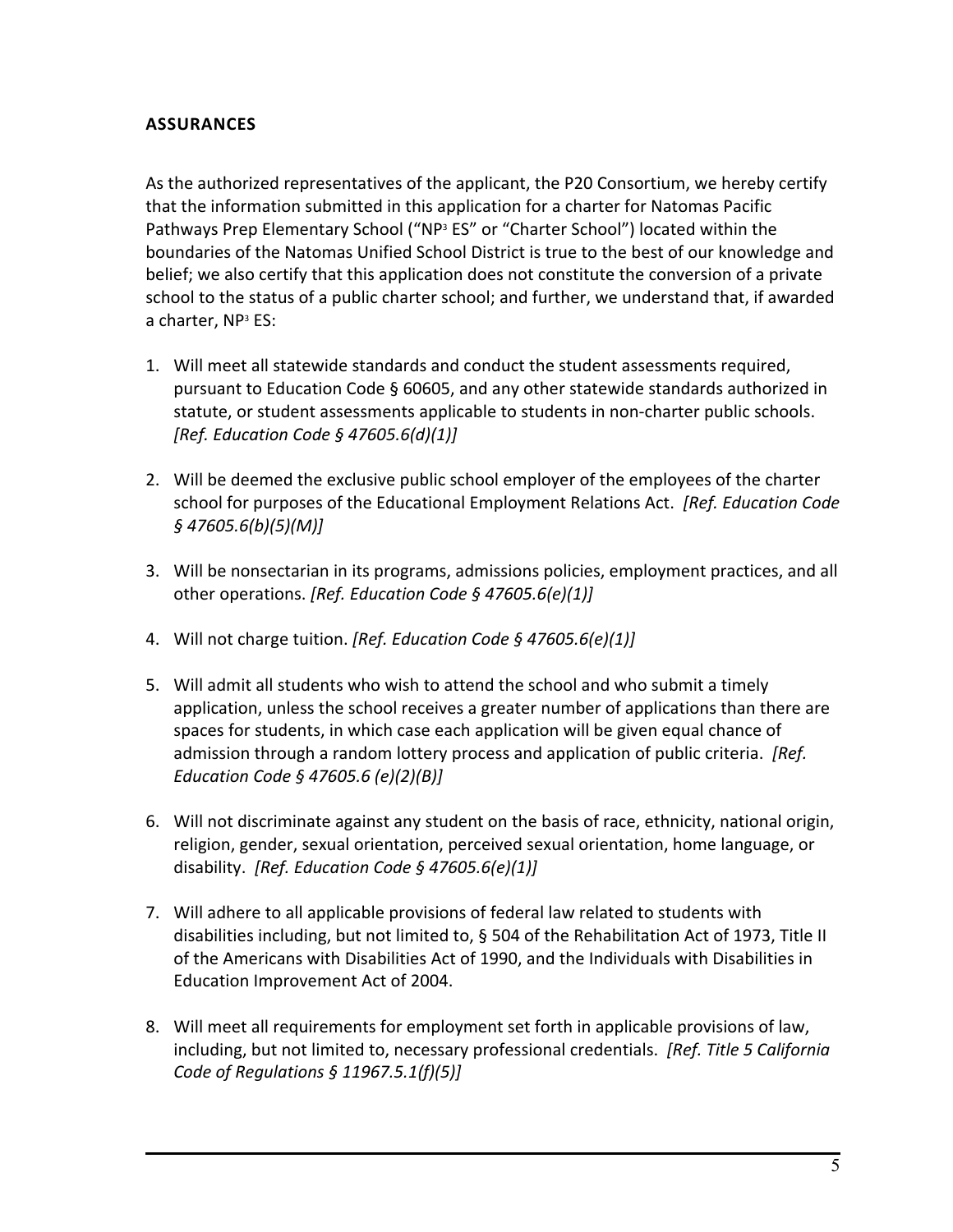9. Will ensure that teachers in the school hold a Commission on Teacher Credentialing credential, permit, or other document equivalent to that which teachers in other public schools are required to maintain.

### **I. INTRODUCTION AND FOUNDING GROUP**

### **Introduction**

Natomas Pacific Pathways Prep Elementary School (NP<sup>3</sup> ES) educates students in grades K-5. The school offers an academic and co-curricular program that appeals to students in Natomas and the Sacramento area.

NP<sup>3</sup> ES is committed to academic excellence and a comprehensive program that will engage a diverse student population—at least as diverse as the Natomas and California populations generally. Key to the program will be a small school environment where students will know and be known individually by their teachers and staff, high expectations, a college-culture, rigorous and analytical coursework, and opportunities to build sustained and intense relationships with others.

NP<sup>3</sup> ES may expand to an enrollment of 500 in grades K-5.

## **Founding Group — Description, Experience & Relationships**

The founding group for NP<sup>3</sup> ES is the P20 Consortium, a non-profit corporation organized under the laws of the State of California.

The P20 Consortium was organized to form a structure where professional schools, colleges, and universities can work collaboratively with P12 educators in ways that will result in an exemplary education for disadvantaged and underrepresented youth, an expanded pool of qualified applicants along the education pipeline, and increased diversity in colleges and in the professions. More specifically, the P20 Consortium seeks to increase students' educational aspirations, their persistence in school, and their academic achievement. To these ends, the P20 Consortium works with local schools and educators, state organizations, and a national consortium of similarly interested cross-education teams involving law schools, medical schools, schools of education, two year colleges, P12 institutions, and other education leaders and policy makers.

As an informal organization, the P20 Consortium has already successfully worked locally with a small law-themed model school on curriculum development and implementation, regionally with the State Bar of California to develop a series of pipeline initiatives involving the bench and bar in ongoing school relationships, and nationally with a consortium of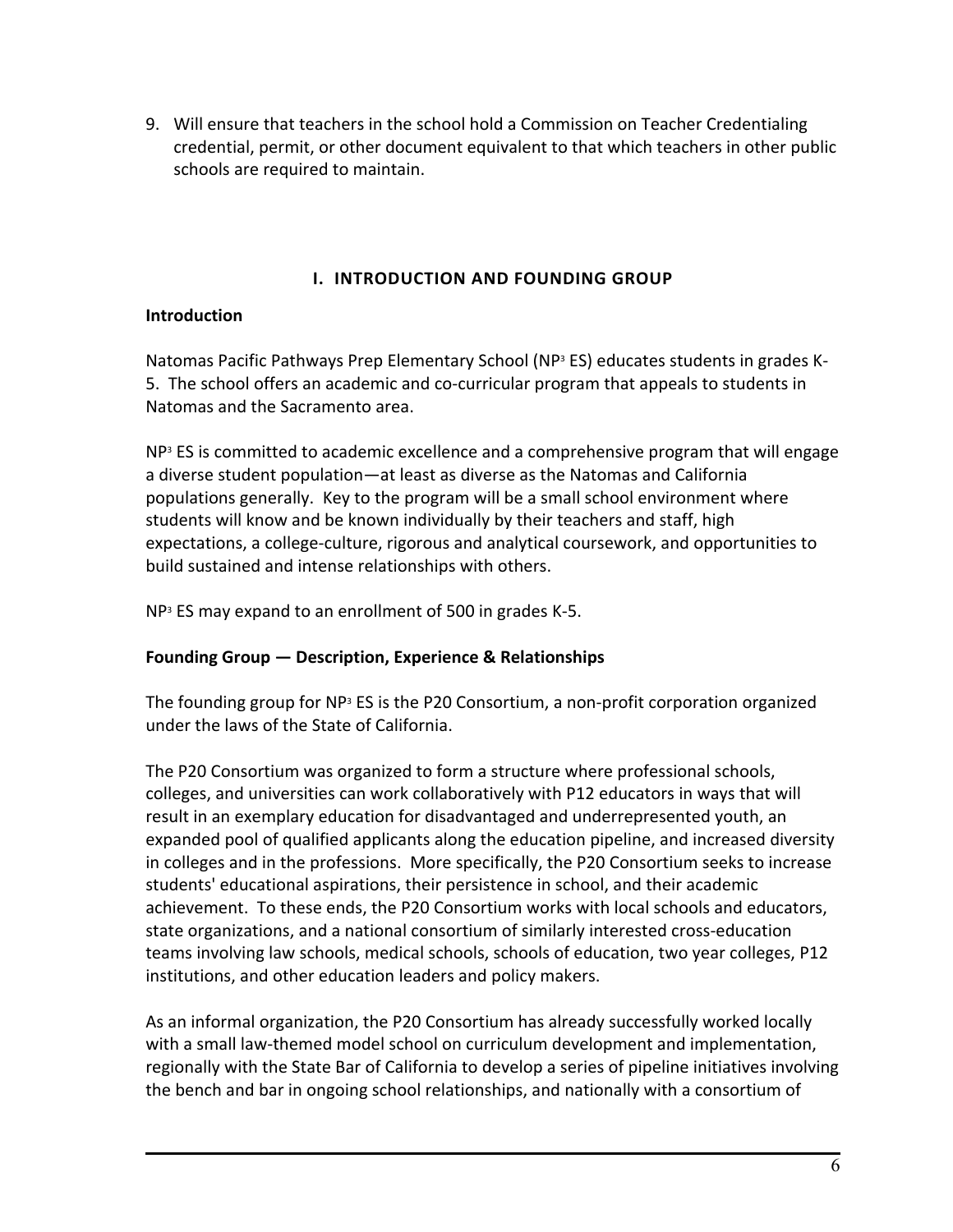similar professional school/college/P12 teams, including those that have comprehensive, integrated pipeline programs and those that operate themed charter schools.

As part of the P20 Consortium, teachers, students, and staff in NP<sup>3</sup> ES will have the opportunity to work with high school and college students, teachers, counselors, and principals affiliated with the P20 Consortium, as well as with such educational organizations and leaders as the Johnson Foundation, the Education Commission of the States, ETS, the College Board, the Law School Admission Council, the American Bar Association, the Santa Anna P18 Partnership, and others in the consortium's national network, which is known as the Wingspread Consortium named for the Johnson Foundation facilities in Racine, Wisconsin, where the group first met in 2003.

Operation of NP<sup>3</sup> ES will be delegated by the P20 Consortium to a separate Board of at least five members that will include representatives of the P20 Consortium, and the broader community. It is anticipated that the Board will employ an experienced principal, counselor and teachers, with specific experience with goals similar to those articulated for Natomas Pacific Pathways Prep High and Middle Schools. The governance structure for NP<sup>3</sup> ES is described in detail in Section IV of this application.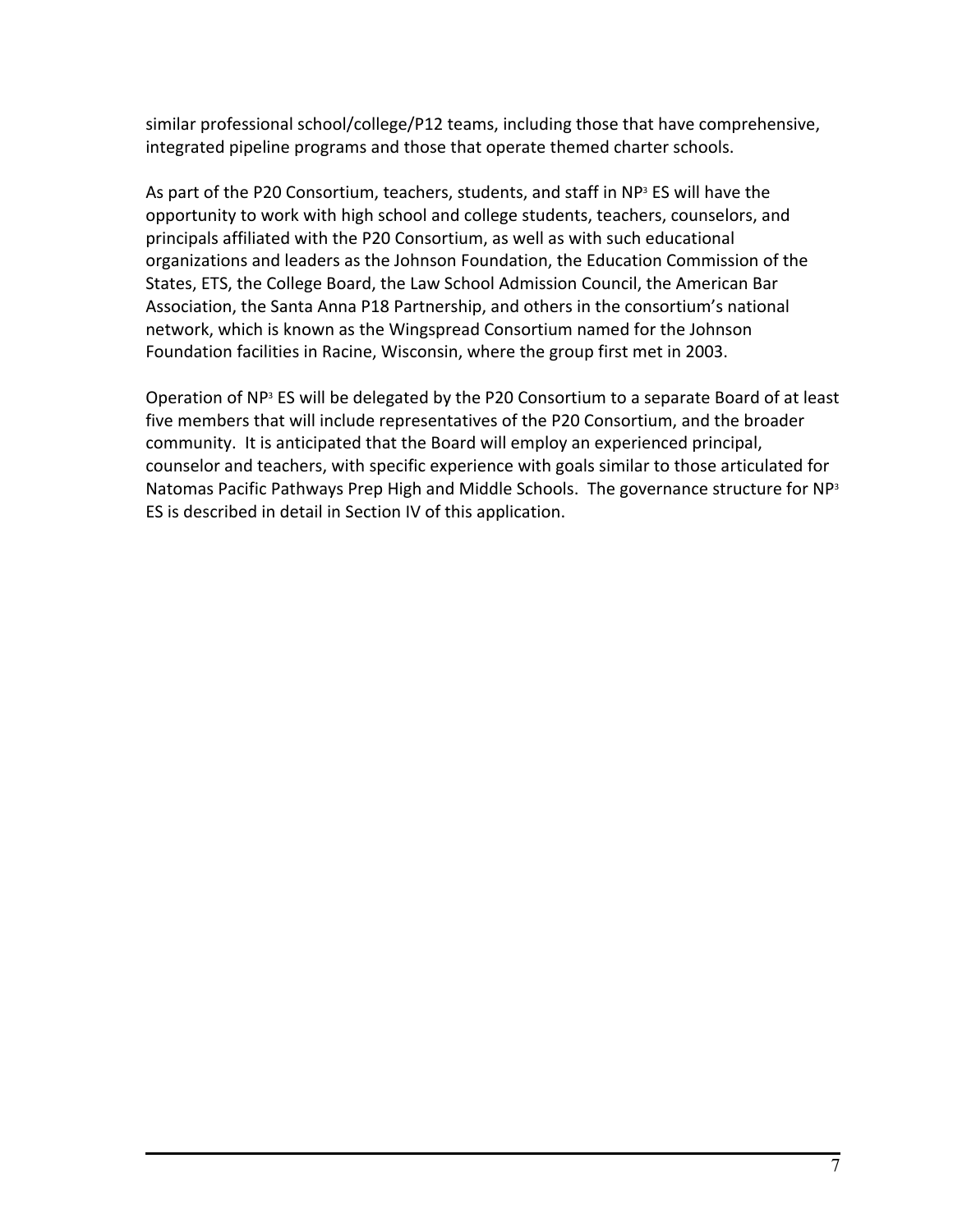### **II. EDUCATIONAL PHILOSOPHY AND PROGRAM**

#### **Mission and Educational Philosophy**

The mission of NP<sup>3</sup> ES is to work with the Natomas Unified School District in a collaborative effort to reach out to students in Natomas and Sacramento County and neighboring counties who are underrepresented in the professions and to then move these students successfully along the pipeline from Elementary school to middle school, high school to college and into professions and positions of leadership.

The goal of NP<sup>3</sup> ES is to engage these students of diverse backgrounds in their education; to encourage their persistence and success in a rigorous academic curriculum and cocurricular program, to provide students with rigorous and interactive learning activities; and to foster a culture of learning that leads to a successful K - 12 experience, matriculation to college, graduate or professional education, and adulthood as an engaged citizen and leader.

Equally important to the mission and goals of NP<sup>3</sup> ES is the establishment of a safe learning environment that fosters ongoing relationships with caring and involved adults through mentoring and internships, as well as through the regular school environment. By focusing on rigor, relationships, and exposure to expanded horizons, NP<sup>3</sup> ES will develop educated citizens for the  $21<sup>st</sup>$  century who can think analytically and be constructively engaged in critical issues.

Students should have the academic skills, the subject matter knowledge and understandings, and the personal skills to be successful in middle school, high school and beyond, as well as the motivation and competencies to be lifelong learners. Central to the success of the school is the belief that all students who are given the opportunity to engage in a rigorous curriculum can achieve high academic standards, even though they may enter elementary school with different strengths, weaknesses, and life experiences.

#### **Students To Be Served**

NP<sup>3</sup> ES will target a diverse group of students in grades K-5 who are representative of the demographics of the Natomas community and the State of California.

#### **Curriculum and Instructional Design**

The instructional approach of NP<sup>3</sup> ES is site-based. It offers remedial approaches where necessary. Coursework will be geared to California standards. Instructional design will encompass both curricular and co-curricular activities, and it will involve both traditional and creative teaching methods.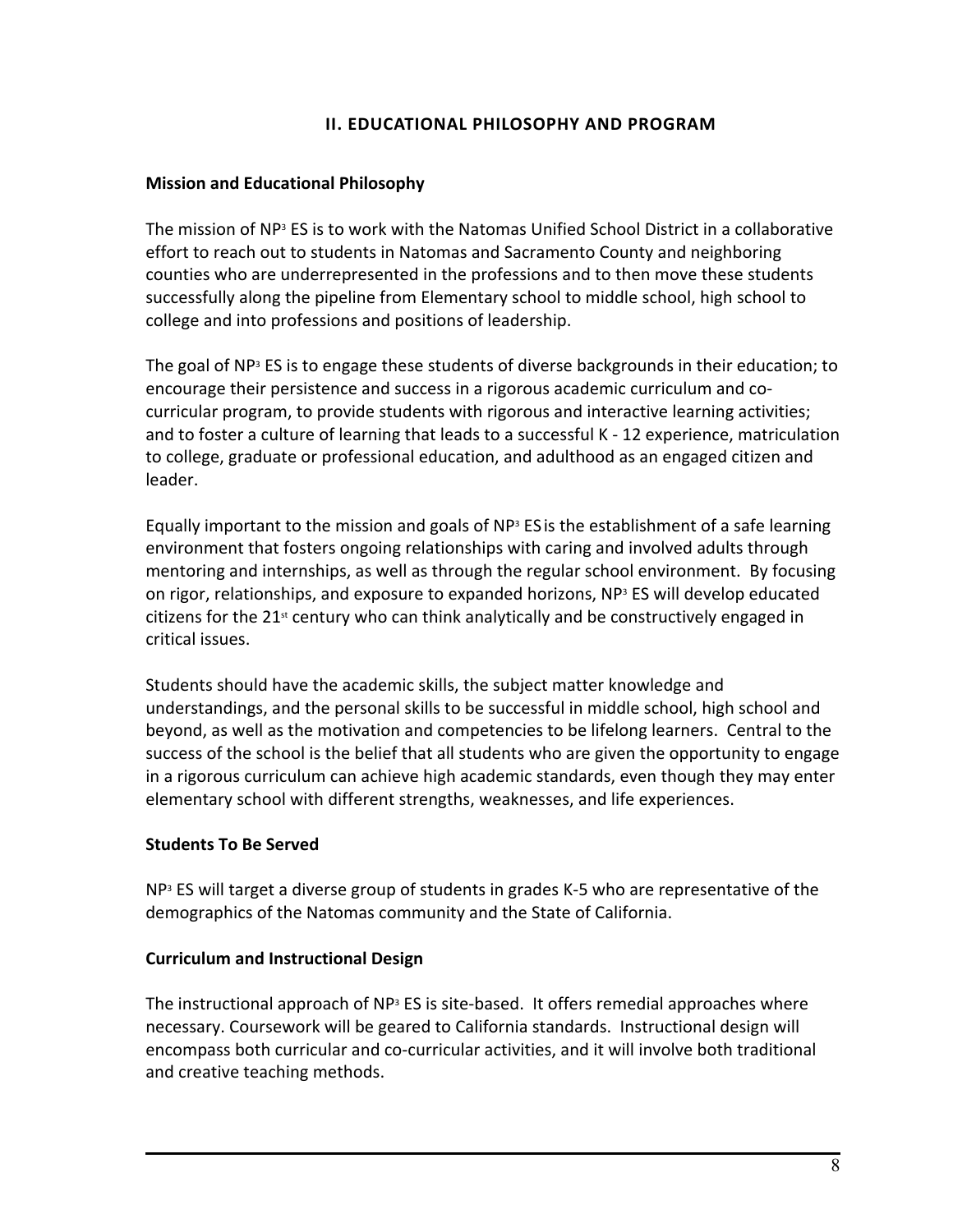### *OVERVIEW OF THE EDUCATIONAL PROGRAM*

Natomas Pacific Pathways Prep Elementary School (NP<sup>3</sup> ES) provides students and parents living within Natomas and Sacramento County the opportunity to participate in an innovative, research-based elementary school program focused on:

- Preparing students with the subject knowledge, skills and understanding to contribute to their communities.
- Developing the personal skills students need to be successful.
- Helping students develop learning structures they can apply in a variety of situations.
- Preparing students to become life-long learners.
- Ensuring that students have mastered grade level standards by the time they attend middle school.

#### **How Learning Best Occurs**

Learning best occurs in a student-centered environment where the teachers involve and challenge the students with issues that the students regard as important and meaningful. NP<sup>3</sup> ES will provide:

- A safe and nurturing environment.
- An environment where diversity is celebrated (ethnic, racial, cultural, philosophical, and/or individual).
- An educational environment that builds on student strengths through enrichment activities, independent research, problem solving, critical thinking, music, art, science, and technology.
- A school that treats all youth as gifted and talented by offering an accelerated and academically rich curriculum to all students.
- An educational experience that prepares pupils for successful learning opportunities and prepares them for successful college and/or careers.
- A haven where students can build sustained and caring relationships with their fellow students, teachers, and community members.
- An environment where all school community members (students, teachers, parents, community volunteers, and administration) collaborate to achieve their school vision by sharing the responsibility and decision making for curriculum, instructional strategies, and school organization.
- Programs that support tiered instruction and activities that allow for multidisciplinary learning coupled with alternative responses and solutions.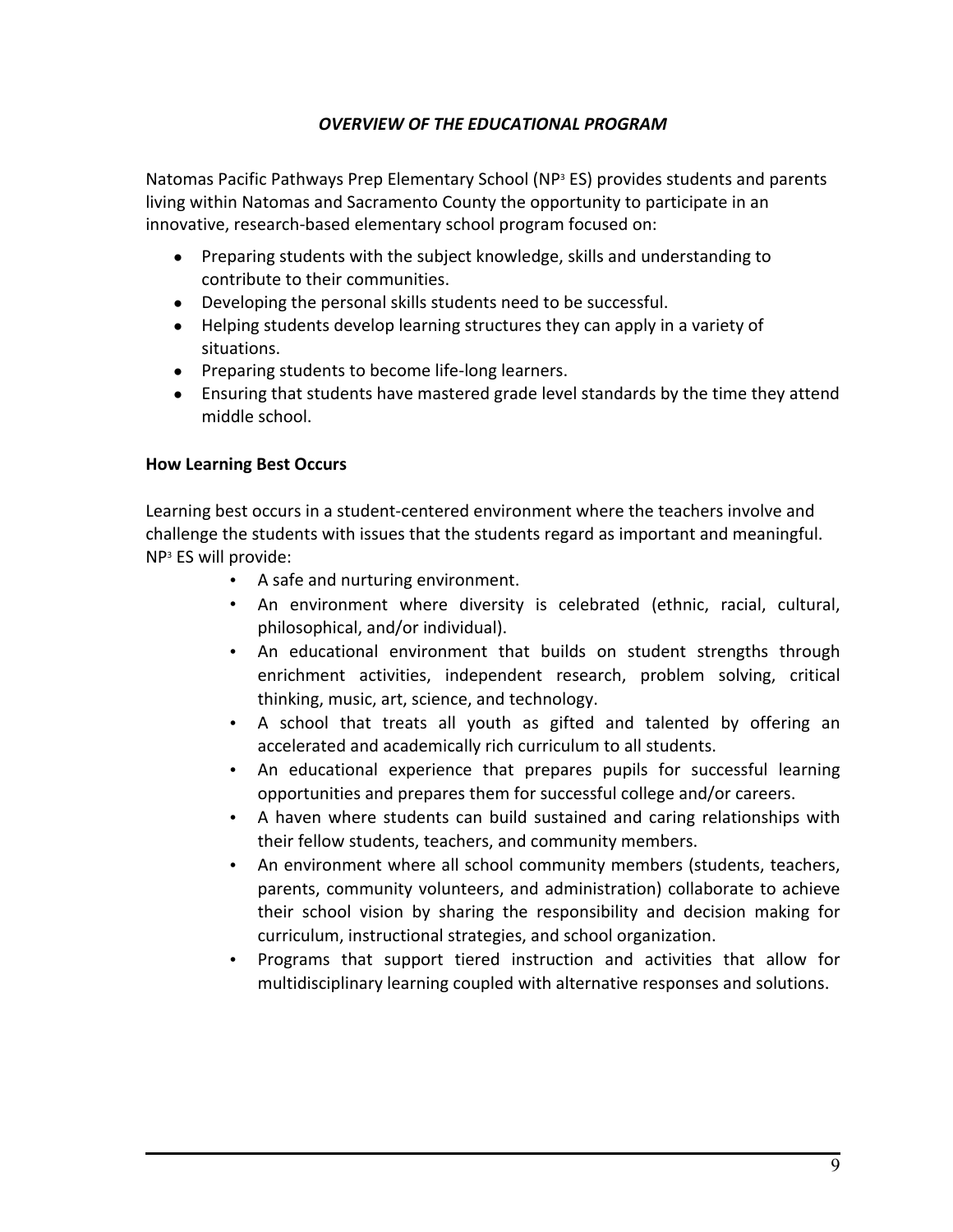Learning will best occur when:

- Focus is placed on individual personalized learning, which can provide flexibility for the students to pursue their intellectual interests.
- Parents are actively involved as participants in support of their child's education.
- Community volunteers are actively engaged in the education and development of youth in their community.
- Students, teachers, and parents understand the metrics for success and share high expectations for success.
- Students receive tiered instruction and are involved in activities that allow for alternative solutions.
- Teaching methodologies encourage students to think creatively and critically.
- Technology is integrated into the curriculum as a tool to help students achieve academic success.

Developmentally responsive elementary schools are characterized by:

- a shared vision among all stakeholders
- educators committed to children's learning
- a positive school climate
- an adult advocate for every student
- family and community partnerships
- high expectations for all

They do this by providing:

- a curriculum that is challenging, integrative, and exploratory
- varied teaching/learning approaches
- assessment and evaluation that promote learning
- flexible organizational structures
- programs and policies that foster health, safety, and wellness
- comprehensive guidance and support services

### **An "Educated Person" in the 21st Century**

NP<sup>3</sup> ES will endeavor to enable its students to receive educational experiences that will prepare them for middle school, high school, college, leadership, and life. NP<sup>3</sup> ES shall promote students with the skills and attributes that are critical for all 21st Century learners.

To be a well-educated person of the 21st Century, one needs

- To think creatively and critically, to have problem-solving skills, and to develop learning and reasoning skills to prepare for lifelong learning
- To be able to set short- and long-term goals
- To have a deep understanding of the humanities, sciences, and arts
- To be capable of using technology as a tool in the pursuit of continued learning
- To be an exceptional communicator in many forms of communication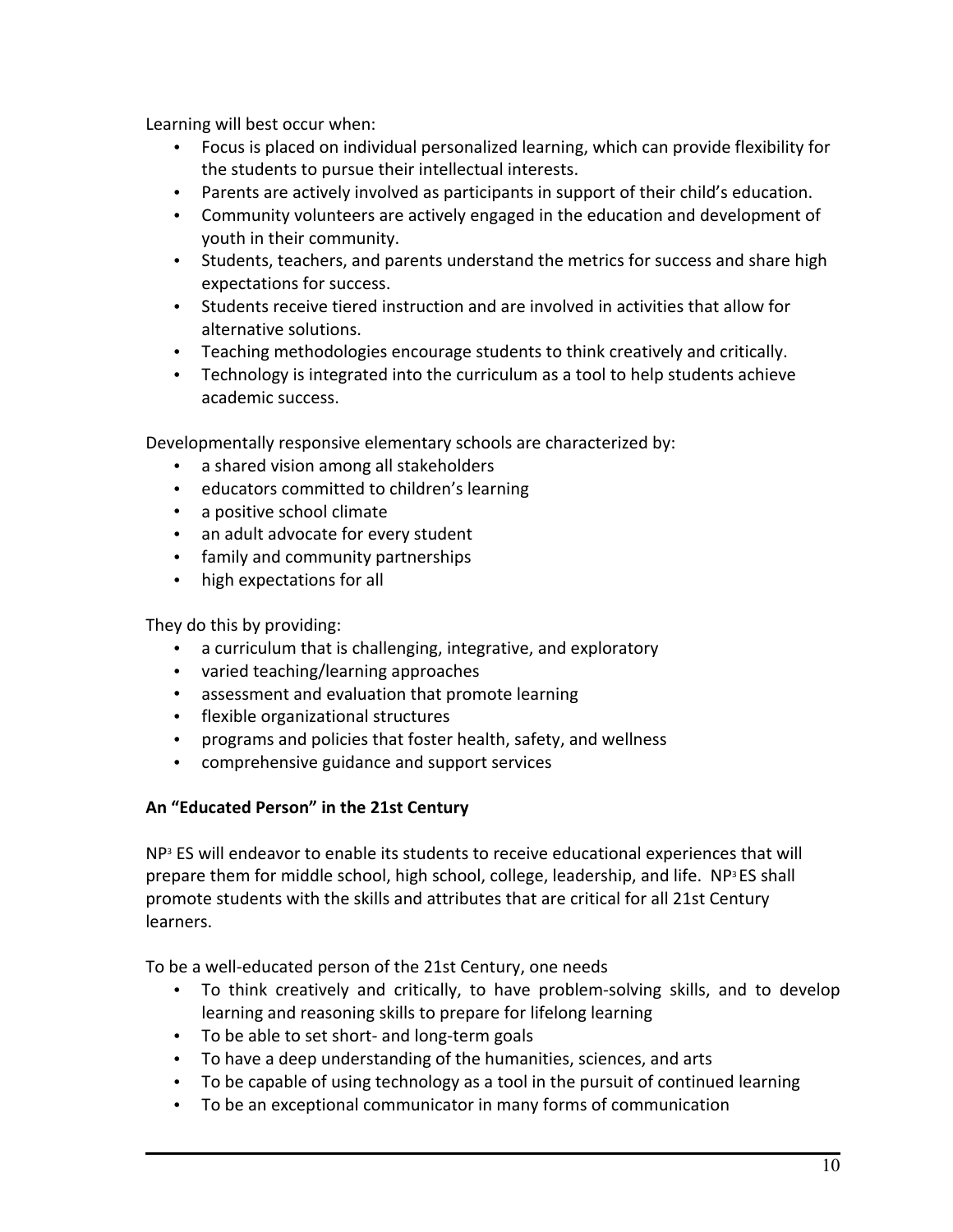• To possess the attributes of responsibility, citizenship, sociability, diligence, civility, integrity, and honesty

The attributes of an educated person in the 21st Century include:

- Literacy and appreciation of the arts, science, mathematics, and history
- Understanding the scientific and mathematical processes
- Ability to gather and organize information and critically assess data
- Ability to think critically, analytically, creatively, and logically
- Ability to communicate complex ideas
- Ability to work with people of various backgrounds

### **A Standards Based Curriculum**

 $NP<sup>3</sup>$  ES will provide students with a standards based curriculum that is aligned to the California State Common Core Standards for English Language Arts & Literacy in History/Social Studies, Science and Technical Subjects and Mathematics.

### **English Language Arts**

The K–5 standards include expectations for reading, writing, speaking, listening, and language applicable to a range of subjects, and NP<sup>3</sup> ES will develop a curriculum that emphasizes literacy across all content areas. Students advancing through the grades are expected to meet each year's grade-specific standards and retain or further develop skills and understandings mastered in preceding grades. By the time students complete the  $5<sup>th</sup>$ grade and are ready to advance to middle school they will be able to do the following:

### **Reading**

### **Key Ideas and Details**

- Quote accurately from a text when explaining what the text says explicitly and when drawing inferences from the text.
- Determine a theme of a story, drama, or poem from details in the text, including how characters in a story or drama respond to challenges or how the speaker in a poem reflects upon a topic; summarize the text.
- Compare and contrast two or more characters, settings, or events in a story or drama, drawing on specific details in the text (e.g., how characters interact).

## **Craft and Structure**

- Determine the meaning of words and phrases as they are used in a text, including figurative language such as metaphors and similes.
- Explain how a series of chapters, scenes, or stanzas fits together to provide the overall structure of a particular story, drama, or poem.
- Describe how a narrator's or speaker's point of view influences how events are described.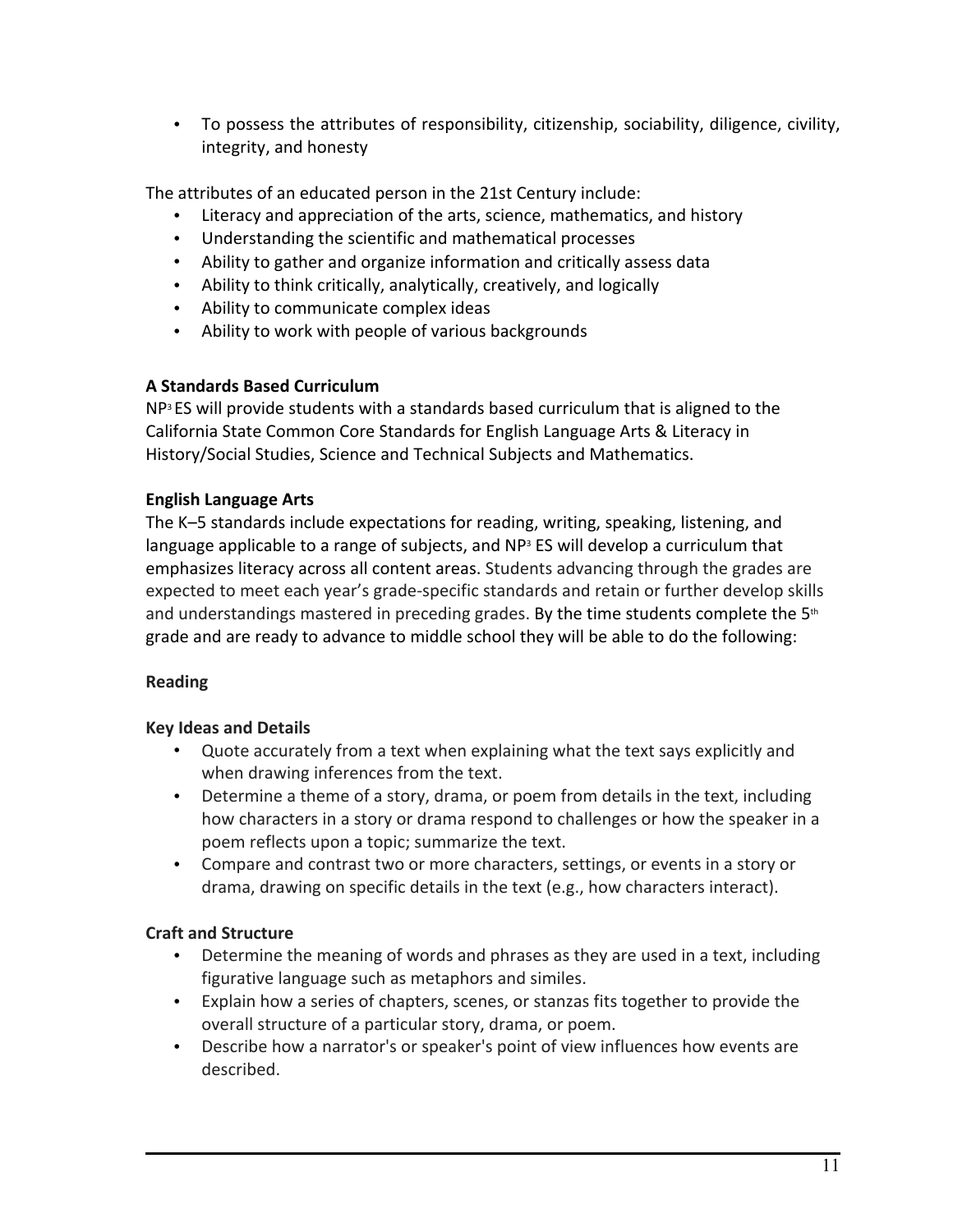#### **Integration of Knowledge and Ideas:**

- Analyze how visual and multimedia elements contribute to the meaning, tone, or beauty of a text (e.g., graphic novel, multimedia presentation of fiction, folktale, myth, poem).
- Compare and contrast stories in the same genre (e.g., mysteries and adventure stories) on their approaches to similar themes and topics.

### **Range of Reading and Level of Text Complexity:**

Read and comprehend literature, including stories, dramas, and poetry, at the high end of the grades 4-5 text complexity band independently and proficiently.

### **Writing**

### **Text Types and Purposes:**

- Write opinion pieces on topics or texts, supporting a point of view with reasons and information.
- Introduce a topic or text clearly, state an opinion, and create an organizational structure in which ideas are logically grouped to support the writer's purpose.
- Provide logically ordered reasons that are supported by facts and details.
- Link opinion and reasons using words, phrases, and clauses (e.g., *consequently*,*specifically*). Provide a concluding statement or section related to the opinion presented.
- Write informative/explanatory texts to examine a topic and convey ideas and information clearly.
- Introduce a topic clearly, provide a general observation and focus, and group related information logically; include formatting (e.g., headings), illustrations, and multimedia when useful to aiding comprehension.
- Develop the topic with facts, definitions, concrete details, quotations, or other information and examples related to the topic.
- Link ideas within and across categories of information using words, phrases, and clauses (e.g., *in contrast*, *especially*).
- Use precise language and domain-specific vocabulary to inform about or explain the topic.
- Provide a concluding statement or section related to the information or explanation presented.
- Write narratives to develop real or imagined experiences or events using effective technique, descriptive details, and clear event sequences.
- Orient the reader by establishing a situation and introducing a narrator and/or characters; organize an event sequence that unfolds naturally.
- Use narrative techniques, such as dialogue, description, and pacing, to develop experiences and events or show the responses of characters to situations.
- Use a variety of transitional words, phrases, and clauses to manage the sequence of events.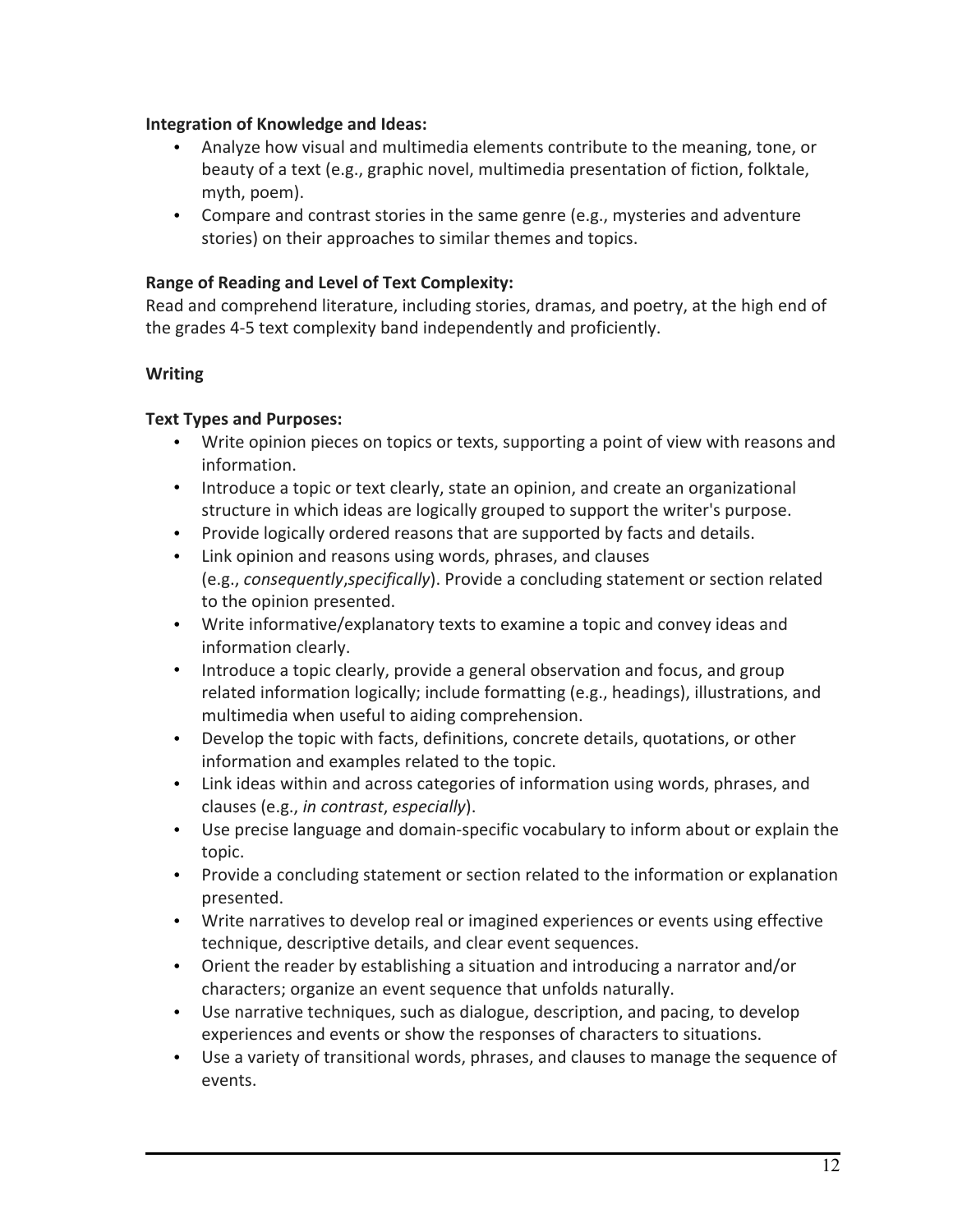- Use concrete words and phrases and sensory details to convey experiences and events precisely.
- Provide a conclusion that follows from the narrated experiences or events.

### **Production and Distribution of Writing:**

- Produce clear and coherent writing in which the development and organization are appropriate to task, purpose, and audience. (Grade-specific expectations for writing types are defined in standards 1-3 above.)
- With guidance and support from peers and adults, develop and strengthen writing as needed by planning, revising, editing, rewriting, or trying a new approach. (Editing for conventions should demonstrate command of Language standards 1-3 up to and including grade 5)
- With some guidance and support from adults, use technology, including the Internet, to produce and publish writing as well as to interact and collaborate with others; demonstrate sufficient command of keyboarding skills to type a minimum of two pages in a single sitting.

### **Research to Build and Present Knowledge:**

- Conduct short research projects that use several sources to build knowledge through investigation of different aspects of a topic.
- Recall relevant information from experiences or gather relevant information from print and digital sources; summarize or paraphrase information in notes and finished work, and provide a list of sources.
- Draw evidence from literary or informational texts to support analysis, reflection, and research.
- Apply *grade 5 Reading standards* to literature (e.g., "Compare and contrast two or more characters, settings, or events in a story or a drama, drawing on specific details in the text [e.g., how characters interact]").
- Apply *grade 5 Reading standards* to informational texts (e.g., "Explain how an author uses reasons and evidence to support particular points in a text, identifying which reasons and evidence support which point[s]"").

### **Range of Writing:**

• Write routinely over extended time frames (time for research, reflection, and revision) and shorter time frames (a single sitting or a day or two) for a range of discipline-specific tasks, purposes, and audiences.

## **Speaking and Listening:**

### **Comprehension and Collaboration:**

• Engage effectively in a range of collaborative discussions (one-on-one, in groups, and teacher-led) with diverse partners on *grade 5 topics and texts*, building on others' ideas and expressing their own clearly.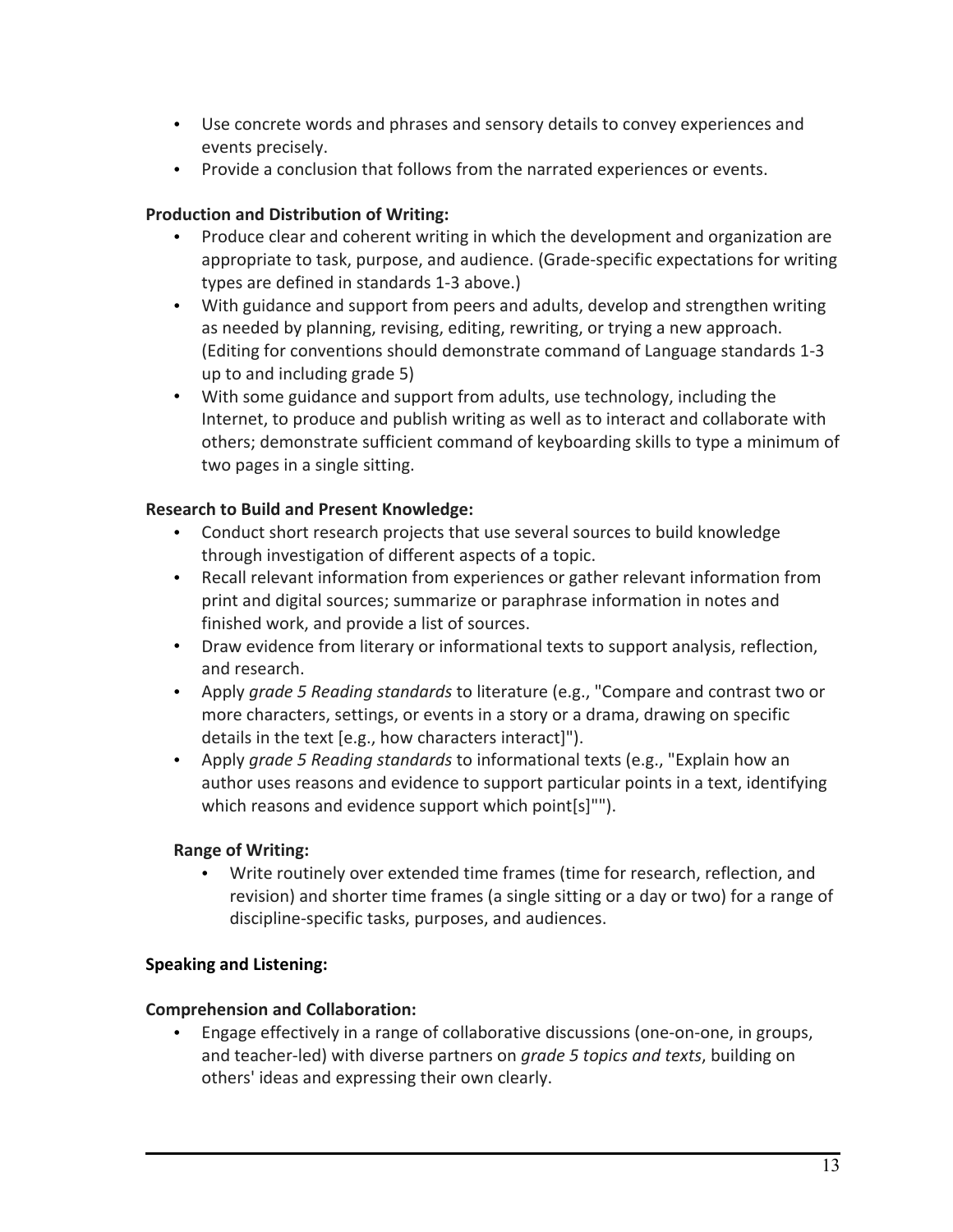- Come to discussions prepared having read or studied required material; explicitly draw on that preparation and other information known about the topic to explore ideas under discussion.
- Follow agreed-upon rules for discussions and carry out assigned roles.
- Pose and respond to specific questions by making comments that contribute to the discussion and elaborate on the remarks of others.
- Review the key ideas expressed and draw conclusions in light of information and knowledge gained from the discussions.
- Summarize a written text read aloud or information presented in diverse media and formats, including visually, quantitatively, and orally.
- Summarize the points a speaker makes and explain how each claim is supported by reasons and evidence.

### **Presentation of Knowledge and Ideas:**

- Report on a topic or text or present an opinion, sequencing ideas logically and using appropriate facts and relevant, descriptive details to support main ideas or themes; speak clearly at an understandable pace.
- Include multimedia components (e.g., graphics, sound) and visual displays in presentations when appropriate to enhance the development of main ideas or themes.
- Adapt speech to a variety of contexts and tasks, using formal English when appropriate to task and situation.

### **Mathematics**

Students advancing through the grades are expected to meet each year's grade-specific standards and retain or further develop skills and understandings mastered in preceding grades. By the time students complete the  $5<sup>th</sup>$  grade and are ready to advance to middle school they will be able to do the following:

### **Operations and Algebraic Thinking**

- Write and interpret numerical expressions.
- Analyze patterns and relationships.

### **Number and Operations in Base Ten**

- Understand the place value system.
- Perform operations with multi-digit whole numbers and with decimals to hundredths.

### **Number and Operations—Fractions**

- Use equivalent fractions as a strategy to add and subtract fractions.
- Apply and extend previous understandings of multiplication and division to multiply and divide fractions.

### **Measurement and Data**

• Convert like measurement units within a given measurement system.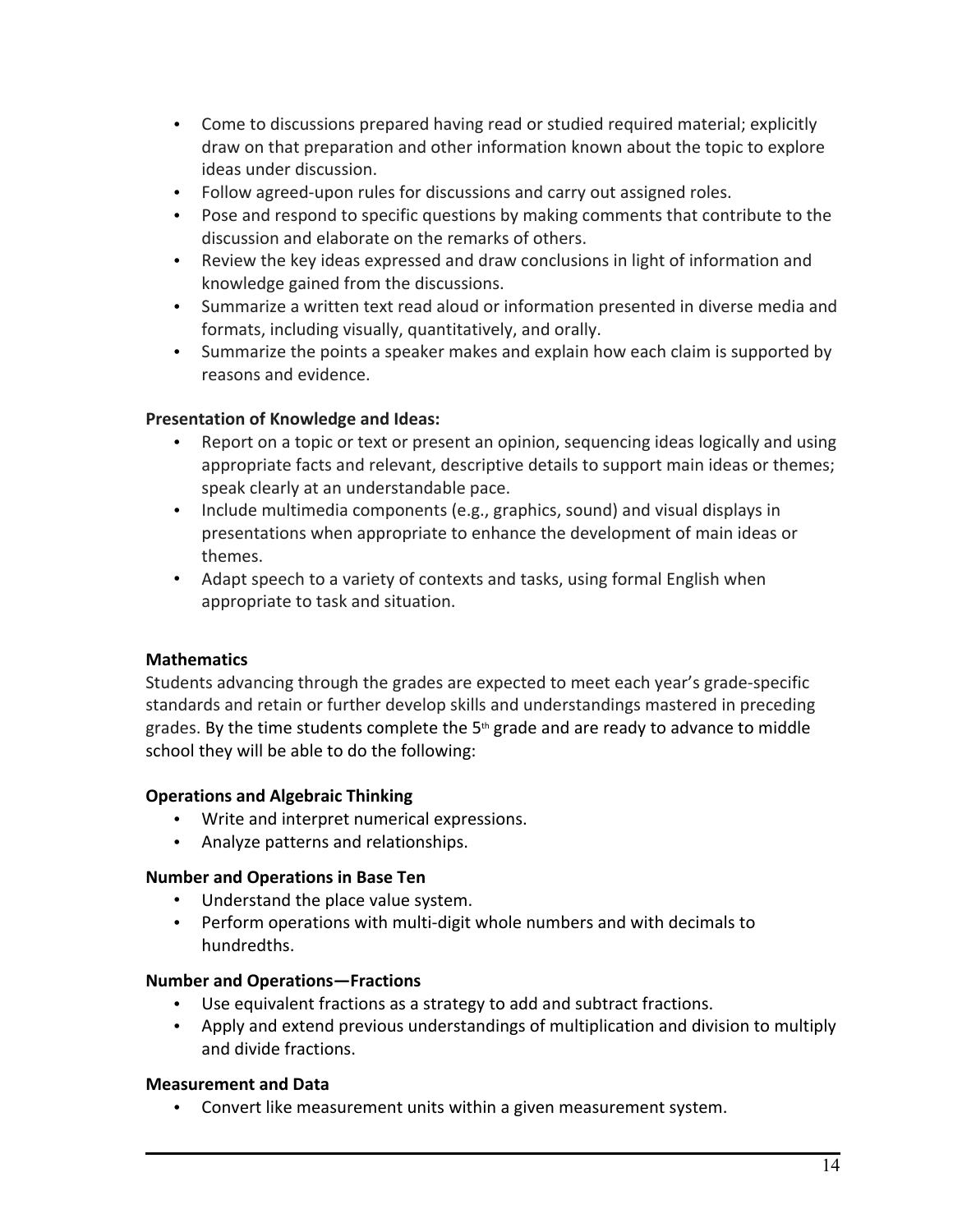- Represent and interpret data.
- Geometric measurement: understand concepts of volume and relate volume to multiplication and to addition.

### **Geometry**

- Graph points on the coordinate plane to solve real-world and mathematical problems.
- Classify two-dimensional figures into categories based on their properties.

## **Mathematical Practices**

- 1. Make sense of problems and persevere in solving them.
- 2. Reason abstractly and quantitatively.
- 3. Construct viable arguments and critique the reasoning of others.
- 4. Model with mathematics.
- 5. Use appropriate tools strategically.
- 6. Attend to precision.
- 7. Look for and make use of structure.
- 8. Look for and express regularity in repeated reasoning.

### **Plans for Particular Groups of Students**

As indicated in the four subsections that follow, NP<sup>3</sup> ES is cognizant of its legal obligations to serve all students, including academically high and low achieving students, students who are English language learners, and special education students who need accommodations and/or special services defined by federal and state legal requirements. Within the context of an academically oriented culture and high academic expectations, NP<sup>3</sup> ES integrates these students into its programs as often as feasible, and it contracts with the district as appropriate in order to evaluate and meet their needs.

## Plan for Students Who Are Academically Low Achieving

NP<sup>3</sup> ES is committed to the academic success of all students and believes that all students can achieve high standards, even though they may enter NP<sup>3</sup> ES with different strengths, weaknesses, and life experiences. In collaboration with analogous efforts within Natomas Unified School District, the teachers, counselor, and principal in NP<sup>3</sup> ES will provide the following instructional services for students who are achieving below grade level in their academic studies:

- Differentiated instruction within classes to address the individual needs of low achieving students
- Focused instruction on basic skills, particularly literacy and numeracy
- Individualized learning plans
- Tutoring and mentoring programs focused on academic skills
- Extended day activities for strengthening students' academic skills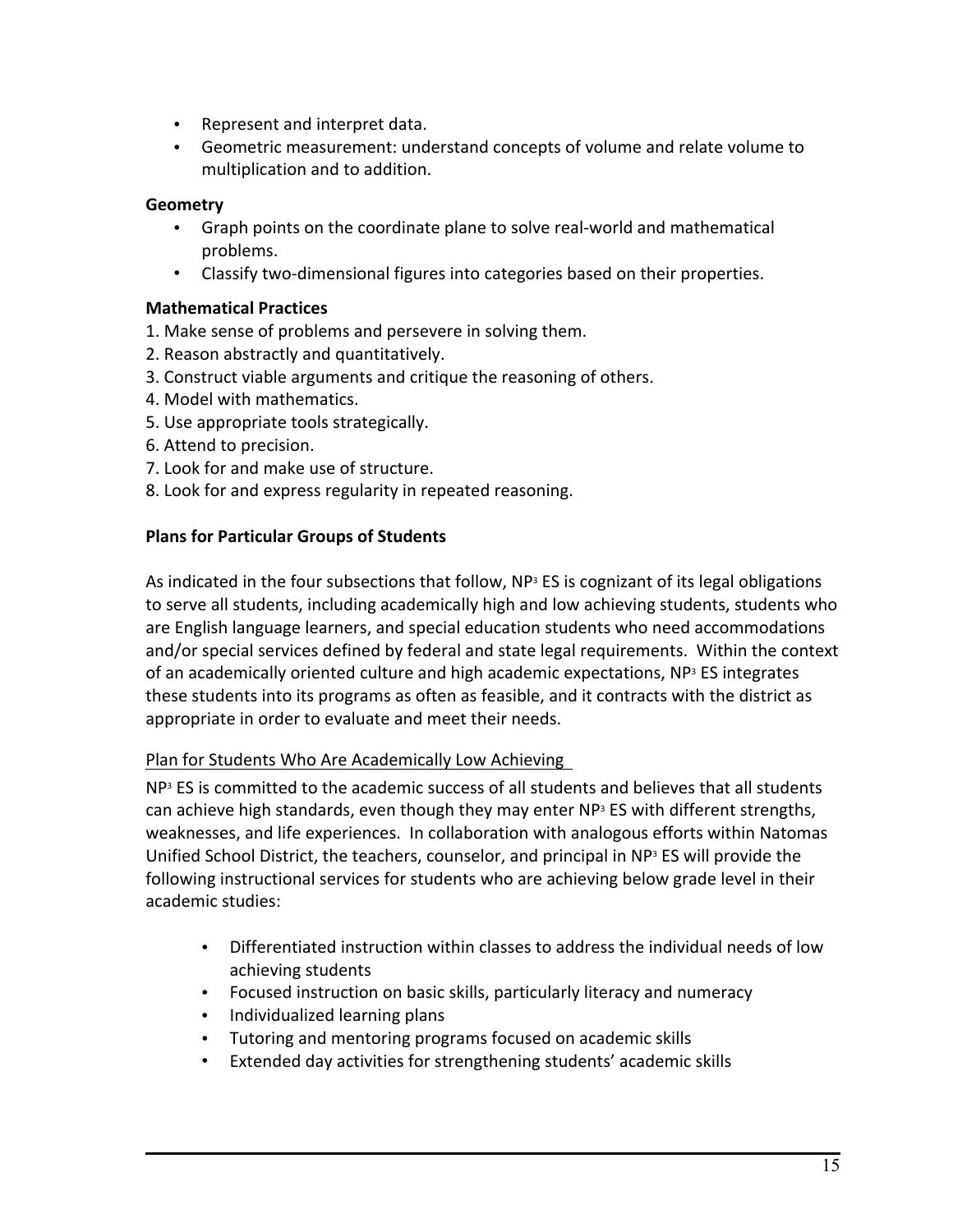Students at NP<sup>3</sup> ES are not excluded for academic underperformance, but the school may adopt a retention policy to ensure high standards and academic success for all students.

### Plan for Students Who Are Academically High Achieving

In collaboration with analogous efforts within Natomas Unified School District, the teachers, counselor, and principal at NP<sup>3</sup> ES provide the following for students who are achieving above grade level in their academic studies:

- Differentiated instruction within classes to address the individual needs of high achieving students
- A mentor program
- Enrichment activities targeted toward the student's interests

## Plan for Students Who Are English Language Learners

Given the commitment of NP<sup>3</sup> ES to rich cultural diversity in its student enrollment, the school is likely to enroll a greater proportion than most schools of students for whom English is a second language. The Charter School will meet all applicable legal requirements for English Learners ("EL") as it pertains to annual notification to parents, student identification, placement, program options, EL and core content instruction, teacher qualifications and training, re-classification to fluent English proficient status, monitoring and evaluating program effectiveness, and standardized testing requirements. The Charter School will implement policies to assure proper placement, evaluation, and communication regarding ELs and the rights of students and parents. The teachers, counselor, and principal at NP<sup>3</sup> ES will, therefore, make special efforts to ensure the academic success of these English language learners and teachers will be trained to use Specially Designed Academic Instruction in English (SDAIE) techniques to meet the needs of EL students.

## A. Home Language Survey

The Charter School will administer the home language survey upon a student's initial enrollment into the Charter School (on enrollment forms).

## B. CELDT Testing

The Charter School will provide all students who indicate that their home language is other than English with the California English Language Development Test ("CELDT") within thirty days of initial enrollment and at least annually thereafter between July 1 and October 31st until re-designated as fluent English proficient.

The Charter School will notify all parents of its responsibility for CELDT testing and of CELDT results within thirty days of receiving results from the publisher. The CELDT shall be used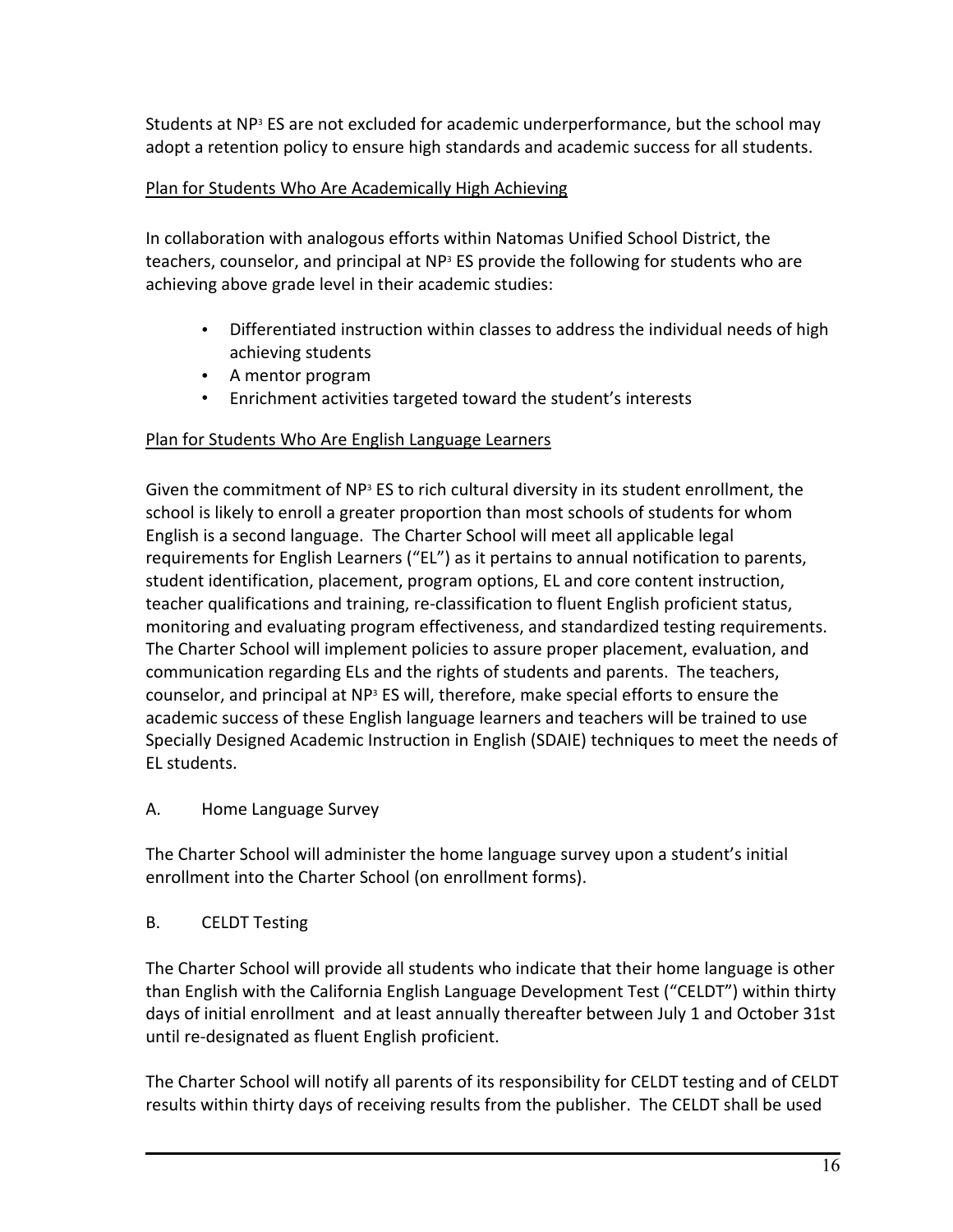to fulfill the requirements under the No Child Left Behind Act for annual English proficiency testing.

The Charter School will also provide the following for these students:

- All applicable legal requirements relative to Home Language Surveys, annual notification to parents, student identification, and appropriate student placement
- Access to both the school's core curriculum and to special structured English immersion instruction
- Annual assessments to ensure that students are receiving proper instruction
- Qualified teachers who are prepared to work with English language learners
- Opportunities through standardized testing and other assessments for students to be reclassified to Fluent English Proficiency (FEP)
- Ongoing monitoring and evaluation of the programs and activities targeted to English language learners

In summary, the professional staff at NP<sup>3</sup> ES will work with their colleagues in Natomas Unified School District to develop and implement policies and practices that will ensure proper placement, instruction, evaluation, and communication with English language learners and their parents.

### Plan for Special Education Students and Section 504

NP<sup>3</sup> ES pledges to collaborate with Natomas Unified School District to ensure that all students are served in accordance with applicable federal and state laws, including all laws affecting individuals with exceptional needs: all provisions of the *Individuals with Disabilities Education Improvement Act (IDEIA)*, *§ 504 of the Rehabilitation Act of 1973 (§504),* and the *Americans with Disabilities Act (ADA).* All students will have equal access to the school, regardless of disabilities, and the school will not discriminate against any student based on his or her disabilities. The school will not require modification of an IEP or 504 plan as a condition of enrollment, but may modify the plan consistent with applicable law thereafter.

Pursuant to Education Code § 47641(b), NP<sup>3</sup> ES will be deemed to be a public school of the District for purposes of compliance with the IDEIA. A child with disabilities attending the school will receive special education instruction and related services in accordance with the IDEIA or as appropriate and in the same manner as a child with disabilities who attends another school in the District as set forth below.

A. The Charter School assumes primary responsibility, and will fully cooperate with the District, in identifying any student with special needs, including all students who seek enrollment at the Charter School or who are enrolled in the Charter School, and in convening annual IEP's. The District shall be responsible for all other IDEIA obligations and responsibilities not assigned to the Charter School in this Charter or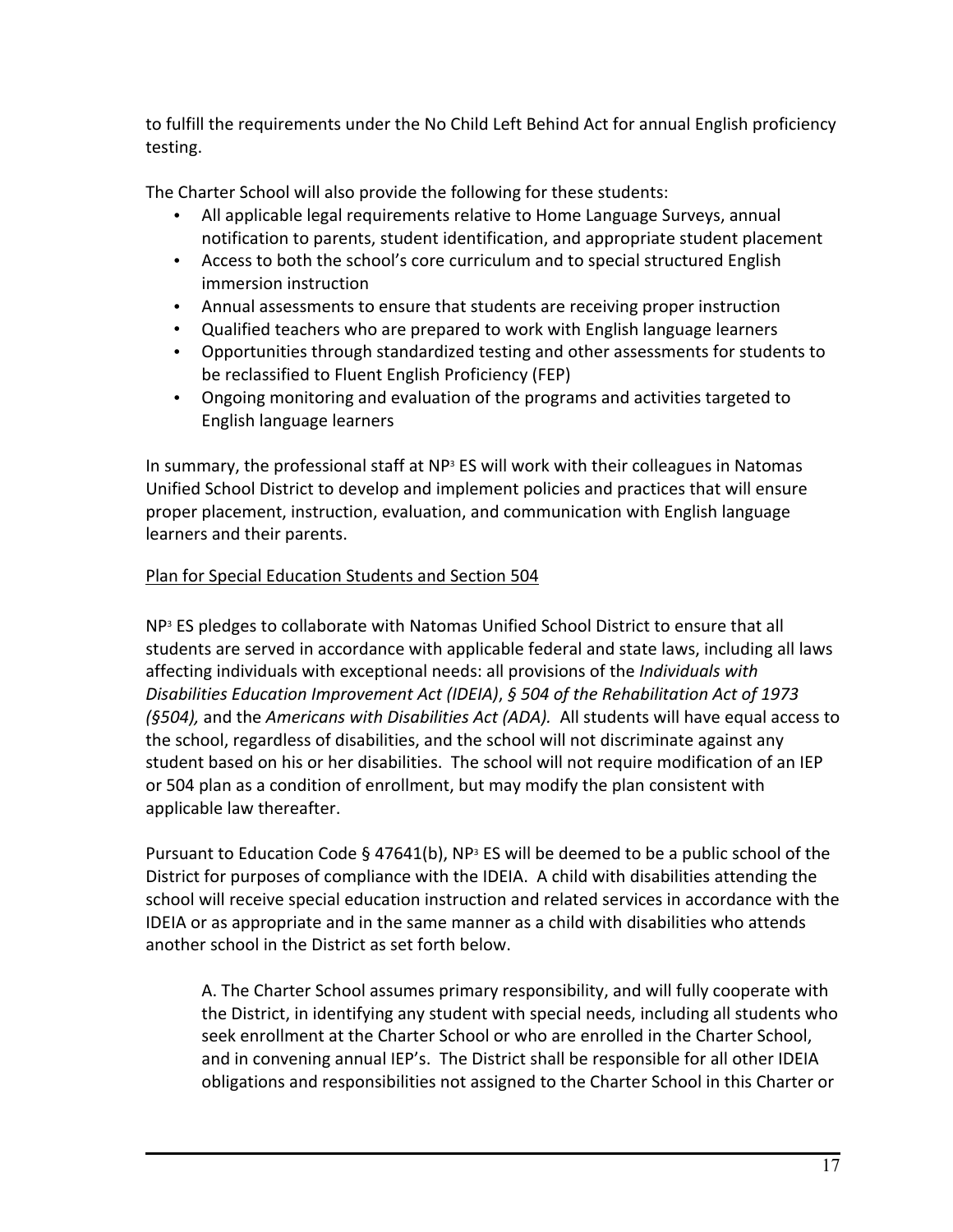in a Memorandum Of Understanding ("MOU") with the District for students enrolled in the Charter School.

B. The Charter School's staff trained in special education shall be responsible for identifying and referring Charter School students to the District who have or may have exceptional needs that qualify them to receive special education and/or related services from the District while enrolled at the Charter School. The Charter School will develop, maintain, and implement policies and procedures within the Charter School to ensure that students who have or may have exceptional needs are identified. The Charter School shall work cooperatively with the District to provide services to pupils with exceptional needs at the Charter School. The Charter School shall notify the District's Executive Director of Special Education or designee as soon as practicable of any and all pupils who seek to enroll or who are dropped from enrollment, and who had an IEP in the current or previous year, or who have a record of having ever received special education services. To this end, the Charter School shall require students enrolling in the Charter School to indicate whether they have, or have ever had, an IEP.

C. The District shall be responsible for evaluating and assessing Charter School students identified by the Charter School who have or may have exceptional needs that qualify them to receive special education and/or related services. The Charter School will develop, maintain, and implement policies and procedures within the Charter School to ensure that students who have or may have exceptional needs are referred to the District for evaluation and assessment. If during the preplacement evaluation and assessment, or any subsequent IEP, it is determined by the IEP team that the Charter School is not an appropriate placement for a student with exceptional needs, the student will be referred to the District, or the pupil's district of residence, for placement in an appropriate program that meets the needs of the student.

D. The District shall be responsible for developing, maintaining, and reviewing the form and format, as required by the District's Special Education Local Plan Area, of all written IEP's for students who have or may have exceptional needs that qualify them to receive special education and/or related services. The Charter School will develop, maintain, and implement policies and procedures within the Charter School to collaborate with the District in ensuring that IEP's are implemented for all students with exceptional needs who are enrolled in the Charter School.

E. The District shall retain all special education funds of the Charter School for services to special education pupils (i.e., "special education funding allocation"). In addition, the Charter School shall pay to the District a special education general fund encroachment fee as stated in the parties' MOU.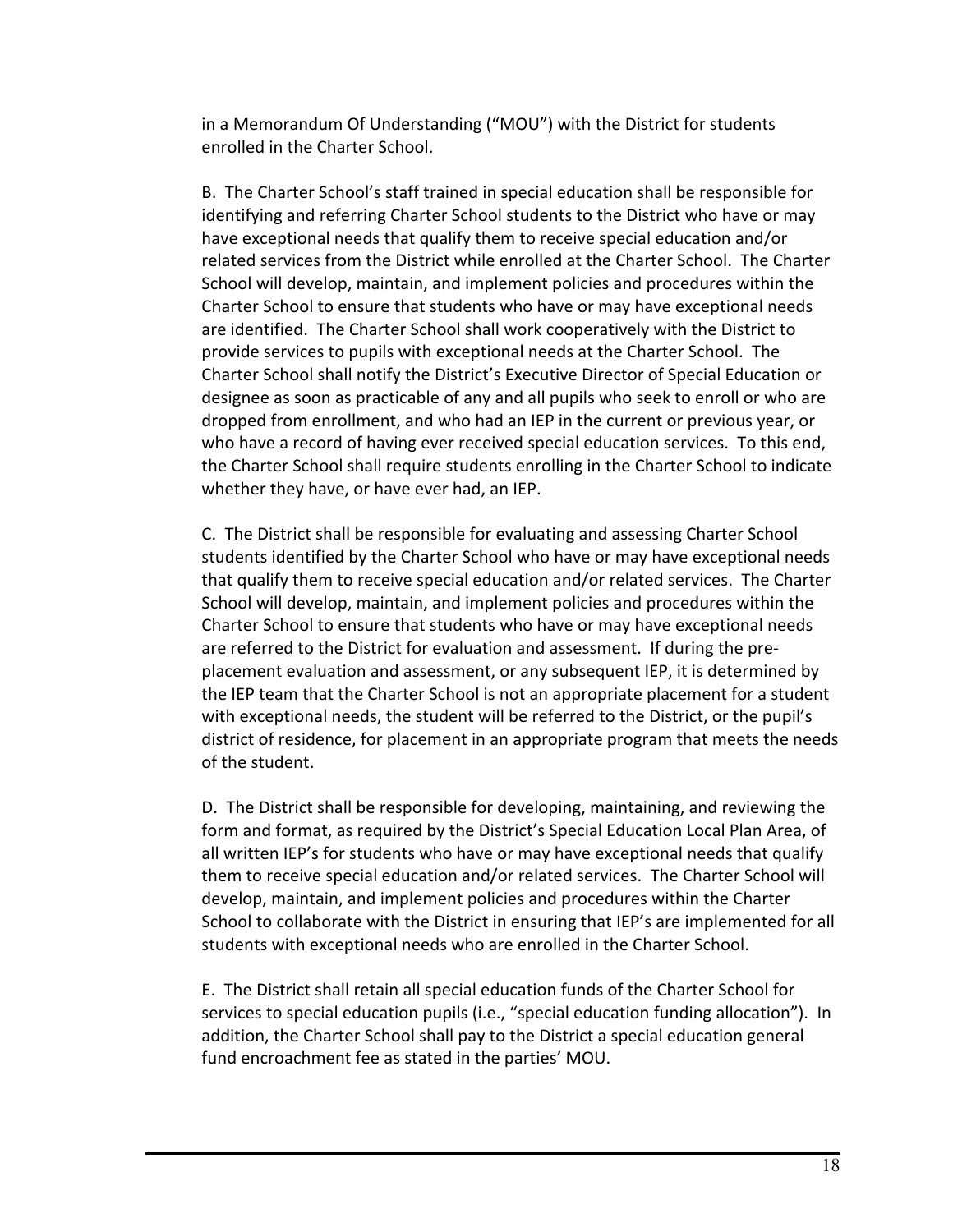F. The District shall address, respond, and/or investigate complaints received under the District's Uniform Complaint procedure involving Charter School students receiving special education and related services from the District. The Charter School shall cooperate with the District in responding to such complaints as deemed required by the District.

G. The District may initiate and shall defend against due process hearings involving any Charter School student receiving special education and related services from the District in accordance with federal and State law. In the event any due process hearing is filed against the District, the District, as the LEA providing special education to Charter School students, shall be responsible for the District's costs associated with filing for or defending against the due process hearing, except as set forth in the MOU between the District and Charter School. In the event the Charter School elects to be represented separately by legal counsel for any due process hearing, the Charter School shall be solely responsible for the Charter School's costs.

H. The Charter School shall be solely responsible for complying with all requirements of Section 504 of the Rehabilitation Act, including but not limited to, holding Student Study Team meetings, developing and implementing Section 504 Accommodation Plans, and responding to complaints filed with the Office of Civil Rights.

Finally, for purposes of *§ 504/ADA*, Natomas Unified School District will ensure that all facilities used by NP<sup>3</sup> ES are accessible to students with disabilities as required by law.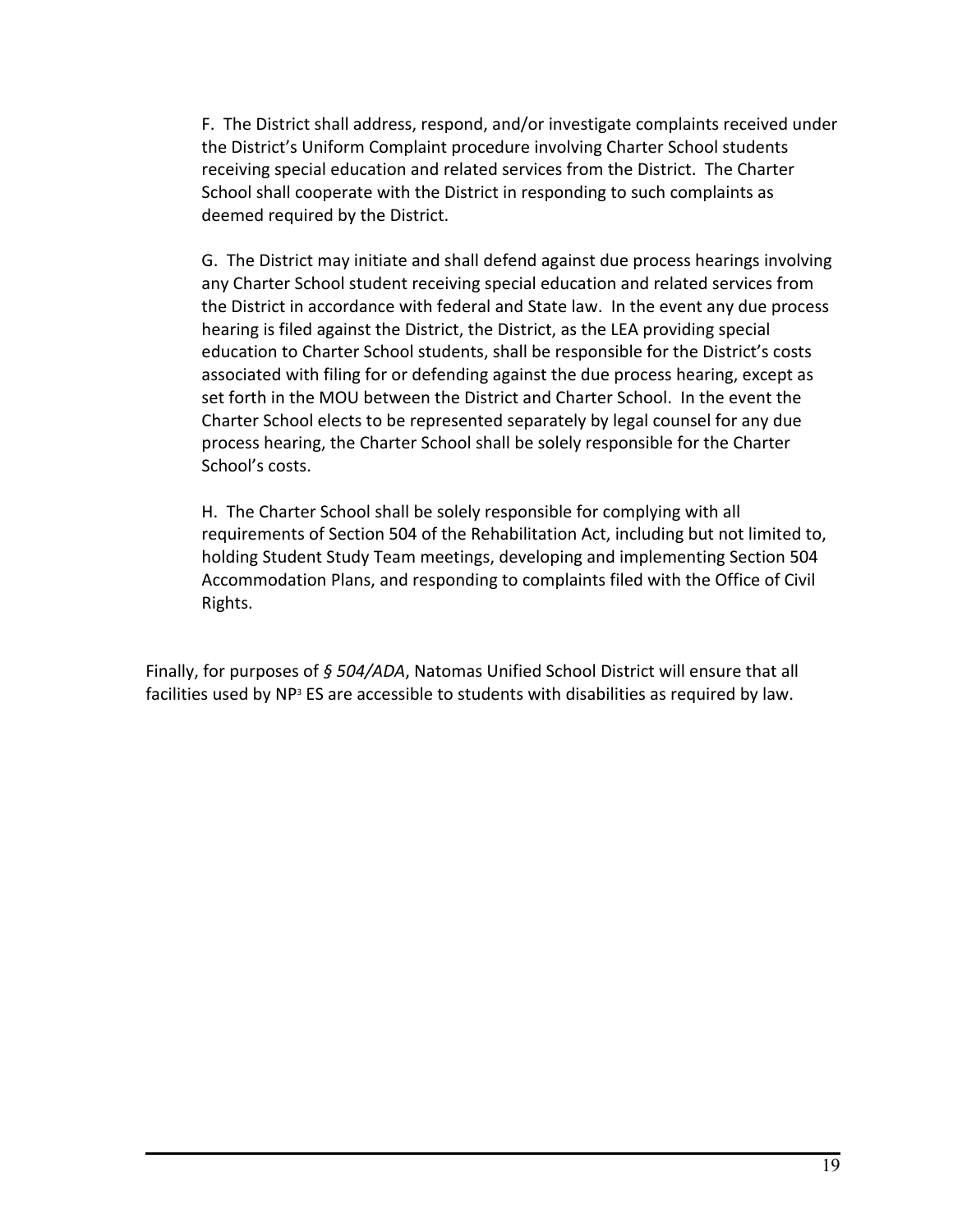#### **III. MEASURABLE STUDENT OUTCOMES AND OTHER USES OF DATA**

#### **Measurable Student Outcomes**

When students leave NP<sup>3</sup> ES, they will possess the following knowledge and demonstrate the following skills:

#### *Core Skills*

The following core skills will be embedded into the curriculum and organizational framework.

#### **Literacy**

- Determine the meaning of words as they are used in text
- Understand theme and summarize stories and informational texts
- Compare and Contrast stories
- Produce clear and coherent written documents
- Edit documents effectively, with guidance
- Engage in effective verbal communication one on one and in small groups
- Present reports and information to your peers

#### **Numeracy**

- Make sense of problems and persevere in solving them
- Reason abstractly and quantitatively
- Construct viable arguments and critique the reasoning of others
- Model with mathematics
- Use appropriate tools strategically
- Attend to precision
- Look for and make use of structure
- Look for and express regularity in repeated reasoning

#### **Social Skills/Work Habits**

- Prioritizes tasks effectively
- Organizes work effectively
- Accomplishes tasks efficiently
- Follows through on commitments
- Engages effectively in a range of discussions with peers and adults

#### **Civic – Minded/ Service Learning**

- Works well with a diverse range of people and makes them feel valued
- Interacts with others in a direct, respectful and thoughtful manner
- Strives to understand different perspectives
- Works well with other teams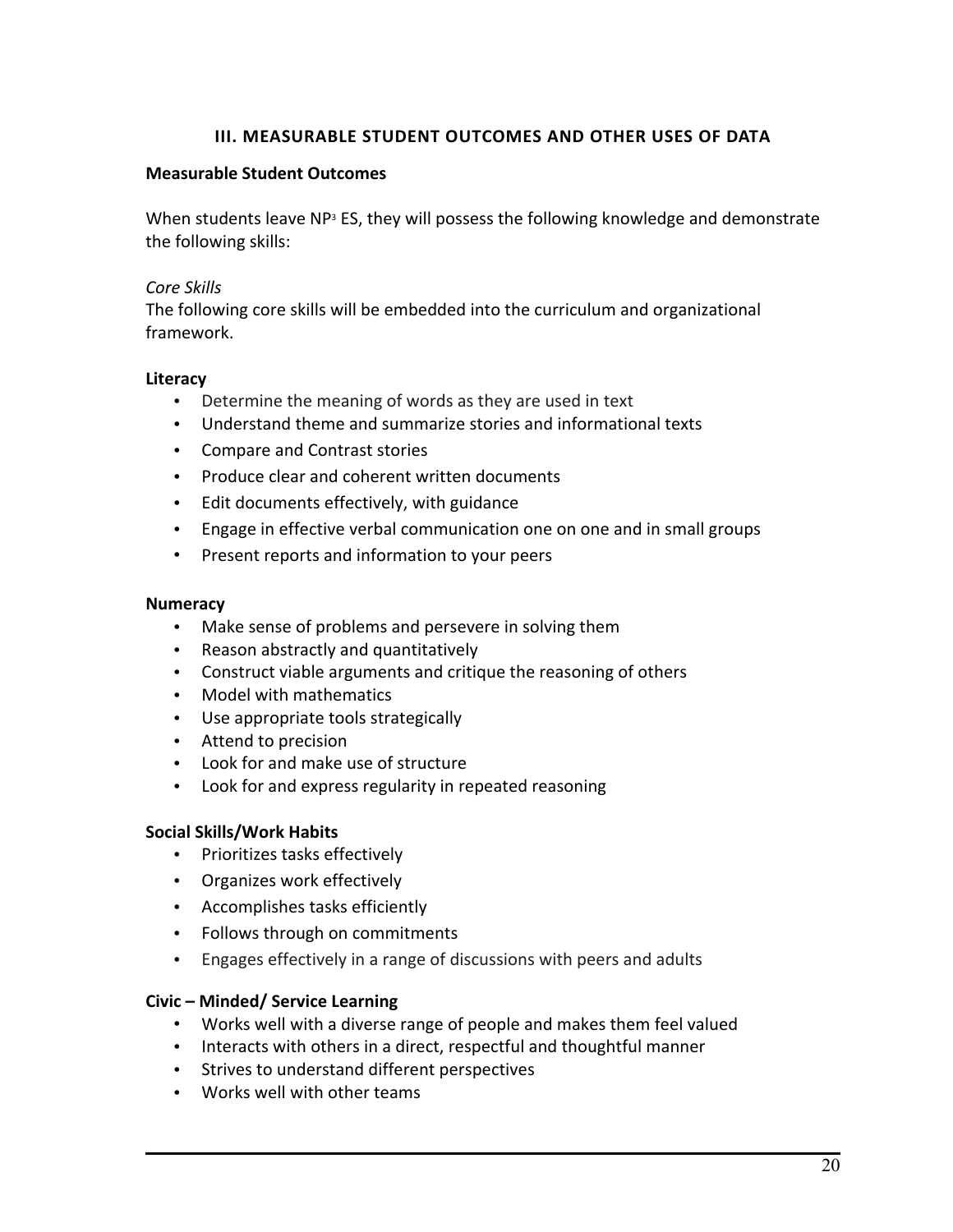#### *Content Knowledge*

- Students will demonstrate the ability to understand and express ideas, and they will demonstrate grade level proficiency in reading, writing, speaking, listening, and presenting.
- Students will be able to demonstrate an understanding of scientific concepts and knowledge.
- Students will understand and be able to apply developmentally appropriate social, historical, and geographical knowledge.
- Students will demonstrate the ability to reason logically, understand and apply mathematical processes and concepts, and apply major strands of mathematical learning.
- Students will understand that a healthy lifestyle, physical fitness, and nutrition contribute to personal well-being.

The teachers, counselor, and principal at NP<sup>3</sup> ES will continue to examine and refine this list of student outcomes, so that it reflects both the school's mission and any changes in state or local content standards and standardized testing requirements.

### **Annual Goals and Pupil Outcomes For All Groups Served**

Pursuant to Education Code section 47605(b)(5)(A)(ii), and no later than , July 1, 2016 prior to commencing instruction in the 2016-17 school year, the Charter School shall provide to the District a description of the Charter School's annual goals for all pupils and for each subgroup of pupils identified pursuant to Section 52052, to be achieved in the state priorities, as described in subdivision (d) of Section 52060, that apply for the grade levels served, or the nature of the program operated, by the Charter School, and specific annual actions to achieve those goals. The Charter School may identify additional school priorities, the goals for the school priorities, and the specific annual actions to achieve those goals.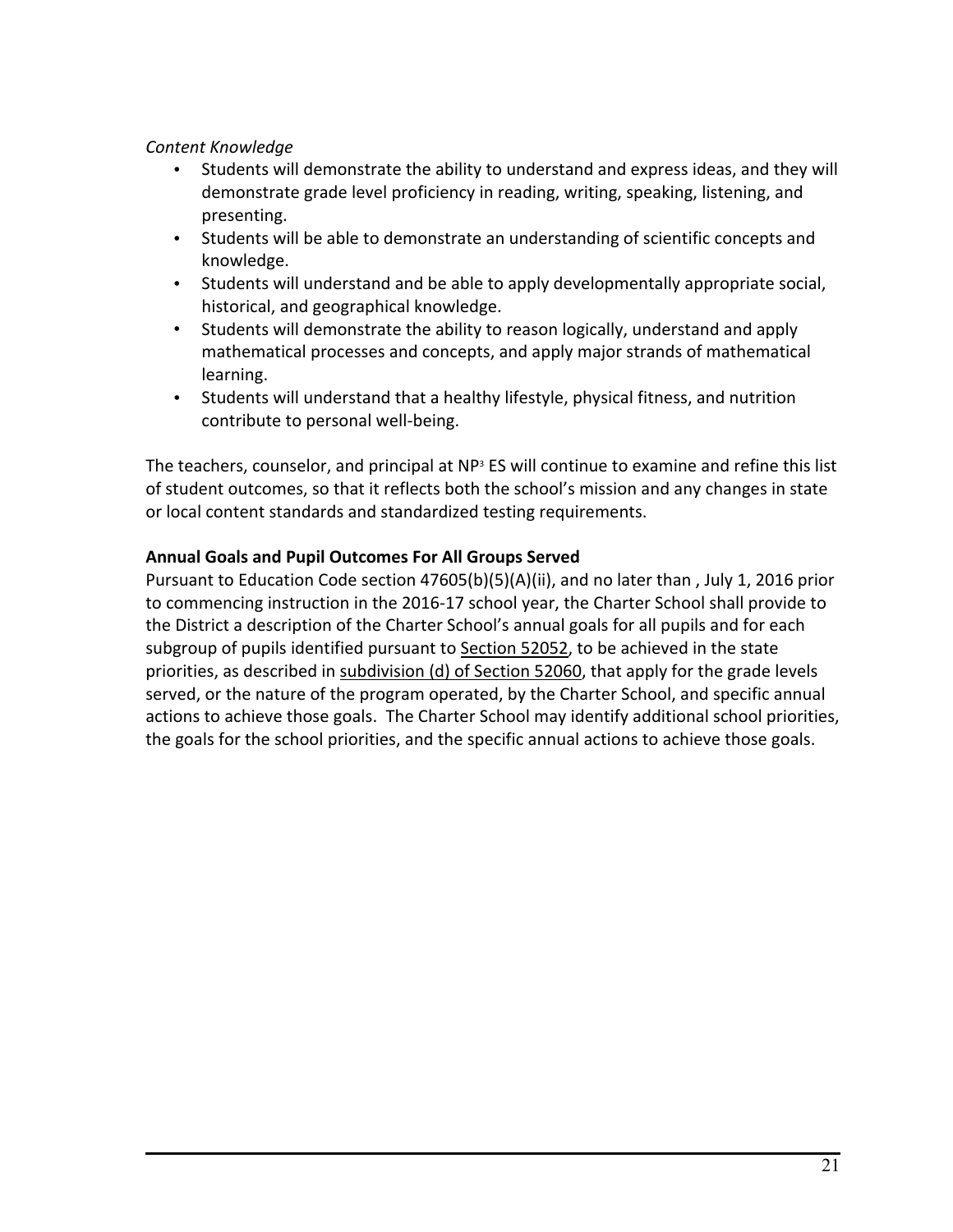The following goals shall apply for the 2016-17 school year.

|                                                                                                                                                                                                                                                                                                                                                                                                                                       | <b>CHARTER SCHOOL ANNUAL GOALS AND ACTIONS TO ACHIEVE STATE PRIORITIES</b>                                                                                                                                                                                                                                                                                                                                                                                                                                                                                                              |  |  |  |  |  |
|---------------------------------------------------------------------------------------------------------------------------------------------------------------------------------------------------------------------------------------------------------------------------------------------------------------------------------------------------------------------------------------------------------------------------------------|-----------------------------------------------------------------------------------------------------------------------------------------------------------------------------------------------------------------------------------------------------------------------------------------------------------------------------------------------------------------------------------------------------------------------------------------------------------------------------------------------------------------------------------------------------------------------------------------|--|--|--|--|--|
| maintained in good repair (E.C. §17002(d)                                                                                                                                                                                                                                                                                                                                                                                             | <b>State Priority #1</b> Basic Services. The degree to which teachers are appropriately<br>assigned (E.C. §44258.9) and fully credentialed, and every pupil has sufficient access<br>to standards-aligned instructional materials (E.C. § 60119), and school facilities are                                                                                                                                                                                                                                                                                                             |  |  |  |  |  |
| <b>ANNUAL GOALS TO ACHIEVE PRIORITY #1</b>                                                                                                                                                                                                                                                                                                                                                                                            | <b>ACTIONS TO ACHIEVE ANNUAL GOALS</b>                                                                                                                                                                                                                                                                                                                                                                                                                                                                                                                                                  |  |  |  |  |  |
| The Charter School will ensure all<br>core teachers possess appropriate<br>credentials as defined by law<br>The Charter School will select<br>instructional materials from the<br>State Board approved<br>instructional materials list and<br>ensure adequate copies are<br>available for each student<br>enrolled in the class.<br>The Charter School will ensure<br>facilities provide an environment that<br>facilitates learning. | Pre-employment qualification reviews<br>$\overline{\phantom{0}}$<br><b>Recruitment Strategies</b><br>$\overline{\phantom{a}}$<br>Develop and approve master schedule<br>Implement Instructional materials<br>$\overline{\phantom{a}}$<br>adoption cycle and finalize the Charter<br><b>School's Curriculum Matrix</b><br>Allocate sufficient resources to<br>instructional materials budget<br>The Charter School will adhere to all<br>codes, regulations and District policies.<br>The Charter School will adopt and<br>implement a School Safety and<br>Emergency Preparedness Plan. |  |  |  |  |  |
| gain academic content knowledge and English language proficiency                                                                                                                                                                                                                                                                                                                                                                      | <b>State Priority #2</b> Implementation of Common Core State Standards. Implementation<br>of Common Core State Standards (CCSS) for all students including EL students to                                                                                                                                                                                                                                                                                                                                                                                                               |  |  |  |  |  |
| <b>ANNUAL GOALS TO ACHIEVE PRIORITY #2</b>                                                                                                                                                                                                                                                                                                                                                                                            | <b>ACTIONS TO ACHIEVE ANNUAL GOALS</b>                                                                                                                                                                                                                                                                                                                                                                                                                                                                                                                                                  |  |  |  |  |  |
| English language arts and<br>Mathematics courses will be aligned<br>to CCSS<br>History/Social Science, Science and<br>Technical courses will be aligned to<br>CCSS ELA and Literacy in<br>History/Social Science, Science and<br>Technical subjects.                                                                                                                                                                                  | All students, including EL students, will<br>be enrolled in a broad course of study<br>that is aligned to CCSS.<br>Teachers may be trained and given time<br>to ensure curriculum and lesson plans<br>are aligned to CCSS.<br>Teachers may submit UbD unit plans,<br>aligned to CCSS.<br>Teacher evaluations may include assess<br>for alignment of course curriculum to the<br>CCSS.                                                                                                                                                                                                   |  |  |  |  |  |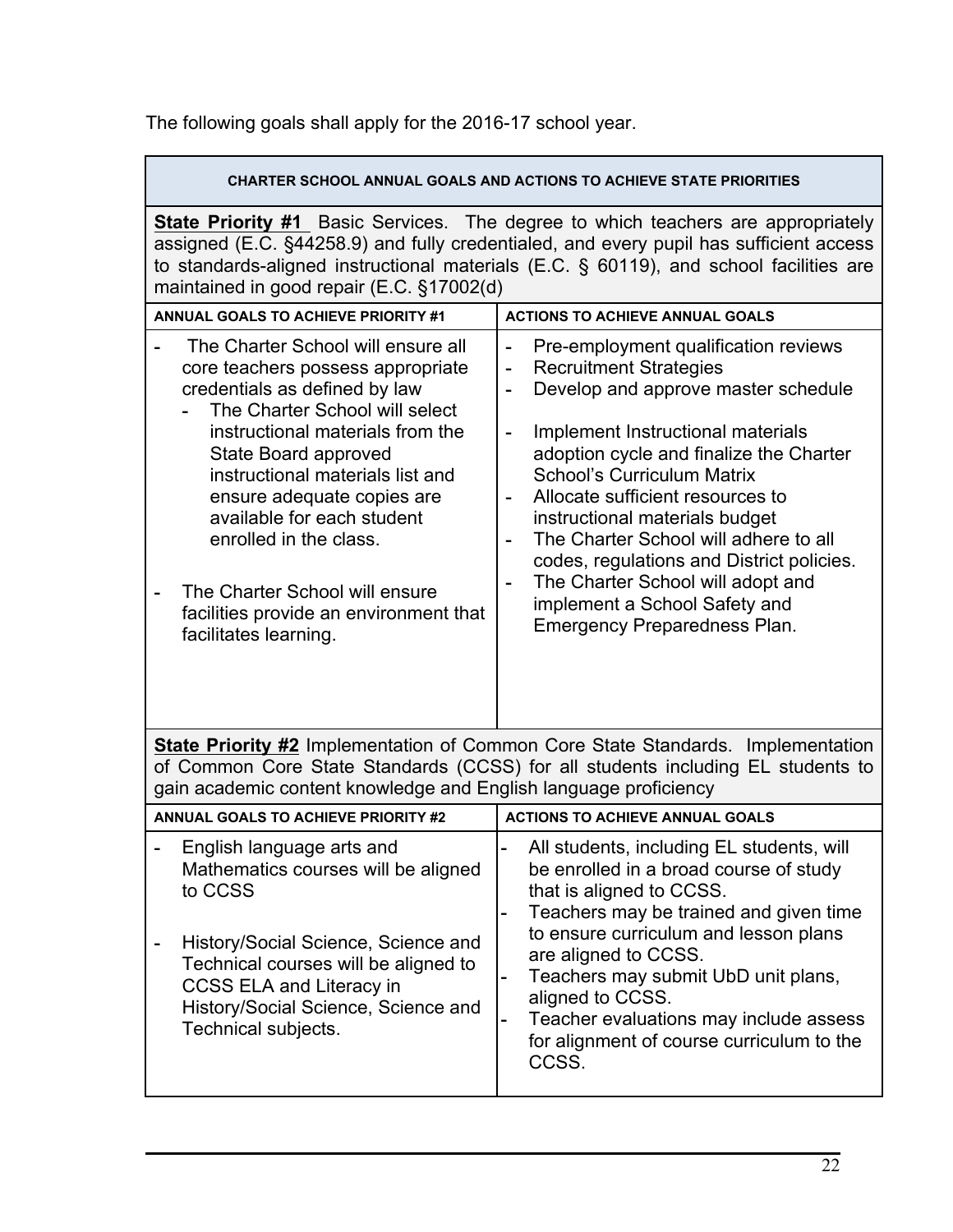**State Priority #3** Parental Involvement. Efforts to seek parent input and how the school will promote parent participation **ANNUAL GOALS TO ACHIEVE PRIORITY #3 ACTIONS TO ACHIEVE ANNUAL GOALS -** The Charter School's parents will complete annual Parent Survey. **-** A Parent Council may be established and meet regularly. **-** The Charter School may conduct a **-** Create and disseminate annual Parent Survey. **-** Send reminders to parents to complete the survey via multiple modes of hometo-school communication**. -** The Charter School will implement effective modes of home-to-school

Town Hall Forum each semester. **-** Parents will be notified of opportunities to get involved in the Charter School and their student's education. communication to inform parents of Town Hall and opportunities for involvement (ie: webpage, parent portal message board, automated phone calls, flyers home, email list serves, newsletter, Orientation, etc) **-** Opportunities for Parent/Family volunteer service will be included in enrollment documents, student/parent handbooks, and Orientation information.

**State Priority #4** Student Achievement. The Charter School will measure student achievement by all of the following, as applicable:

- A. Statewide assessments (CAASPP, or any subsequent assessment as certified by SBE)
- B. The Academic Performance Index (API)
- C. Percentage of ELs who make progress toward English language proficiency as measured by the CELDT
- D. EL reclassification rate

| <b>ANNUAL GOALS TO ACHIEVE PRIORITY #4</b>                                                                                                                                                           |                                                          | <b>ACTIONS TO ACHIEVE ANNUAL GOALS</b>                                                                                                                                                                                                      |
|------------------------------------------------------------------------------------------------------------------------------------------------------------------------------------------------------|----------------------------------------------------------|---------------------------------------------------------------------------------------------------------------------------------------------------------------------------------------------------------------------------------------------|
| The Charter School will administer<br>all required statewide assessments<br>(ie: CAASPP, CELDT, etc)                                                                                                 |                                                          | Create and implement a schoolwide<br>assessment calendar to ensure all<br>assessment timelines (ie: ordering, pre-id<br>files, communication to parents, etc) are                                                                           |
| <b>Charter School students, and</b><br>subgroups of students, will meet or<br>exceed average performance levels<br>of students, and subgroups of<br>students, statewide on statewide<br>assessments. | $\overline{\phantom{0}}$<br>$\qquad \qquad \blacksquare$ | met.<br>Train staff and teachers on administration<br>and proctoring of statewide assessments.<br>Data-driven Professional development for<br>staff to reflect and refine on instructional<br>strategies to improve student<br>achievement. |
| <b>Charter School ELs will make</b><br>progress toward English language<br>proficiency at a rate that meets or                                                                                       |                                                          | Data-driven intervention for students who<br>are performing below grade level.<br>Professional development for staff on                                                                                                                     |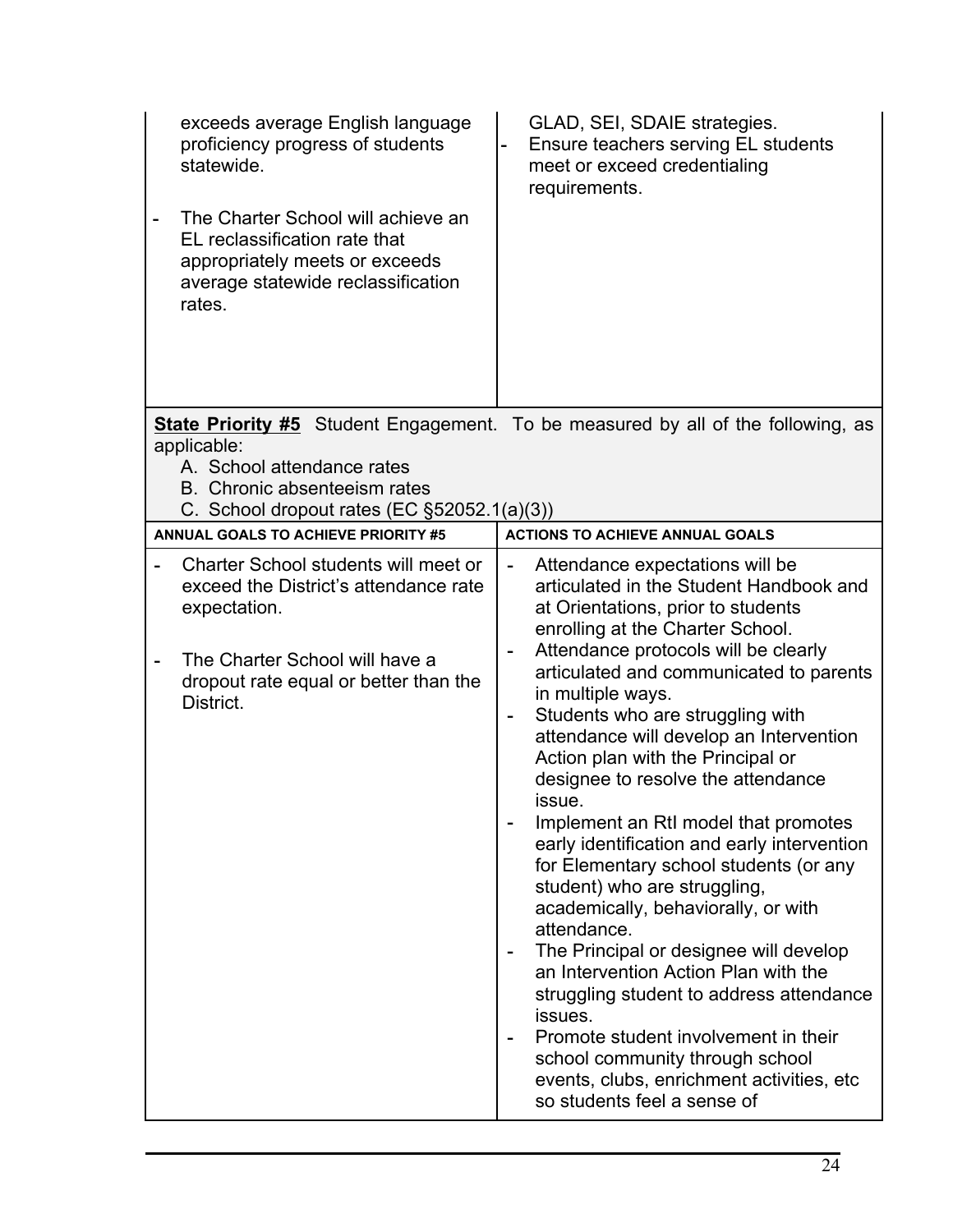|                                                                                                          | connectedness and community.                                                                                                                                                                                                                                                             |
|----------------------------------------------------------------------------------------------------------|------------------------------------------------------------------------------------------------------------------------------------------------------------------------------------------------------------------------------------------------------------------------------------------|
| State Priority #6 School Climate.<br>applicable:                                                         | To be measured by all of the following, as                                                                                                                                                                                                                                               |
| A. Pupil suspension rates<br><b>B.</b> Pupil expulsion rates<br>sense of safety and school connectedness | C. Other local measures, including surveys of pupils, parents, and teachers on the                                                                                                                                                                                                       |
| <b>ANNUAL GOALS TO ACHIEVE PRIORITY #6</b>                                                               | <b>ACTIONS TO ACHIEVE ANNUAL GOALS</b>                                                                                                                                                                                                                                                   |
| The Charter School will maintain<br>pupil suspension rates equal or<br>lower than the District.          | Articulate and communicate behavioral<br>expectations to parents and students in<br><b>Student Handbook and Orientation</b><br>materials, prior to enrollment.                                                                                                                           |
| The Charter School will maintain<br>pupil expulsion rates equal or lower<br>than the District.           | Implement an RtI model that promotes<br>$\overline{\phantom{a}}$<br>early identification and early intervention<br>for struggling students.<br>Implement Intervention Action plans and<br>$\overline{\phantom{a}}$                                                                       |
| The Charter School will administer<br>an annual Parent Survey.                                           | develop strategies to rectify behavior.<br>Develop and Administer annual Parent<br>Survey. Share key findings with<br>stakeholders. Use findings to refine                                                                                                                               |
| The Charter School will administer<br>an annual Staff survey.                                            | program and goals for the following<br>school year, as appropriate.<br>Develop and Administer annual Staff<br>$\overline{\phantom{a}}$<br>Survey. Share key findings with<br>stakeholders. Use findings to refine<br>program and goals for the following<br>school year, as appropriate. |
| E.C. §42238.02) and students with exceptional needs.                                                     | <b>State Priority #7</b> Course Access. The extent to which pupils have access to, and are<br>enrolled in, a broad course of study, including programs and services developed and<br>provided to unduplicated students (classified as EL, FRPM-eligible, or foster youth;                |
| "Broad course of study" includes the following, as applicable:                                           |                                                                                                                                                                                                                                                                                          |
|                                                                                                          | Grades K to 5: English, social sciences, foreign language(s), physical education,<br>science, mathematics, visual and performing arts, applied arts, and career technical                                                                                                                |

education. (E.C. §51220(a)-(k))

| <b>ANNUAL GOALS TO ACHIEVE PRIORITY #7</b>                                                                                                                    | <b>ACTIONS TO ACHIEVE ANNUAL GOALS</b>                                                                                                                            |
|---------------------------------------------------------------------------------------------------------------------------------------------------------------|-------------------------------------------------------------------------------------------------------------------------------------------------------------------|
| Develop and adopt Elementary<br>School Course catalog containing<br>course descriptions for a broad<br>course of study.<br>Create and staff a master schedule | Master schedule planning to begin early<br>each spring, to ensure adequate time<br>and resources to accommodate for<br>facilities, staffing and curriculum needs. |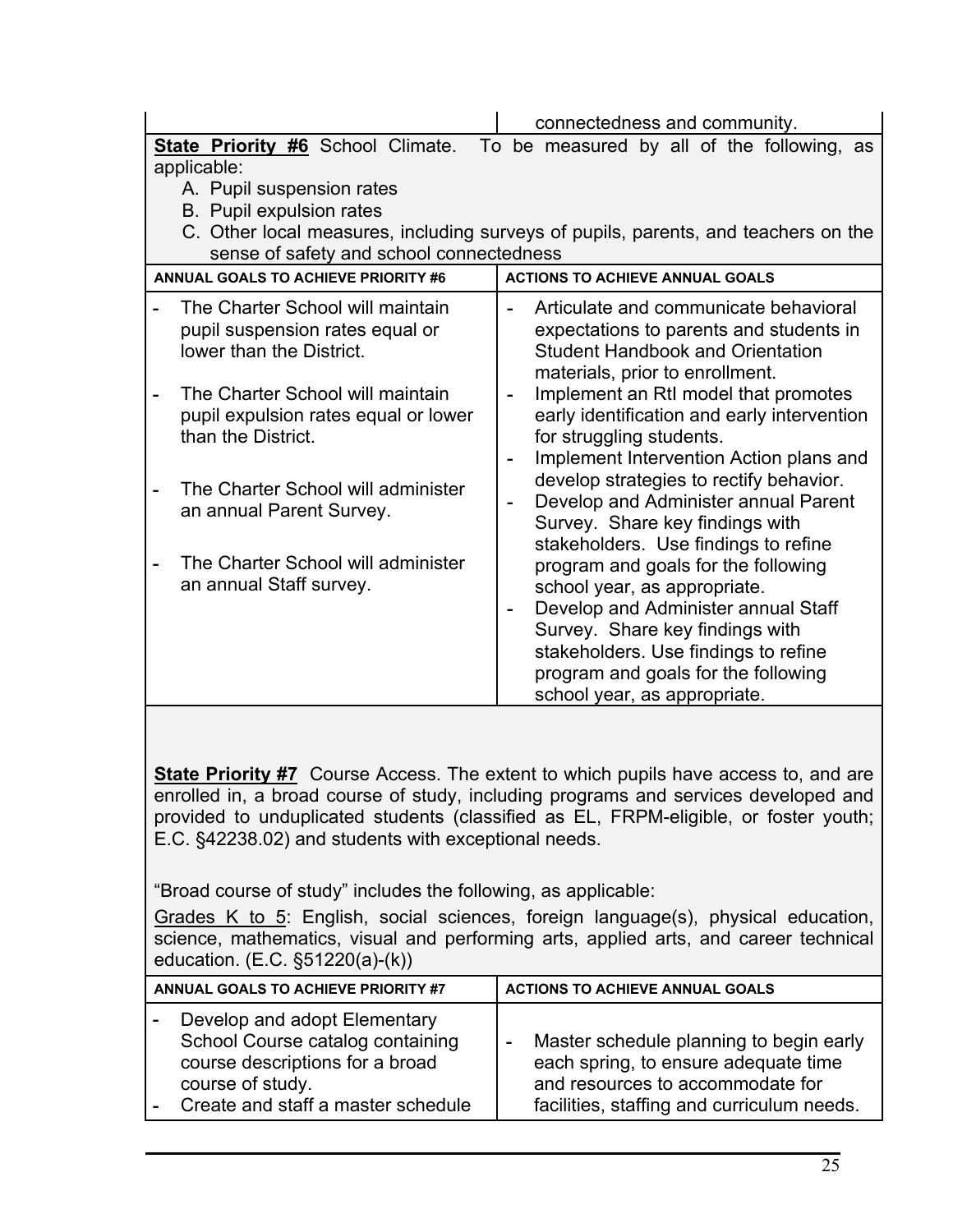| that allows all students appropriate<br>access to a broad course of study.<br>Develop supplemental instructional<br>$\sim$<br>supports for EL and SpEd students,<br>as appropriate. | Offer intervention and supplemental<br>supports to EL students and SpEd<br>students (ie: speech therapist, resource<br>specialist, assisted technology, etc). |  |
|-------------------------------------------------------------------------------------------------------------------------------------------------------------------------------------|---------------------------------------------------------------------------------------------------------------------------------------------------------------|--|
|-------------------------------------------------------------------------------------------------------------------------------------------------------------------------------------|---------------------------------------------------------------------------------------------------------------------------------------------------------------|--|

**State Priority #8** Other Student Outcomes**.** Other indicators of student performance in required areas of study will be measured and may include performance on other exams.

| <b>ANNUAL GOALS TO ACHIEVE PRIORITY #8</b>                                                                                                                                                   | <b>ACTIONS TO ACHIEVE ANNUAL GOALS</b>                                                                                     |
|----------------------------------------------------------------------------------------------------------------------------------------------------------------------------------------------|----------------------------------------------------------------------------------------------------------------------------|
| All students, including all student<br>subgroups, unduplicated students,<br>and students with exceptional needs,<br>will demonstrate grade level<br>proficiency in core academic<br>subjects | The Charter School will continue to<br>provide current curriculum design and<br>comprehensive professional<br>development. |

The Charter School acknowledges that the District's Board of Trustees shall consider increases in pupil academic achievement for all groups of pupils served by the Charter School as the most important factor in determining whether to grant a charter renewal pursuant to Education code section 47607(a)(3(A). For purposes of meeting this requirement, "all groups of pupils served by the Charter School" means a numerically significant pupil subgroup served by the Charter School, as defined by Education Code section 52052(a)(3), pursuant to Education code section 47607(a)(3(B).

## **State Content Standards and Standardized Testing**

The academic curriculum in NP<sup>3</sup> ES will consist of the basic concepts, content goals, and skills instruction reflected in the California State Standards in English/language arts, science, mathematics, and history/social science. Academic skills and concepts proposed by the California State Frameworks will be linked directly and specifically to concepts and themes taught in the classroom. The school is also dedicated to documenting each year student achievement of these state content standards and measurable academic growth as evidenced by scores on state-mandated tests annually.

### **Attendance**

A major goal of NP<sup>3</sup> ES will be to achieve an equivalent or better attendance rate than that achieved in comparable schools in the state and in the Natomas Unified School District.

### **Academic Yearly Progress Indices**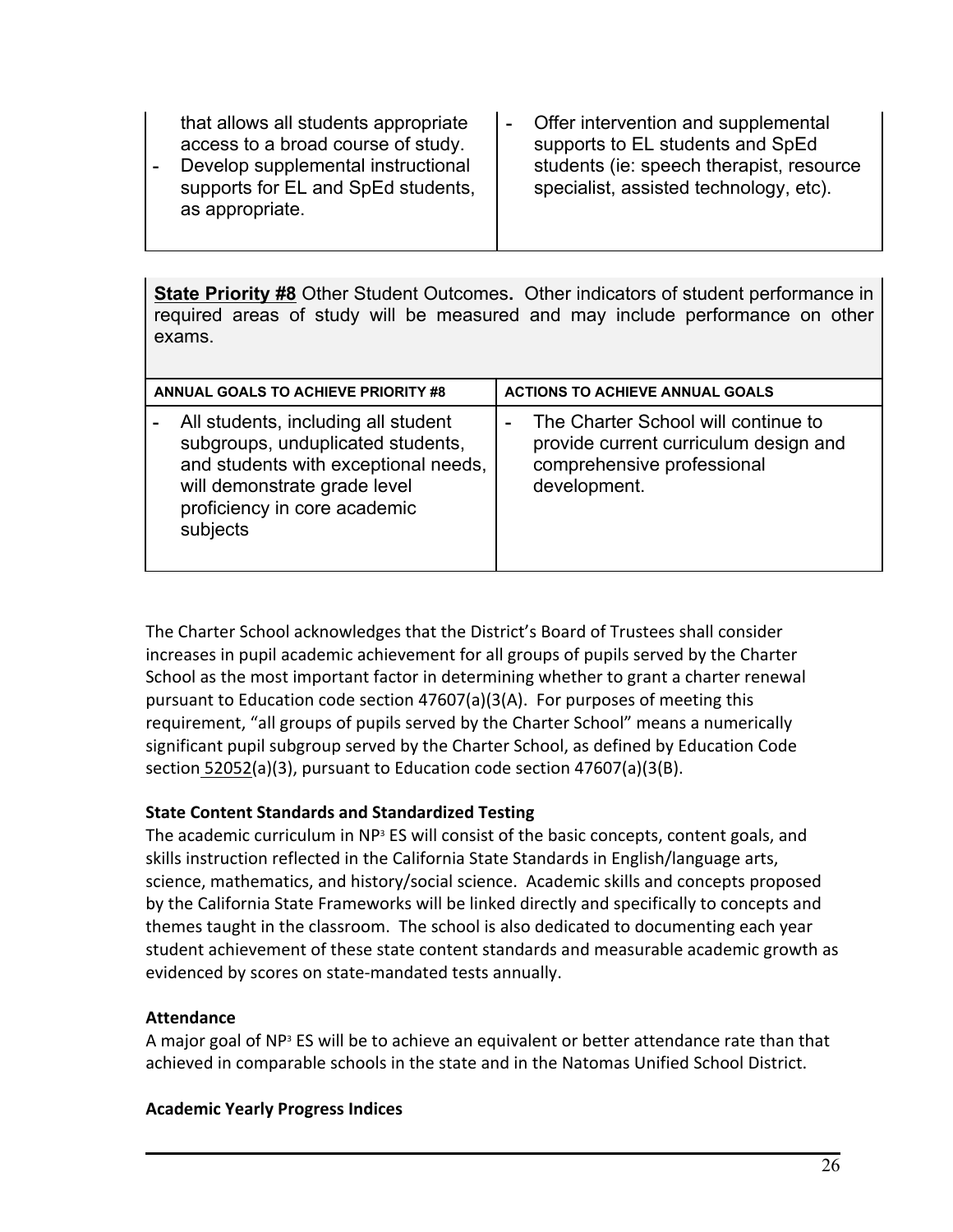It is the goal of NP<sup>3</sup> ES to achieve adequate Annual Yearly Progress (AYP) as may be required under the *No Child Left Behind Act*.

# **Methods of Assessment**

The academic progress of students enrolled in NP<sup>3</sup> ES will be measured in a variety of ways, including the following:

- Traditional course assignments, tests, and grades
- Special in-class demonstrations, speeches, presentations, and project-based learning products
- The English Language Development Test
- Physical Fitness performance tests
- California CAASPP

# **Use and Reporting of Data**

The NP<sup>3</sup> ES School Board will compile and provide an "annual performance report" to the Natomas Unified School District Board of Education. The two boards will jointly determine the content, evaluation criteria, timelines, and process for preparing and presenting this annual performance report, but, at a minimum, the report will include the following:

- Summary data that document student progress toward the academic goals and outcomes of NP<sup>3</sup> ES.
- An analysis of the extent to which student performance is meeting these goals. This analysis of student performance data will be displayed both school-wide and by disaggregated categories to the extent feasible without compromising student confidentiality.
- A summary of major curricular and instructional decisions and policies established by the NP<sup>3</sup> ES School Board.
- Data regarding the number and qualifications of the teachers, counselor, and principal at NP<sup>3</sup> ES.
- A copy of the school's health and safety policies and a summary of any major changes in these policies during the year.
- A review of strategies and materials that NP<sup>3</sup> ES has used during the year to achieve an economically, racially and ethnically balanced student population.
- An overview of the school's admissions practices during the year and data regarding the number of students enrolled, the number of students on waiting lists, and the number of students suspended or expelled.
- Analysis of the effectiveness of the school's internal and external dispute mechanisms and data on the number and resolution of any disputes and complaints that arose during the year.
- Any other relevant information regarding the school's educational program and its administrative, legal, and governance operations that are directly relevant to the terms of the school's charter.

In addition to using this annual performance report to assess the work of NP<sup>3</sup> ES, the two boards will also jointly develop a site visitation protocol that will enable the district to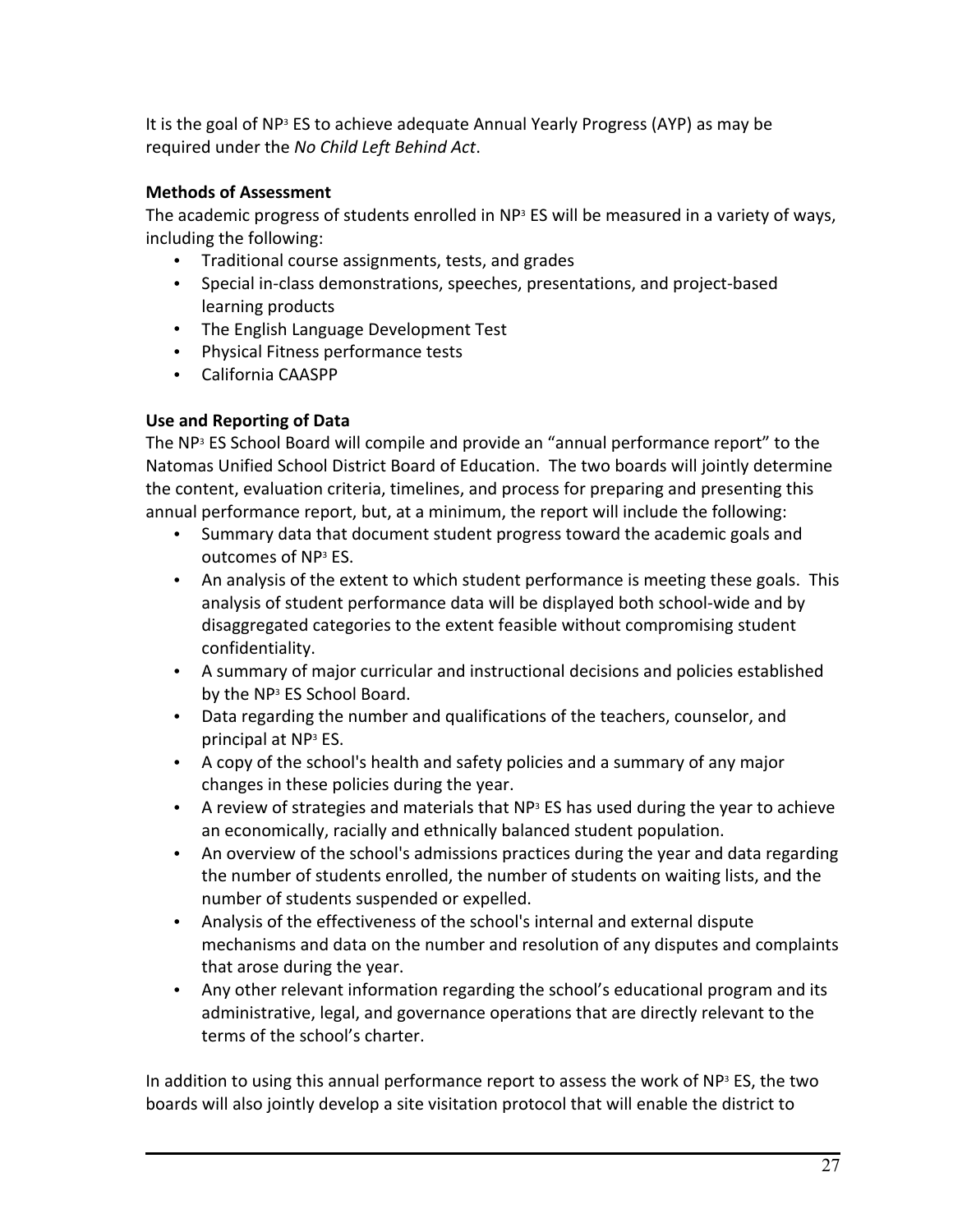gather additional information needed to confirm the school's performance and compliance with the terms of its charter. Both boards will use the report and visitation to evaluate and improve as necessary the educational program in NP<sup>3</sup> ES and its day-to-day operations.

Finally, pursuant to the state's Education Code, NP<sup>3</sup> ES will routinely submit all financial reports required under § 47604.33 and § 47605(m), and it will respond promptly to all reasonable inquiries from the district, including, but not limited to, inquiries regarding its financial records.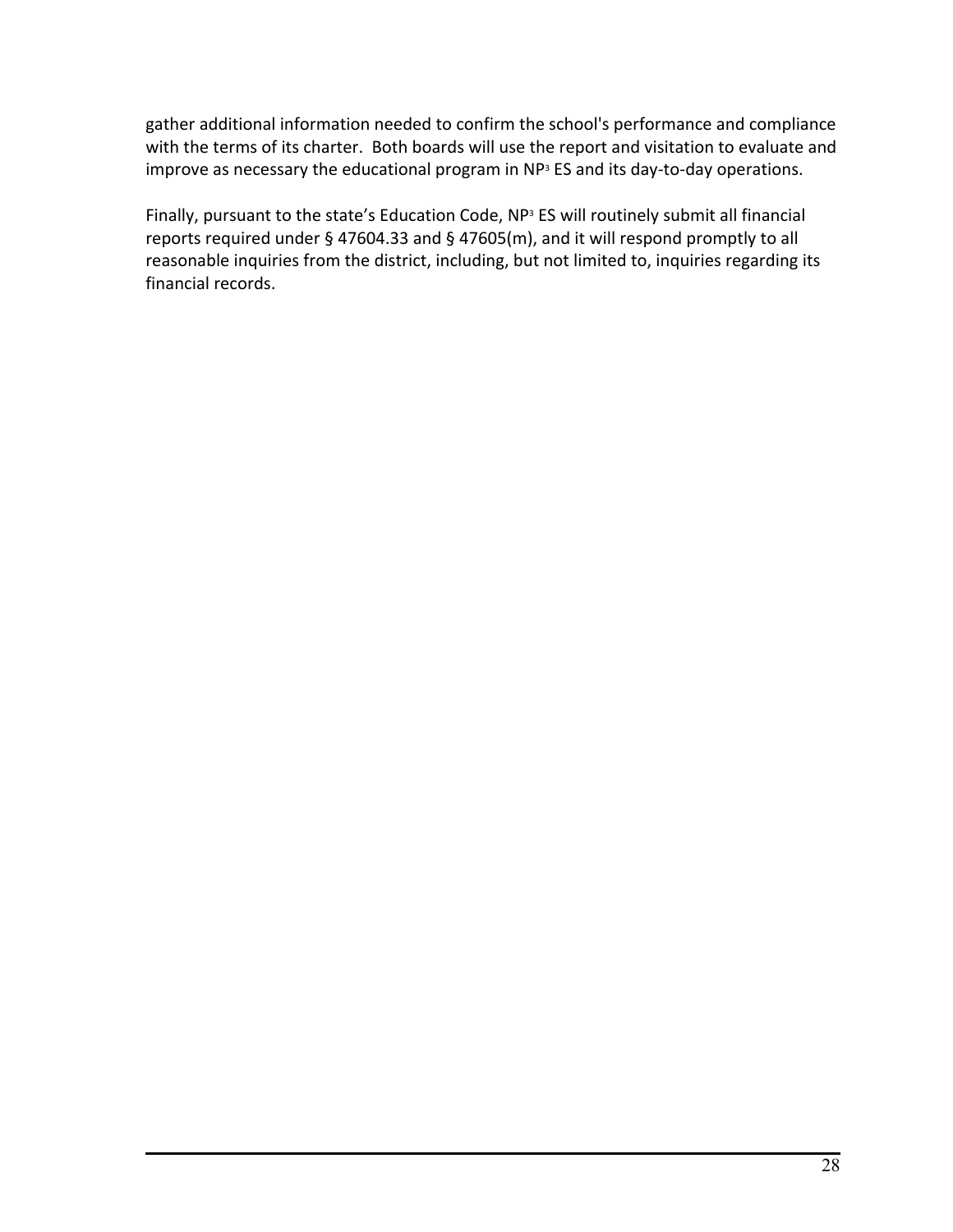# **IV. GOVERNANCE STRUCTURE OF THE NATOMAS PACIFIC PATHWAYS PREP ELEMENTARY SCHOOL**

### **The School's Organizational and Administrative Structure**

The Charter School is a locally funded independent charter school operated by P20 Consortium ("Corporation"), a California nonprofit public benefit corporation. Accordingly, the District shall not be liable for the debts and obligations of the Charter School pursuant to Education Code section 47604(c). The organizational and administrative structure of  $NP<sup>3</sup>$ ES includes a school board, a school principal, a counselor, a staff of credentialed teachers, one or more other staff members, and approximately 500 students divided across grades K-5.

## **The School Board**

The governing body for NP<sup>3</sup> ES will be the currently existing NP<sup>3</sup> Board of Directors, consisting of at least a five member school board. The board members will include representatives of the P20 Consortium Board of Directors, and educational and community leaders in Natomas and Sacramento. All board members will be expected to advance the school's commitment to diversity, high academic expectations, and significant, sustained educational relationships, and their major responsibility will be to ensure that the mission and goals of NP<sup>3</sup> ES are reflected in its organizational and administrative structure, its student body, and its educational outcomes.

Notwithstanding any rule, regulation, provision, or Corporation Bylaw to the contrary, the Charter School's Board Members and the Charter School shall at all times and in all respects comply with the Ralph M. Brown Act, the Public Records Act, and all conflict of interests laws generally applicable to the District's Board of Trustees, including but not limited to, Government Code section 1090 and the Political Reform Act.

The board of NP<sup>3</sup> will consist of at least five members, including a member of the Board of Directors of the P20 Consortium, two community representatives, and a high school student representative. Additional representatives may be appointed by the Board including two additional members, an NP<sup>3</sup> ES parent or guardian and a community member. These two additional board members will be selected by the board upon the recommendation of appropriate constituencies. When selecting community representatives, the NP<sup>3</sup> school board will look for expertise in school administration and operation, teaching, business, accounting, law, and fund-raising.

The board will meet on a regular basis on a schedule that it will determine each year, but it will typically meet at least once every two months to set policies and monitor procedures that are essential to the school's smooth operation. The specific responsibilities of the board will include, but are not limited to, the following: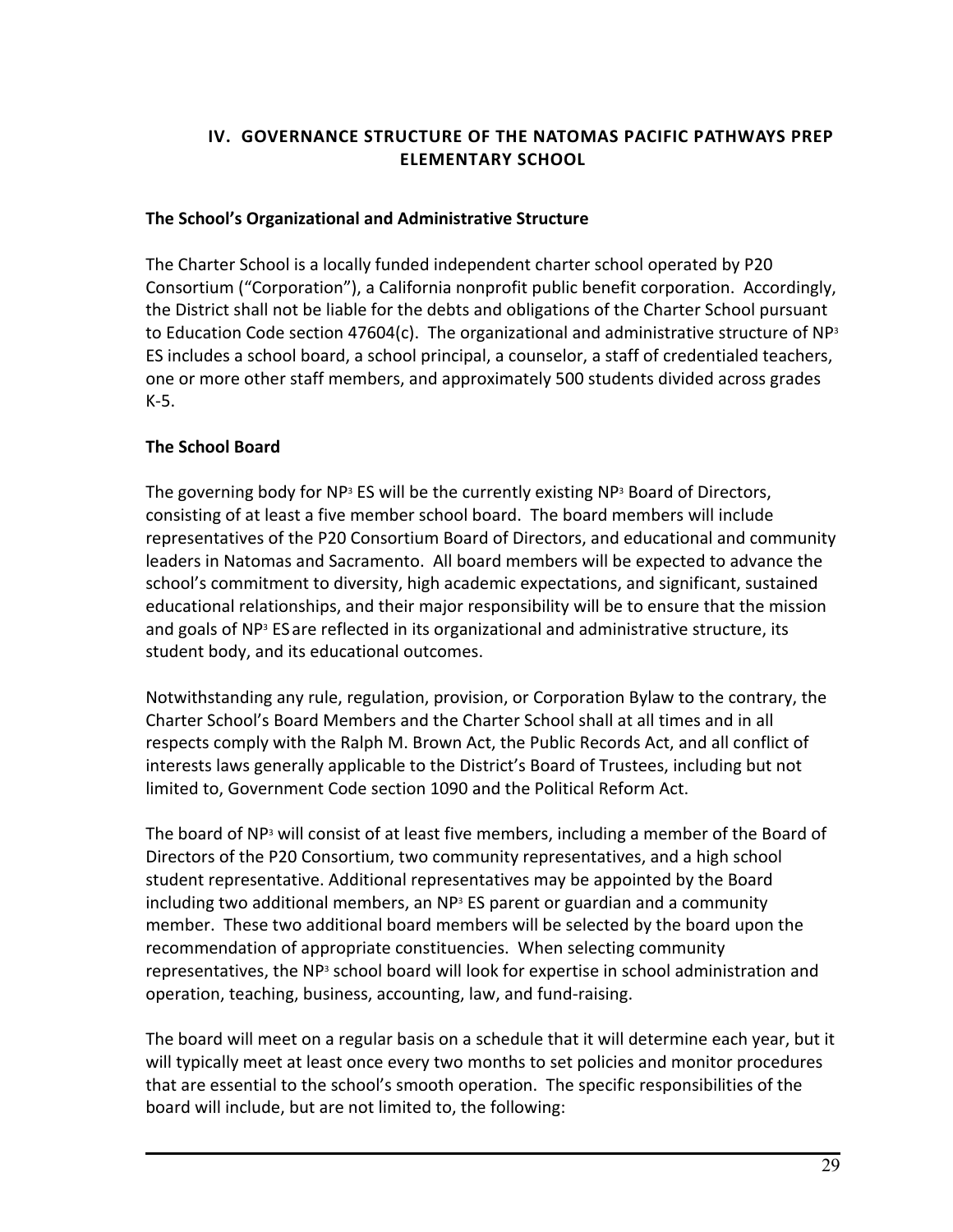- Hire and evaluate the principal of the school.
- Approve the annual school calendar and the annual schedule of board meetings.
- Hire the school's instructional and other staff upon the recommendation of the principal.
- Adopt and monitor implementation of human resource policies related to compensation, career development, and staff personnel discipline, including suspension or dismissal.
- Approve and periodically review the school's curriculum.
- Approve and periodically review the school's student personnel policies and procedures, including those related to attendance, discipline, suspension, and expulsion.
- Appoint as necessary administrative panels that can act as hearing panels for student expulsions.
- Establish steering committees of parents, educators, and experts who will enhance and support the school's curricular themes.
- Review and approve requests for out-of-state or overnight student field trips.
- Involve parents and community representatives in activities related to the school's curricular and co-curricular programs.
- Execute all responsibilities required by the California Corporation Code.
- Develop an operational business plan and approve and monitor the school's annual budget.
- Act as fiscal agent for the school for purposes of receiving funds to operate the school, including funds related to charter school laws and grants and donations consistent with the mission of the school.
- Participate in the school's procedures for dispute resolution, both within the school and between the school and the district.
- Approve any amendments to the school's charter.

In addition to these specific responsibilities, the board may initiate any program or activity and otherwise act in any manner that is not in conflict with, inconsistent with, or preempted by any law and that is not in conflict with the purposes for which NP<sup>3</sup> ES was established.

In carrying out its responsibilities, the board will establish specific procedures for going about its business, including:

- Adopting governance policies that are aligned with principles of the *Brown Act* and the *Political Reform Act*.
- Adopting policies regarding self-dealing and conflict of interest including a policy that Board members will not vote or participate in discussions related to matters in which they have direct personal financial interests.

The board may execute any powers delegated by law to it and discharge any duty imposed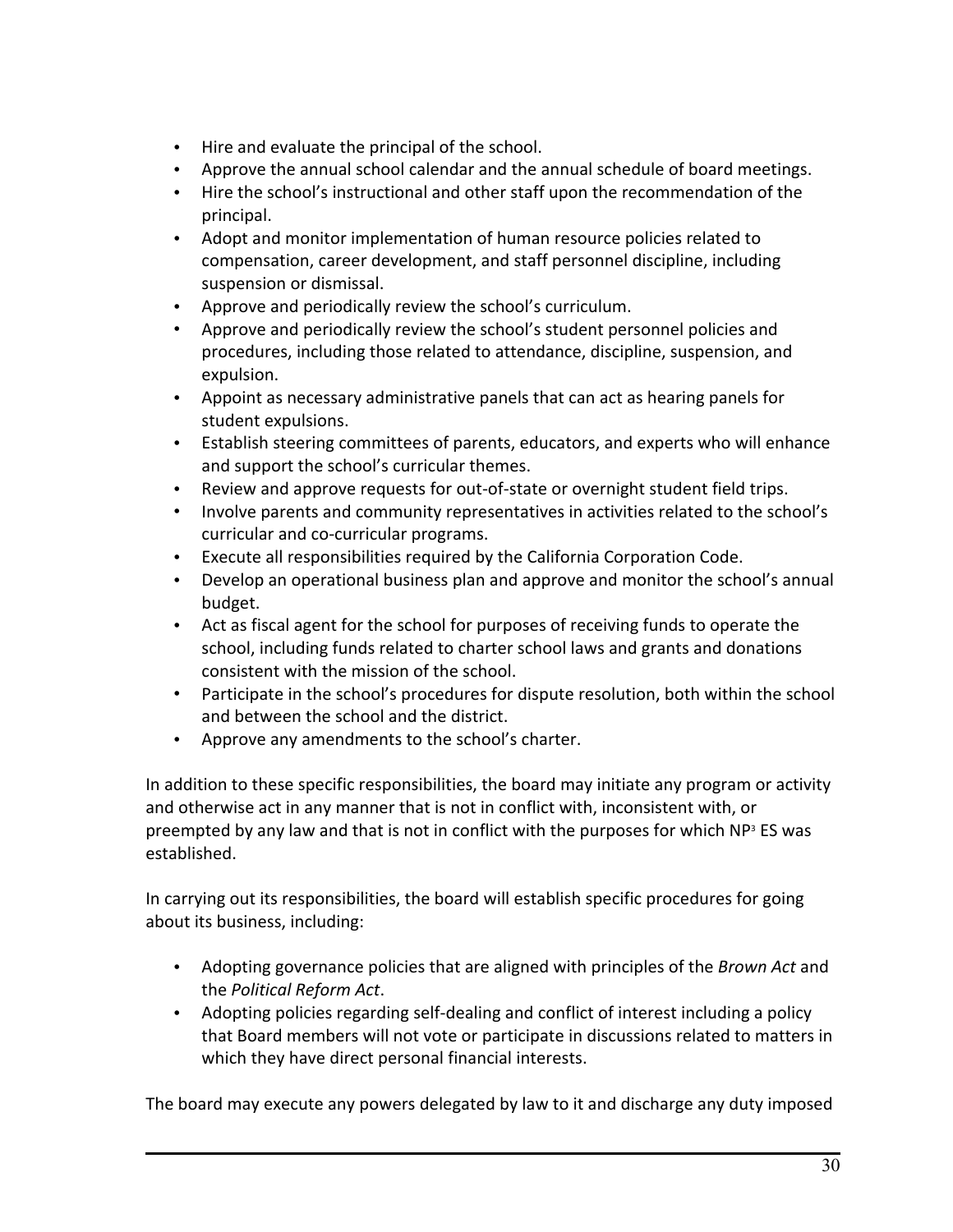by law upon it, and it may delegate to any employee of the school any of these duties. While the board retains ultimate responsibility for performance of powers or duties so delegated, this delegation of responsibilities must be in writing; specify the entity designated; describe in specific terms the authority of the board being delegated, any conditions on the delegated authority or its exercise, and the beginning and ending dates of the delegation; and receive an affirmative vote of a majority of board members.

### The Principal of the School

The day-to-day functioning of NP<sup>3</sup> ES will be under the direct supervision and control of the school's principal, who will have ultimate responsibility for all aspects of the school's functioning, including its curricular and co-curricular programs, its staff and student personnel policies and procedures, its financial well-being, and its public relations with parents and the community. The principal will be directly supported by a counselor, who will have responsibility for counseling all students, and ensuring that the special needs of students are adequately addressed. The teaching staff of the school, hired by the school board upon the recommendation of the principal and subsequently supervised by the principal, will be charged with creative implementation on a day-to-day basis of the school's curricular and co-curricular programs.

The specific responsibilities of the principal will include, but are not limited to, the following:

- Attend both NP<sup>3</sup> school board meetings and Natomas Unified School District Board and administrative meetings as needed.
- Meet regularly with the chief financial officer of the district on a schedule agreed upon with the district.
- Develop agendas for board meetings in conjunction with the board secretary and in compliance with the *Brown Act*.
- Propose policies for adoption by the board, and provide comments and recommendations regarding policies presented by others to the board.
- Communicate with the school's legal counsel and stay abreast of relevant school laws and regulations.
- Recommend all staff hiring to the NP<sup>3</sup> board, and subsequently supervise, either directly or through subordinates, all employees of the school.
- Provide annual performance evaluations of all school employees.
- Provide assistance and coordination for the school's teachers as they develop the school's curriculum and programs.
- Develop the course schedule for each term with assistance of the school's teachers and counselor.
- Assume major responsibility and implementing strategies to recruit culturally diverse students for enrollment in NP<sup>3</sup> ES, including conducting public meetings, maintaining liaison with feeder schools, meeting with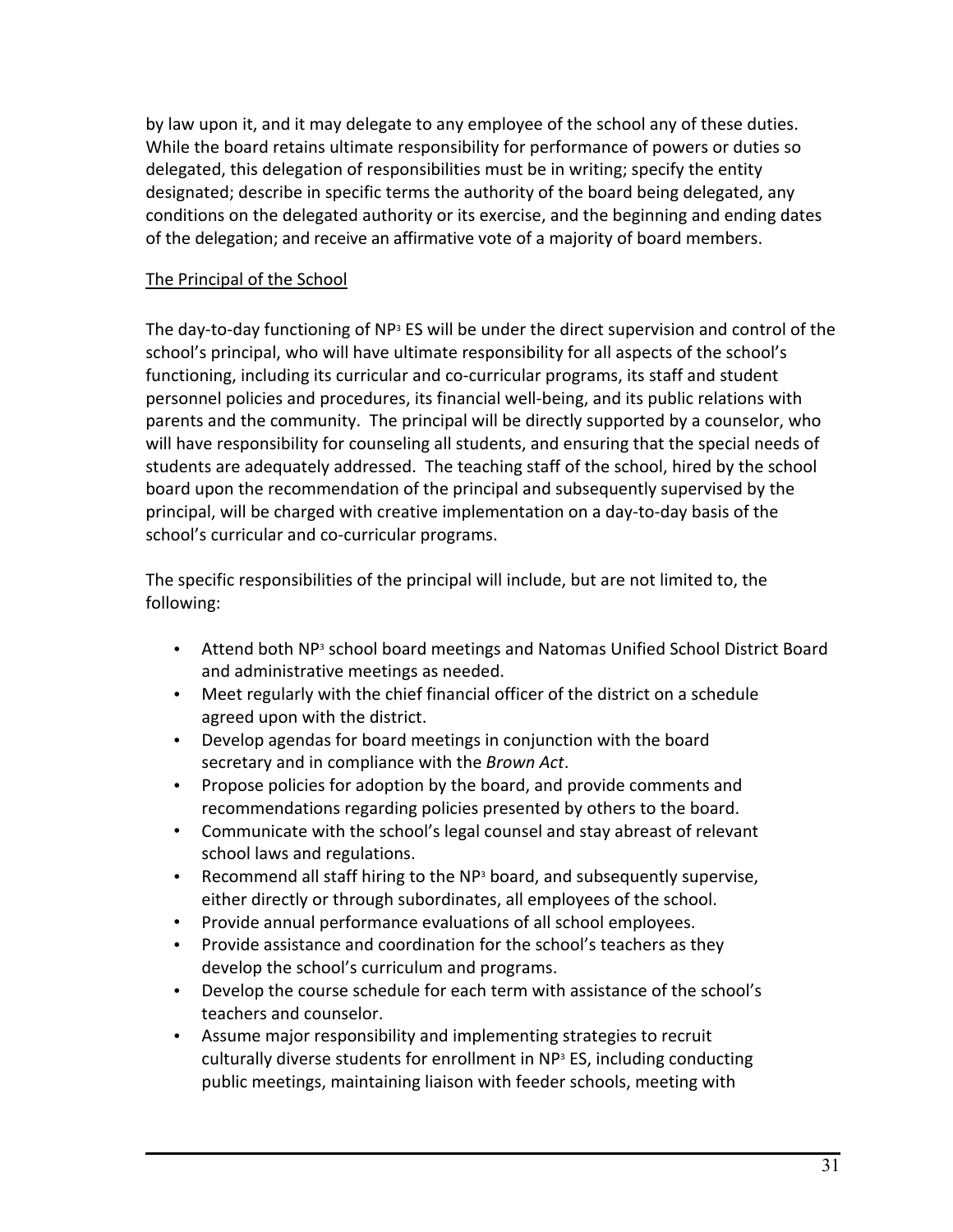parents and potential students, and coordinating orientation meetings for recently-enrolled students.

- Monitor student attendance and supervise student discipline.
- Establish and execute enrollment procedures, and provide all necessary financial reports required for proper ADA reporting.
- Plan and coordinate administration of state standardized tests.
- Oversee the school's budget, including its development and administration in accordance with generally accepted accounting principles, and notify the board of any budget line item revisions made during the year.
- Write grants and other proposals to obtain external funding for school programs and activities.
- Approve all purchase orders, pay warrants, and requisitions, and, upon approval, forward these for processing.
- Present quarterly financial reports to the board.
- Oversee parent/student/teacher relations, including attendance at IEP meetings.
- Oversee school site safety.
- Participate when necessary in the school's procedures for dispute resolution.
- Develop the school's annual performance report and present this report to NP<sup>3</sup> Board of Directors, the Natomas Unified School District Board of Education, and others as appropriate.

Some of the above responsibilities may be delegated or contracted upon approval of the NP<sup>3</sup> Board.

### **Family Involvement in the School**

NP<sup>3</sup> ES recognizes the importance and value of family involvement in the education of children. To that end the school will provide regularly scheduled opportunities for families to learn about the school and their student's progress.

- **New Student Orientation** provides all families with the chance to learn about school processes and procedures and meet the adults who will play an important role during that school year, before the opening of the school calendar year.
- **Back to School Night** gives families the opportunity to learn about the specific skills and knowledge to be learned that year.
- All parents are invited to attend **Three Parent Conferences** throughout the year. Each conference focuses on the academic and social development of the student. If necessary, Academic Learning Plans are developed, becoming the basis for measuring student progress.
- **Academic Intervention Conferences** are held four times a year at the mid-point of each quarter for students who have Academic learning Plans in place.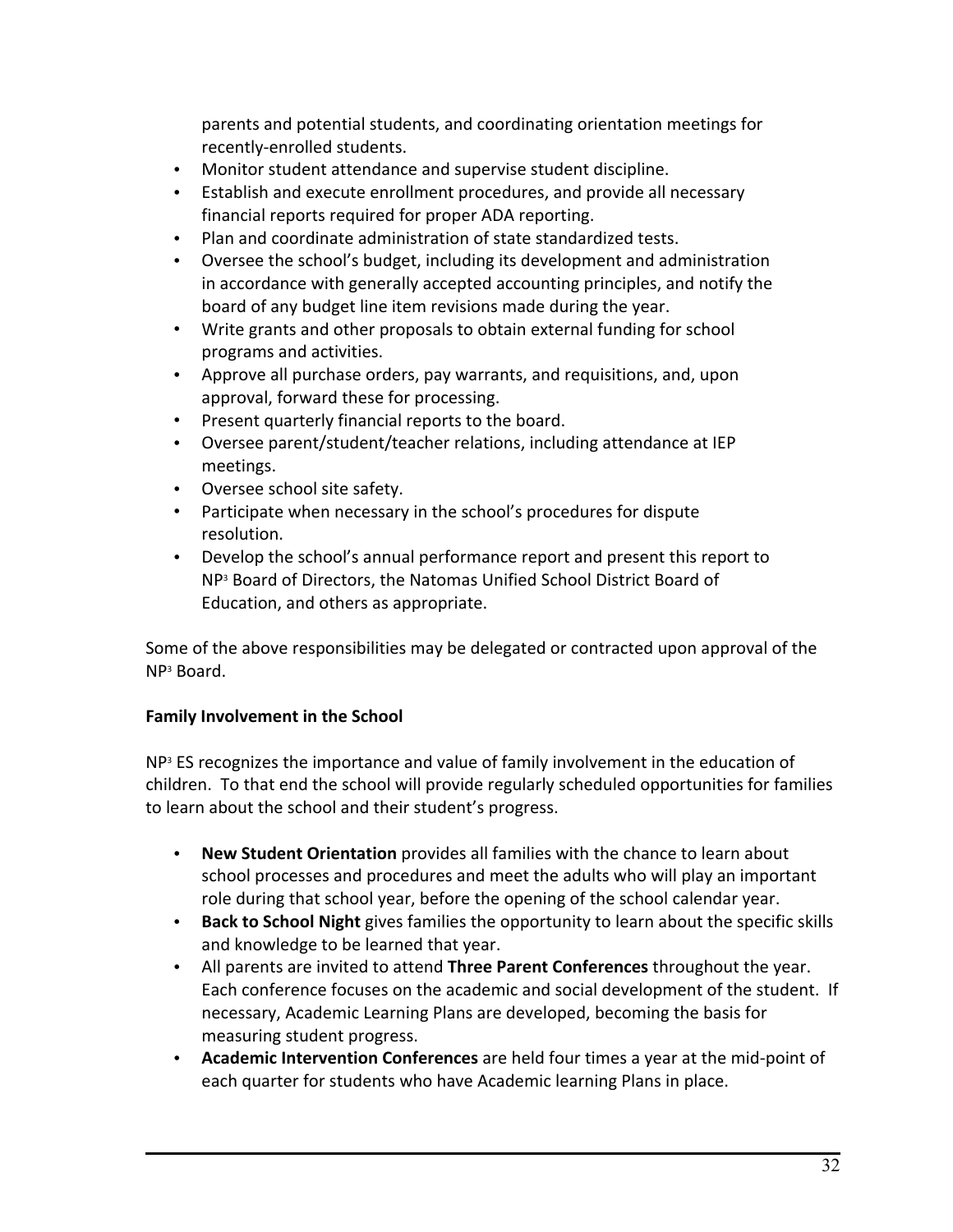- **Open House** is an invitation to all families held in the final quarter providing families a chance to see the actual growth students have made throughout the year.
- **•** The NP<sup>3</sup> Booster Club provides additional opportunities for families to participate in school activities throughout the year.
- NP<sup>3</sup> ES invites all parents/guardians to visit classrooms without appointment so they may observe the teaching and learning activities that take place on a regular basis.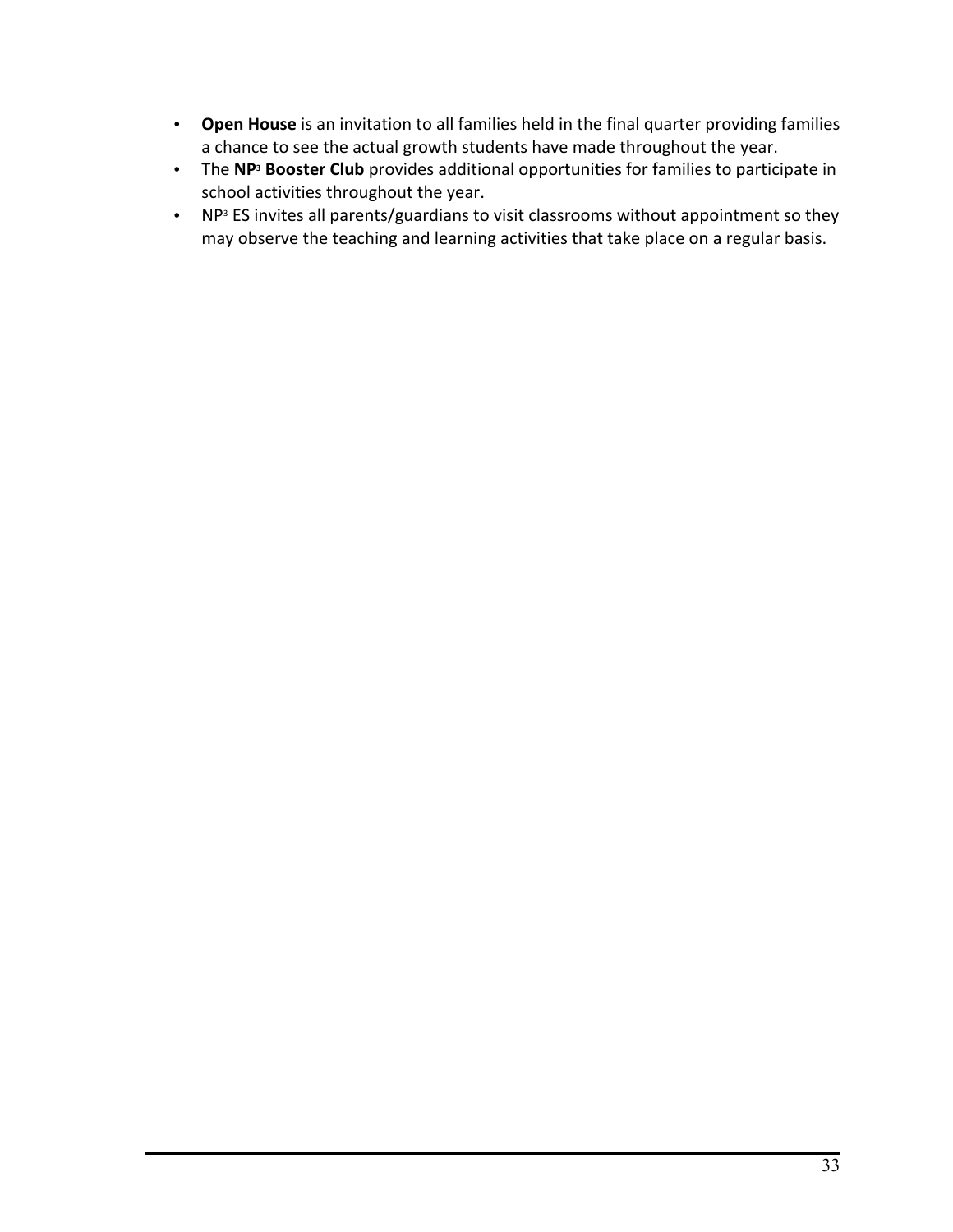### **V. HUMAN RESOURCES**

#### **Overall Qualifications of School Employees**

All staff members in NP<sup>3</sup> ES are expected to be individuals who seek to provide a quality education for a culturally diverse population of high school students. Staff members are expected to share the desire to participate in a common core aligned curriculum that is focused on high expectations, rigorous academic work, and a sustained commitment to significant relationships with students and families.

### **The School's Principal**

As indicated above, the principal of NP<sup>3</sup> ES is responsible for implementing the school's administrative and legal responsibilities, as well as serving as the school's instructional leader. This individual is expected to be an experienced teacher and school administrator, an exemplary communicator both in person and in writing, and an individual who possesses the organizational and interpersonal skills needed to administer a small, academically rigorous elementary school for culturally diverse students.

#### **The School's Teachers and Counselor**

When employing teachers and counselor, NP<sup>3</sup> ES will adhere to Education Code § 47605(I), all requirements of the California Commission on Teacher Credentialing, and all applicable provisions of the *No Child Left Behind Act ("NCLB").* The Charter School's teachers shall hold a Commission on Teacher Credentialing certificate, permit, or other document equivalent to that which a teacher in the District would be required to hold. These documents shall be maintained on file at the charter school and shall be subject to periodic inspection by the District. The Charter School's teachers at all levels shall meet all "highly qualified requirements" under the NCLB. Accordingly, all Charter School teachers will meet the following minimum requirements:

- Bachelor's Degree
- Valid California Teaching Credential or equivalent CCTC-issued document
- If appropriate, or determined by the Charter School or the State of California as required, the individual will hold all appropriate supplemental credentials.

Non-core teachers shall hold a Commission on Teacher Credentialing certificate, permit, or other document equivalent to that which a teacher in the District would be required to hold. In addition, the school may also employ non-certified instructional staff for work in non-core classes and activities when those prospective staff members have an appropriate mix of subject matter expertise, professional experience, and demonstrated capacity to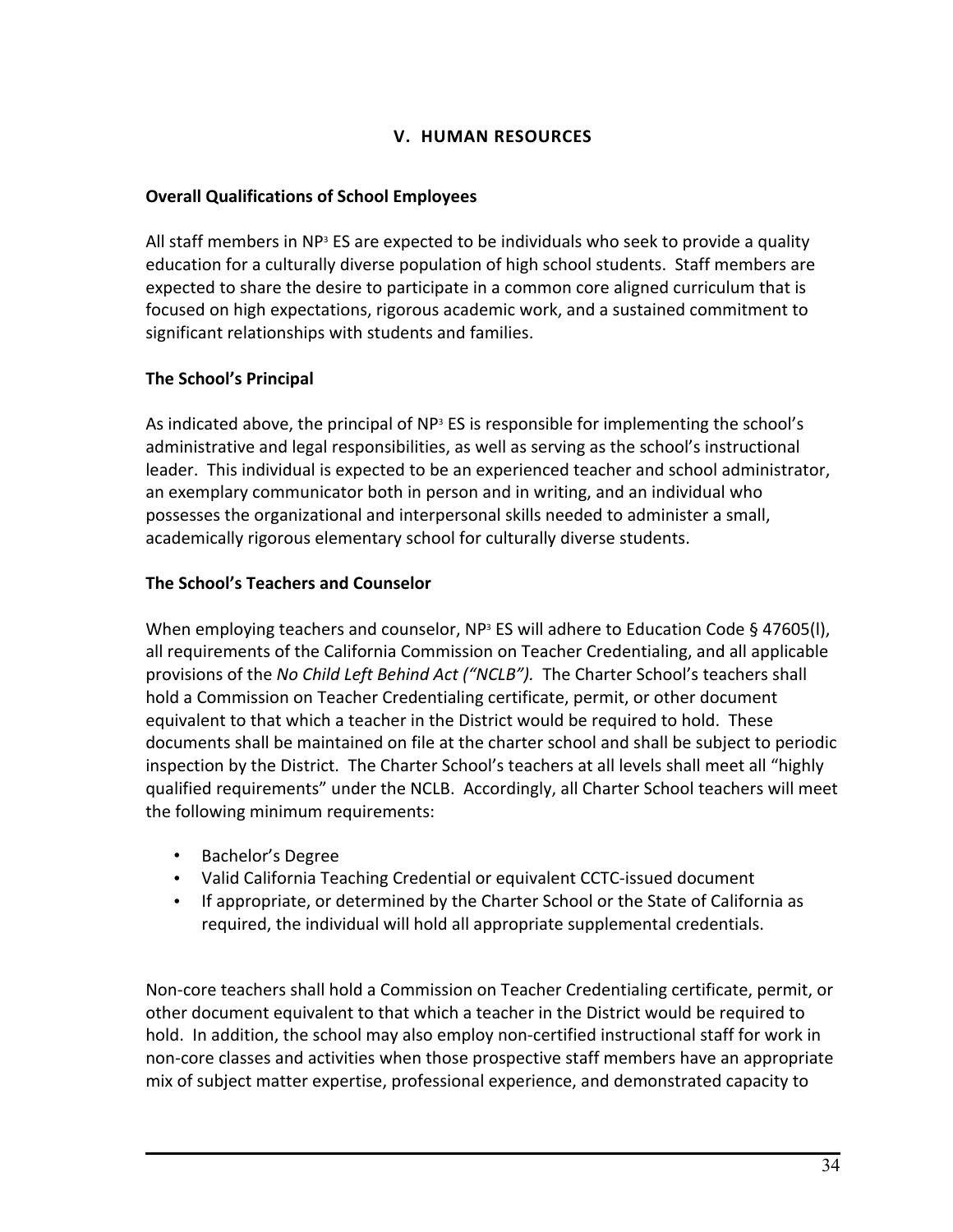work successfully in those instructional settings. Non-certified instructional staff shall work under the direct supervision of credentialed core or non-core subject teachers.

Similarly, the counselor in NP<sup>3</sup> ES must hold an appropriate California school counseling credential and must have specific interests and skills for working successfully with culturally diverse students in a small, theme-based Elementary school.

### **The School's Non-Instructional Staff**

All non-instructional staff in the school (e.g., administrative assistants, attendance clerks, custodians, campus monitors, etc.) are expected to have experience and expertise appropriate to their positions.

### **Compensation and Benefits**

All applicants for positions at NP<sup>3</sup> ES will be informed about retirement system options, and, as appropriate to their positions, all employees will participate in STRS, PERS, and/or the federal Social Security system.

### **Employee Representation**

For purposes of the *Educational Employment Relations Act*, NP<sup>3</sup> ES will be deemed the exclusive public employer of all employees in the school.

### **Rights of School District Employees**

All applicants for positions with the Charter School will be considered through an open process, and if hired, will enter into an employment agreement with the Charter School. The Charter School is independent from the District and any District employees who choose to work at the Charter School shall resign their status as employees of the District and all of their rights and benefits thereof. All persons employed by the Charter School shall not be deemed to be employees of the District for any purpose whatsoever. The Charter School's employees shall have no employment rights of any kind with the District. The Charter School shall not have any authority to confer any rights to return on District employees.

## **Health and Safety**

NP<sup>3</sup> ES Board has adopted policies and procedures for complying with each of the following health and safety requirements:

### **Background Checks**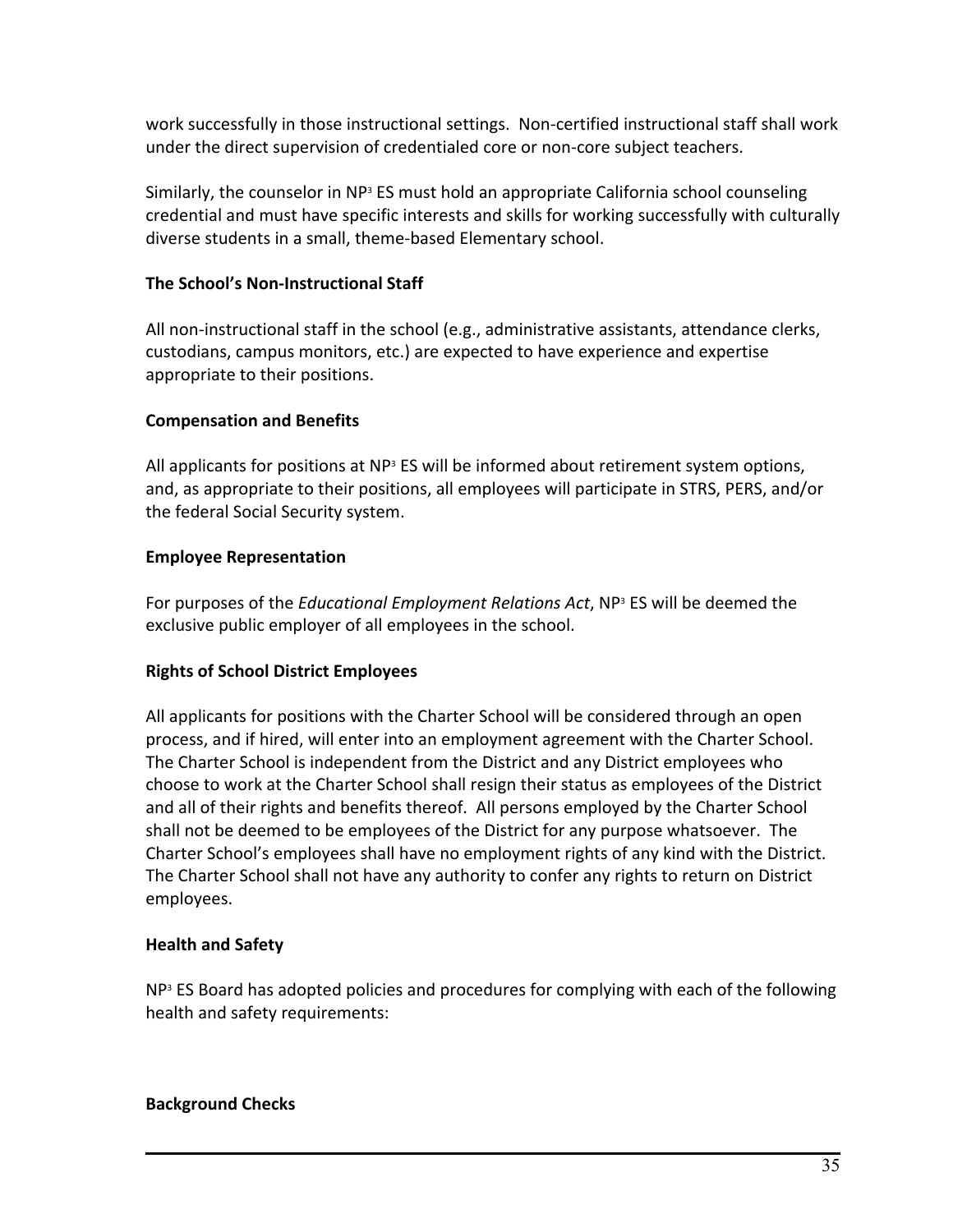NP<sup>3</sup> ES will comply with all provisions of Education Code § 44237 and § 45125.1 related to fingerprinting and background clearance of employees, contractors, and volunteers prior to employment or prior to having any more than limited contact with students in the school. The principal of the school will monitor compliance with this policy and report to the school board on a quarterly basis regarding implementation of this policy.

### **Child Abuse**

All classified and credentialed staff members in NP<sup>3</sup> ES will be mandated child abuse reporters and are expected to follow all relevant policies, procedures, and applicable reporting laws used in Natomas Unified School District.

### **TB Testing**

NP<sup>3</sup> ES will adhere to Education Code § 49406 with regard to required tuberculosis testing of all employees prior to commencing employment.

### **Immunizations**

NP<sup>3</sup> ES will adhere to Health and Safety Code §§ 120325-120375 and Title 17 of the California Code of Regulations §§ 6000-6075 with regard to legally required immunizations for entering students.

### **Medications**

NP<sup>3</sup> ES will adhere to Education Code § 49423 with regard to administration of medications in school.

### **Vision/Hearing/Scoliosis**

NP<sup>3</sup> ES will adhere to Education Code § 49450, et seq., with regard to each of the grade levels served by the school.

### **Emergency Preparedness**

NP<sup>3</sup> ES will adhere to those sections of the "Emergency Preparedness Handbook" drafted specifically for school sites, including, but not be limited to, emergency responses to fire, flood, earthquake, terrorist threats, and hostage situations.

### **Blood-Borne Pathogens**

NP<sup>3</sup> ES will adhere to state and federal standards relevant to blood-borne pathogens and other potentially infectious materials in the workplace. The NP3 ES School Board will establish a written "Exposure Control Plan" for protecting employees from possible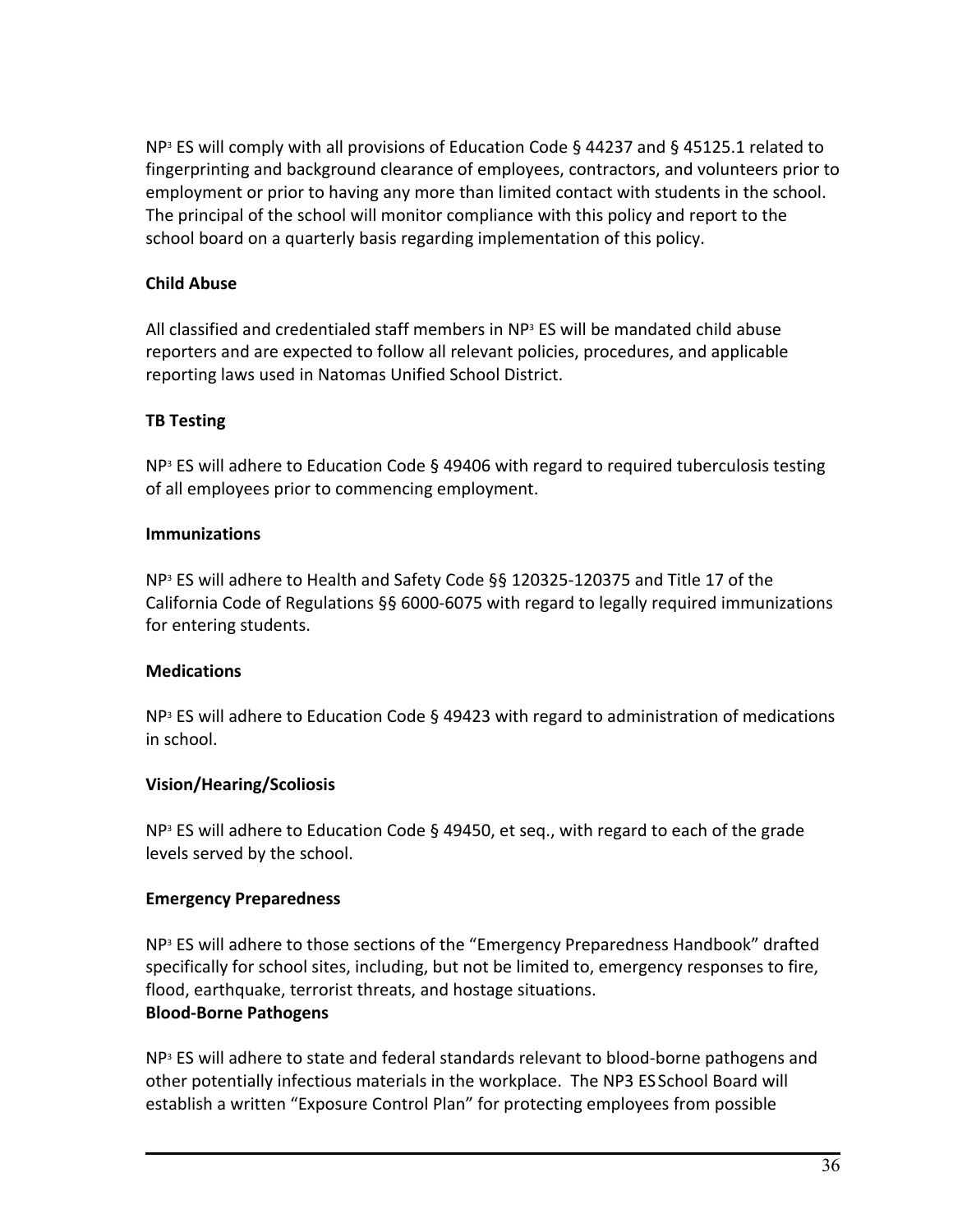infections due to contact with blood-borne viruses, including human immunodeficiency virus (HIV) and hepatitis B virus (HBV). If exposed to blood or other bodily fluids through injury or accident, students and staff in the school will follow the latest medical protocols and procedures for disinfection.

### **Drug-Free/Smoke-Free/Alcohol-Free Environment**

NP<sup>3</sup> ES will maintain a drug-, smoke-, and alcohol-free environment.

### **Comprehensive Harassment Policies and Procedures**

The Charter School is committed to providing a school that is free from sexual harassment, as well as any harassment based upon such factors as race, religion, creed, color, national origin, ancestry, age, medical condition, marital status, sexual orientation, or disability. The Charter School will adopt and apply all Charter School policies and procedures involving all forms of harassment and shall notify its students and staff of these policies.

### **Dispute Resolution**

### **Disputes within the School**

All disputes within  $NP<sup>3</sup>$  ES will be resolved by the school using its own internal policies for dispute resolution. The District will become involved in resolving these internal disputes only if the school requests District involvement or if the internal dispute relates to the District's oversight responsibilities or one of the reasons under Education Code § 47607 for which a charter can be revoked.

### **Disputes between the School and the District**

NP<sup>3</sup> ES and Natomas Unified School District will always try to resolve disputes between them amicably and reasonably without resorting to formal procedures. Unless legally required to do otherwise, both parties will refrain from public commentary regarding any dispute until the matter has progressed through the dispute resolution process.

If a dispute between NP<sup>3</sup> ES and Natomas Unified School District arises, staff and/or board members of the school and district will first frame the issue in written form and refer it to the superintendent of the district and the principal of the school. Not later than five business days after receipt of the dispute statement, the principal and superintendent will informally meet and confer in an attempt to resolve the dispute. If this informal meeting fails to resolve the dispute, both parties will identify two governing board members from their respective boards who will jointly meet with the superintendent and principal and attempt to resolve the dispute within 15 business days after receipt of the dispute statement. If this meeting fails to resolve the dispute, either party may, within five (5) business days following the meeting, submit the matter first to the Sacramento County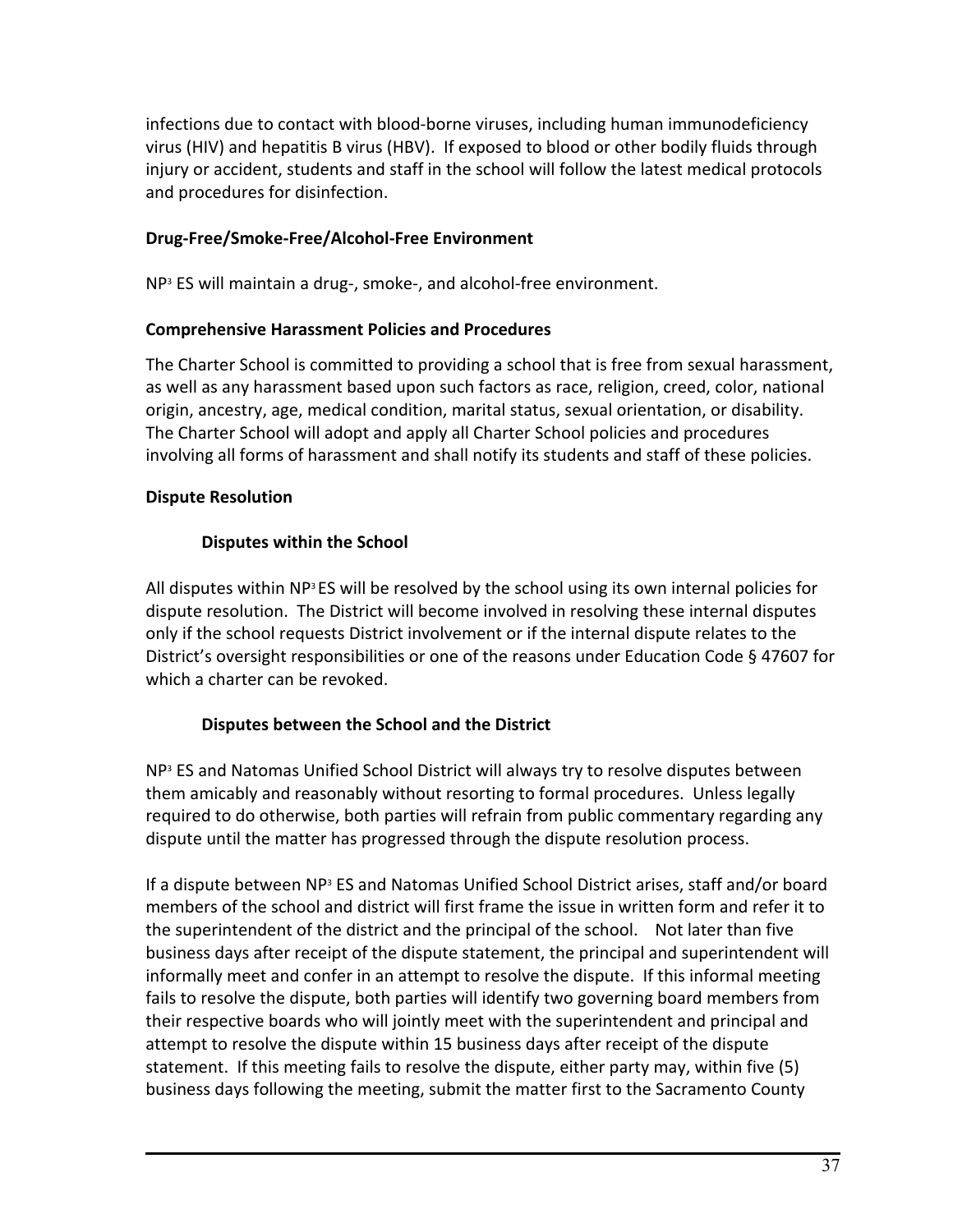Superintendent of Schools. The parties agree to be bound by the County Superintendent's decision and shall indicate as such when submitting the matter to the County Superintendent. If the County Superintendent declines to hear the matter, the parties may submit their dispute to a mutually agreeable mediator, for final resolution in accordance with any procedure determined and prescribed by the mediator and agreed to by the parties. Review by the County Superintendent or mediator to be held no later than fortyfive (45) business days of receipt of the initial dispute statement. The County Superintendent or mediator's decision will be final, and the costs of mediation will be split evenly between the district and the school. All of the above timelines may be revised if mutually agreed upon by the District and the Charter School.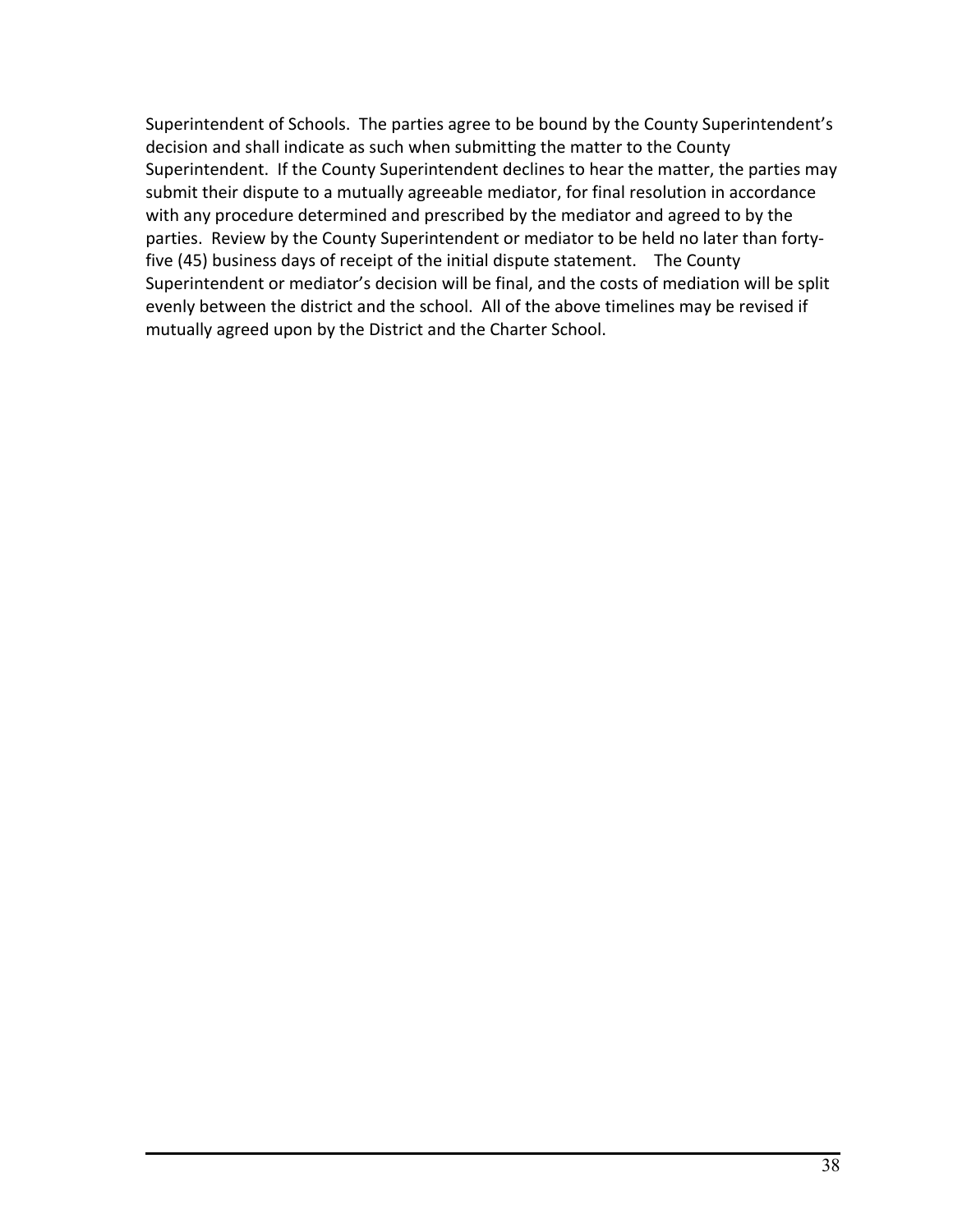## **VI. STUDENT ADMISSIONS, ATTENDANCE,AND SUSPENSION/EXPULSION POLICIES & PROCEDURES**

#### **Student Admissions Policies and Procedures**

Limited only by its capacity, NP<sup>3</sup> ES will admit all students who wish to attend it. No test or assessment will be administered to potential students prior to acceptance and enrollment, and students will be considered for admission without regard to race, ethnicity, national origin, religion, gender, sexual orientation, perceived sexual orientation, fluency in English, disability, or parental income and educational level.

To ensure that the student body of NP<sup>3</sup> ES is as culturally diverse as the student population in Natomas Unified School District, and the State of California, the application process for NP<sup>3</sup> ES will be developed in consultation with administrators in the district. At a minimum, the process will require applicants to:

- Complete a student enrollment form
- Provide proof of immunization
- Complete a Home Language Survey
- Complete an Emergency Medical Information Form
- And provide proof that they meet minimum age requirements.

For enrollment at Kindergarten - 5 or to fill anticipated openings applicants may apply during a publicly advertised open enrollment period each year. Following the open enrollment period, applications will be counted to determine whether any grade level has received more applications than there will be available spaces. If there are more applications than available spaces, the school will proceed category by category and hold a public random drawing using the following criteria to identify those students who will be admitted at each impacted grade level:

- Siblings of currently enrolled students at an NP<sup>3</sup> school who are residents of the Natomas Unified School District,
- Students who are residents of the Natomas Unified School District,
- Siblings of currently enrolled students at an NP<sup>3</sup> school who are not residents of the Natomas Unified School District,
- Students who are not residents of the Natomas Unified School District.

At the conclusion of the selection process, all students who were not selected for admission will be given the option to put their names on a wait list according to their draw in the lottery. This wait list will be used to select students to fill any spaces that open prior to or during the next school year, but the wait list will not carry over to the following school year.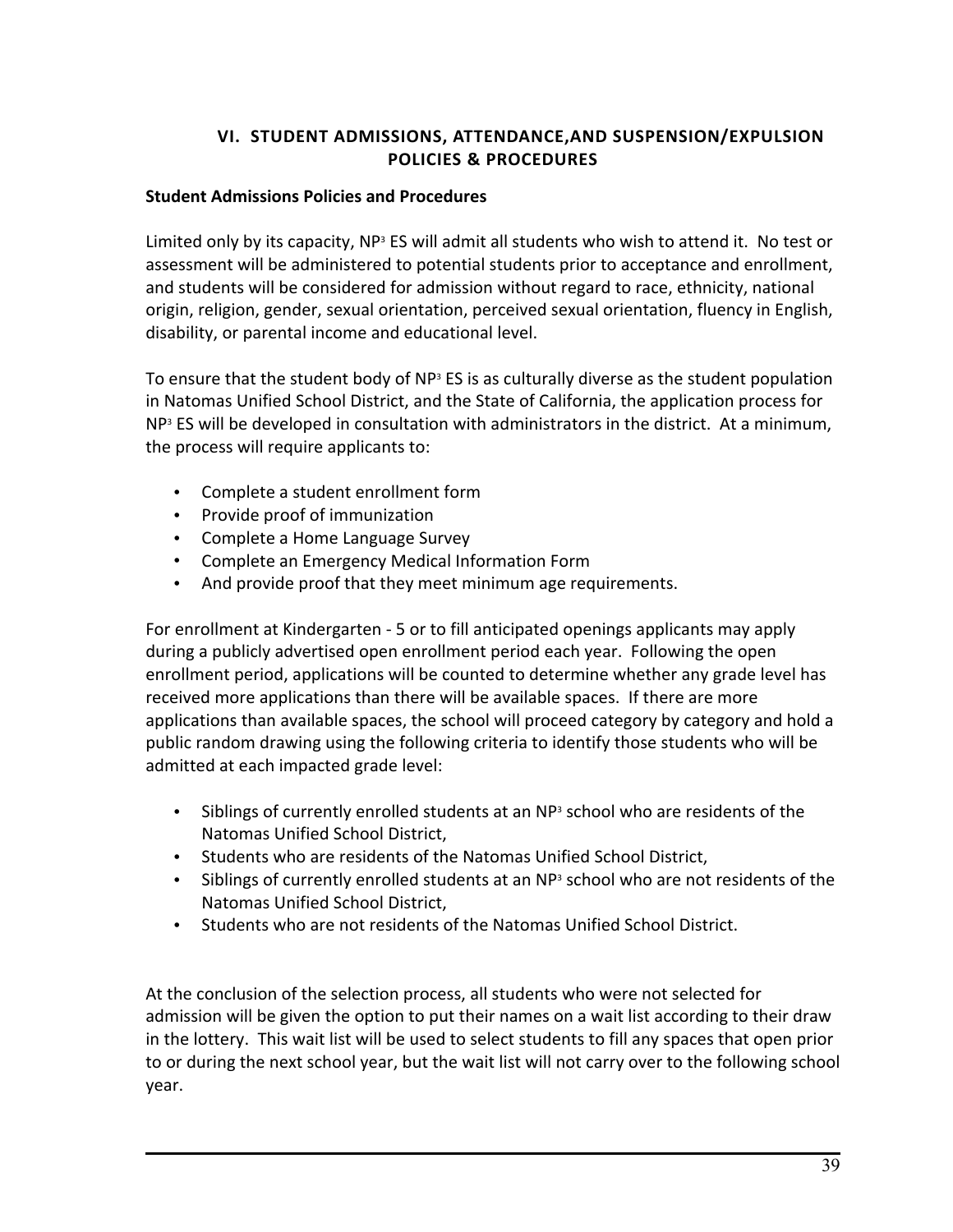### **Non-Discrimination**

As indicated above, NP<sup>3</sup> ES will consider pupils for admission without regard to race, ethnicity, national origin, religion, gender, sexual orientation, perceived sexual orientation, fluency in English, disability, or parental income and educational level. At the same time, by means of a carefully crafted and implemented recruitment plan, the school will strive to achieve a racial, ethnic and economic balance of students that reflects the general population of Natomas Unified School District.

The recruitment plan will include the following:

- Special efforts to recruit students in impacted areas
- Preparation and distribution of recruiting materials in English and in other commonly spoken languages
- Well-advertised dates, times, and locations of open houses, information meetings, and other outreach activities for potential students and their families
- Assistance to families when completing and returning application materials.

The annual performance report to the NP<sup>3</sup> School Board will describe the school's efforts during the prior year to recruit a culturally diverse student body and the results of these efforts, including the racial mix of enrolled students, the percentage of students from within and outside Natomas Unified School District, and comparative data on the racial and ethnic characteristics, proportion of students participating in the federal Free and Reduced Lunch Program, and proportion of English learners among those students who applied for admission to NP<sup>3</sup> ES, those who were admitted, and those who were not.

### **Public School Attendance Alternatives**

Students who reside in Natomas Unified School District and who choose not to attend NP<sup>3</sup> ES may attend either a district or non-district school in accordance with the district's intraand inter-district policies. Parents and guardians of students enrolled in NP<sup>3</sup> ES will be informed that students have no special right of admission to a particular school in any local education agency as a consequence of their enrollment in NP<sup>3</sup> ES, except to the extent that such a right is extended by the local education agency.

### **Suspension and Expulsion Procedures**

This Pupil Suspension and Expulsion Policy is established in order to promote learning and protect the safety and well-being of all students at the School. When the Policy is violated, it may be necessary to suspend or expel a student from regular classroom instruction. School staff shall enforce disciplinary rules and procedures fairly and consistently amongst all students. This Policy and its Procedures will be printed and distributed as part of the Student Handbook and will clearly describe discipline expectations.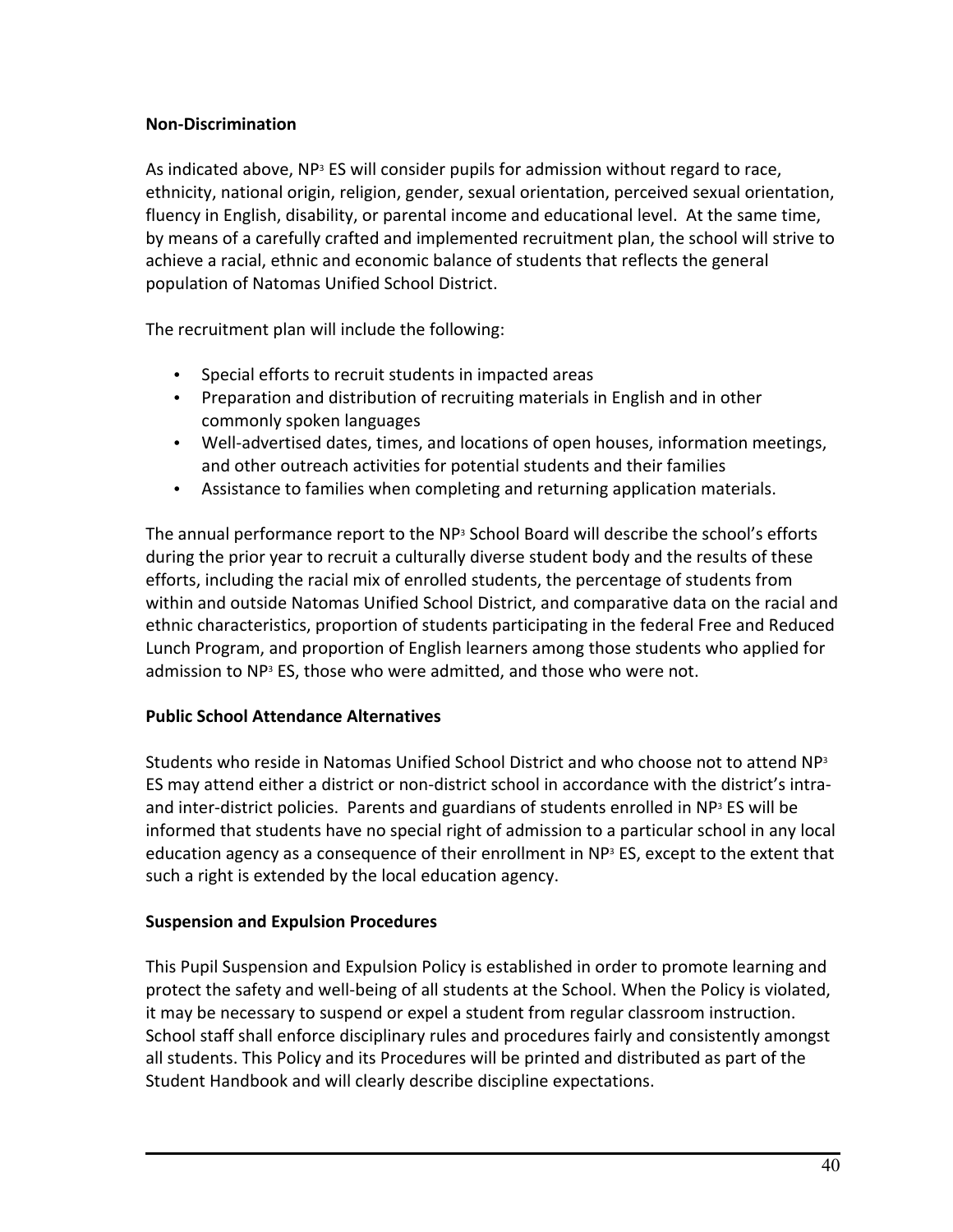Discipline includes but is not limited to advising and counseling students, conferring with parents/guardians, detention during and after school hours, the use of alternative educational environments, suspension and expulsion. Corporal punishment shall not be used as a disciplinary measure against any student. Corporal punishment includes the willful infliction of or willfully causing the infliction of physical pain on a student. For purposes of the Policy, corporal punishment does not include an employee's use of force that is reasonable and necessary to protect the employee, students, staff or other persons or to prevent damage to school property.

The Principal shall ensure that students and their parents/guardians are notified in writing upon enrollment of all discipline policies and procedures. The notice shall state that this Policy and Administrative Procedures are available on request at the Principal's office. Suspended or expelled students shall be excluded from all school and school-related activities unless otherwise agreed during the period of suspension or expulsion.

A student identified as an individual with disabilities or for whom, the School has a basis of knowledge of a suspected disability pursuant to the Individuals with Disabilities in Education Act ("IDEA") or who is qualified for services under Section 504 of the Rehabilitation Act of 1973 (Section 504) is subject to the same grounds for suspension and expulsion and is accorded the same due process procedures applicable to regular education students except when federal and state law mandates additional or different procedures. The School will follow Section 504 of the Rehabilitation Act, Individuals with Disabilities in Education Act (IDEA), the Americans with Disabilities Art (ADA) of 1990 and all federal and state laws when imposing any form of discipline on a student identified as an individual with disabilities or for whom the School has a basis of knowledge of a suspected disability or who is otherwise qualified for such services or protections in according due process to such students.

A. Definitions (as used in this policy):

1. "Board" means governing body of the Charter School

2. "Expulsion" means dis-enrollment from the Charter School

3. "School day" means a day upon which the Charter School is in session or weekdays during the summer recess.

4. "Suspension" means removal of a pupil from ongoing instruction for adjustment purposes. However, "suspension" does not mean the following:

a. Reassignment to another education program or class at the charter school where the pupil will receive continuing instruction for the length of day prescribed by the Charter School Board for pupils of the same grade level b. Referral to a certificated employee designated by the Executive Director/Principal to advise pupils.

c. Removal from the class but without reassignment to another class for the remainder of the class period without sending the pupil to the Executive Director/Principal or designee.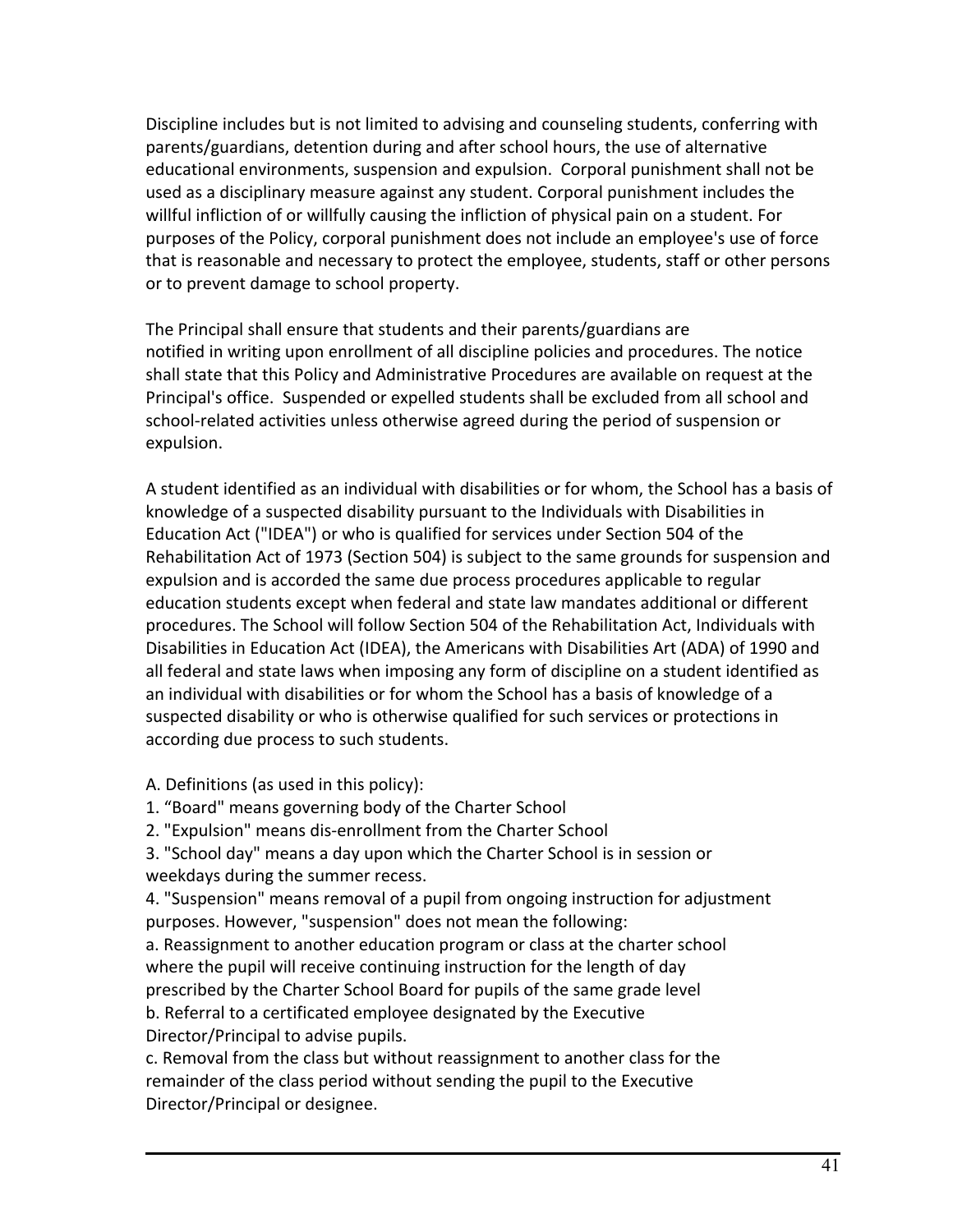5. "Pupil" includes a pupil's parent or guardian or legal counsel or other representative.

6. "School" means the Charter School.

### B. Grounds for Suspension and Expulsion of Students

A student may be suspended or expelled for prohibited misconduct if the act is related to school activity or school attendance occurring at the School or at any other school or a School sponsored event at any time including but not limited to: a) while on school grounds; b) while going to or coming from school; c) during the lunch period, whether on or off the school campus; d) during, going to, or coming from a school-sponsored activity. C. Enumerated Offenses

Students may be suspended or expelled for any of the following acts when it is determined the pupil:

1. Caused, attempted to cause, or threatened to cause physical injury to another person or willfully used force of violence upon the person of another, except self-defense.

2. Possessed, sold, or otherwise furnished any firearm, knife, explosive, or other dangerous object unless, in the case of possession of any object of this type, the students had obtained written permission to possess the item from a certificated school employee, with the Principal/Administrator of designee's concurrence.

3. Unlawfully possessed, used, sold or otherwise furnished, or was under the influence of any controlled substance, as defined in Health and Safety Code 11053-11058, alcoholic beverage, or intoxicant of any kind.

4. Unlawfully offered, arranged, or negotiated to sell any controlled substance as defined in Health and Safety Code 11053-11058, alcoholic beverage or intoxicant of any kind, and then sold, delivered or otherwise furnished to any person another liquid substance or material and represented same as controlled substance, alcoholic beverage or intoxicant.

5. Committed or attempted to commit robbery or extortion.

6. Caused or attempted to cause damage to school property or private property.

7. Stole or attempted to steal school property or private property.

8. Possessed or used tobacco or any products containing tobacco or nicotine products, including but not limited to cigars, cigarettes, miniature cigars, clove cigarettes, smokeless tobacco, snuff, chew packets and betel.

9. Committed an obscene act or engaged in habitual profanity or vulgarity.

10. Unlawfully possessed or unlawfully offered, arranged, or negotiated to sell any drug paraphernalia, as defined in Health and Safety Code 11014.5.

11. Disrupted school activities or otherwise willfully defied the valid authority of supervisors, teachers, administrators, other school officials, or other school personnel engaged in the performance of their duties.

12. Knowingly received stolen school property or private property.

13. Possessed an imitation firearm, i.e.: a replica of a firearm that is so substantially similar in physical properties to an existing firearm as to lead a reasonable person to conclude that the replica is a firearm.

14. Committed or attempted to commit a sexual assault as defined in Penal Code 261, 266c, 286, 288, 288a or 289, or committed a sexual battery as defined in Penal Code 243.4.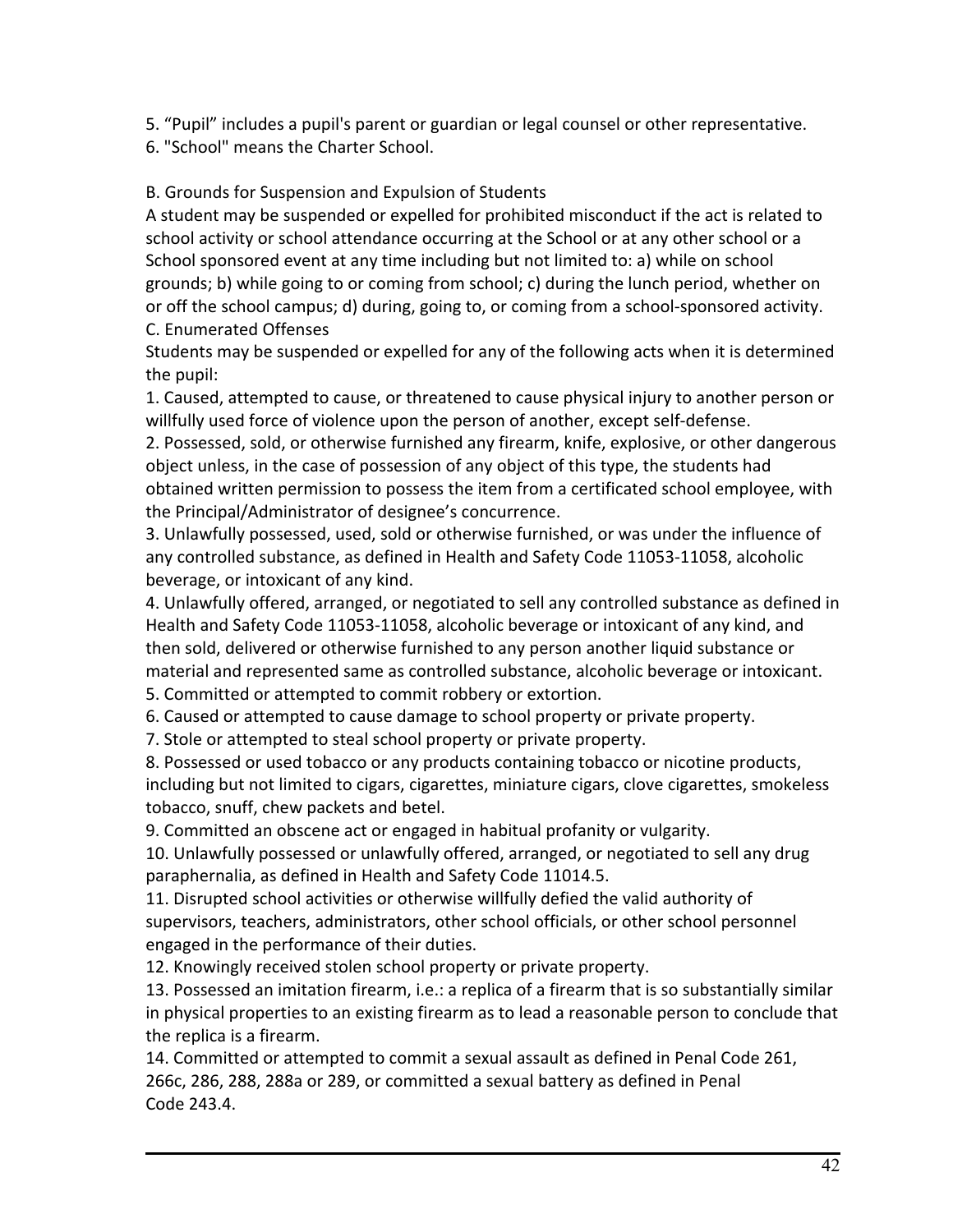15. Harassed, threatened, or intimidated a student who is a complaining witness or witness in a school disciplinary proceeding for the purpose of preventing that student from being a witness and/or retaliating against that student for being a witness.

16. Made terrorist threats against school officials and/or school property.

17. Committed sexual harassment.

18. Caused, attempted to cause, threatened to cause, or participated in an act of hate violence.

19. Intentionally harassed, threatened or intimidated a student or group of students to the extent of having the actual and reasonably expected effect of materially disrupting class work, creating substantial disorder and invading student rights by creating an intimidating or hostile educational environment. The above list is not exhaustive and depending upon the offense a pupil may be suspended or expelled for misconduct not specified above. Alternatives to suspension or expulsion will first be attempted with students who are truant, tardy, or otherwise absent from assigned school activities.

### D. Suspension Procedure

Suspensions shall be initiated according to the following procedures:

1. Informal Conference

Suspension shall be preceded, if possible, by an informal conference conducted by the Principal or the Principal's designee with the student and his or her parent and, whenever practicable, the teacher, supervisor or school employee who referred the student to the Principal. The conference may be omitted if the Principal or designee determines that an emergency situation exists. An "emergency situation" involves a clear and present danger to the lives, safety or health of students or school personnel. If a student is suspended without this conference, both the parent/guardian and student shall be notified of the student's right to return to school for the purpose of a conference.

At the conference, the pupil shall be informed of the reason for the disciplinary action and the evidence against him or her and shall be given the opportunity to present his or her version and evidence in his or her defense.

This conference shall be held within two school days, unless the pupil waives this right or is physically unable to attend for any reason including, but not limited to, incarceration or hospitalization.

No penalties may be imposed on a pupil for failure of the pupil's parent or guardian to attend a conference with school officials. Reinstatement of the suspended pupil shall not be contingent upon attendance by the pupil's parent or guardian at the conference. 2. Notice to Parents/Guardians

At the time of the suspension, a School employee shall make a reasonable effort to contact the parent/guardian by telephone or in person. Whenever a student is suspended, the parent/guardian shall be notified in writing of the suspension.

This notice shall state the specific offense committed by the student. In addition, the notice may also state the date and time when the student may return to school. If school officials wish to ask the parent/guardian to confer regarding matters pertinent to the suspension, the notice may request that the parent/guardian respond to such requests without delay. 3. Suspension Time Limits/Recommendation for Expulsion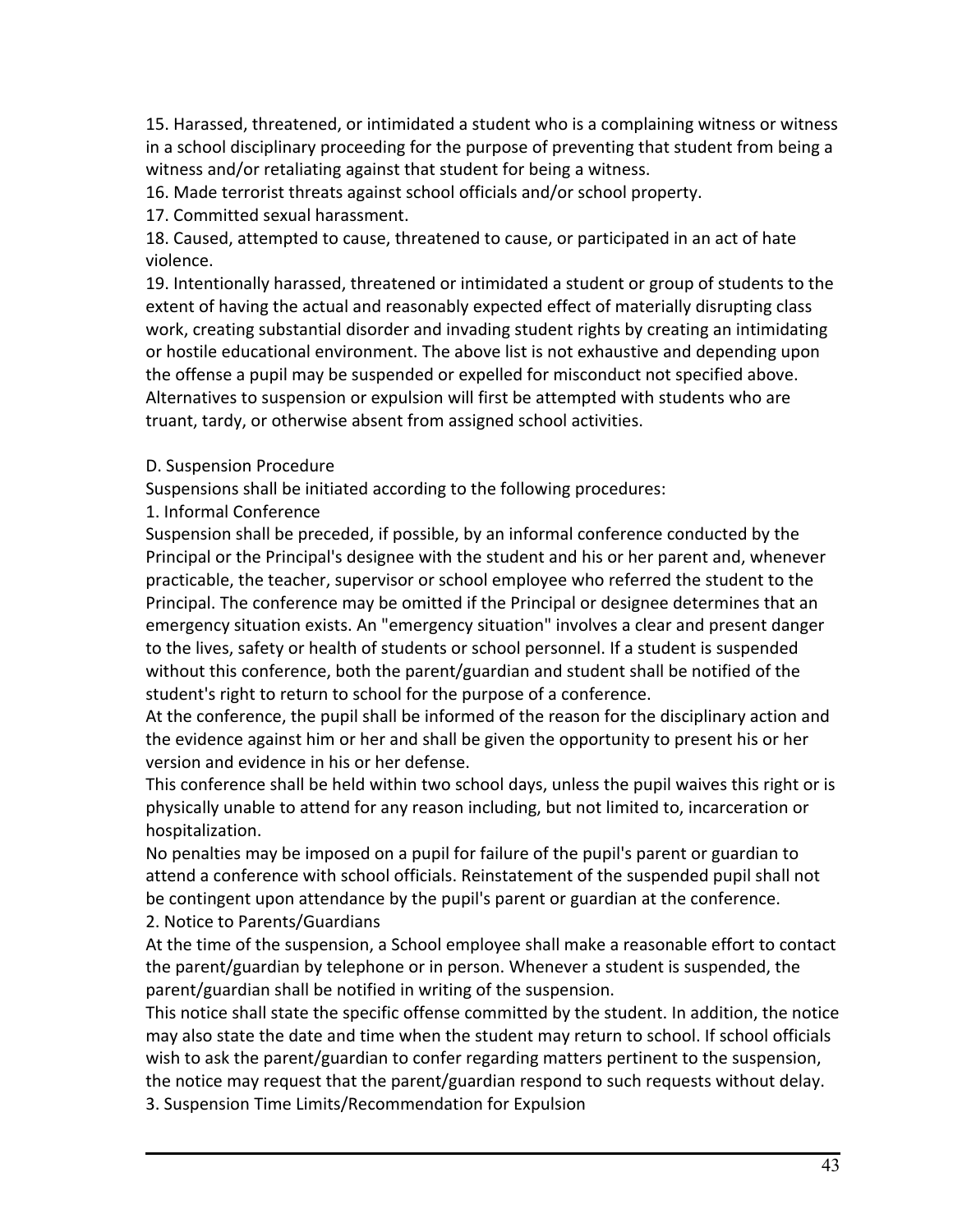Suspensions, when not including a recommendation for expulsion, shall not exceed five (5) consecutive school days per suspension.

Upon a recommendation of expulsion by the Principal, the pupil and the pupil's guardian or representative will be invited to a conference to determine if the suspension for the pupil should be extended pending an expulsion hearing. This determination will be made by the Principal upon either of the following determinations: 1) the pupil's presence will be disruptive to the education process; or 2) the pupil poses a threat or danger to others. Upon either determination, the pupil's suspension will be extended pending the results of an expulsion hearing.

### E. Authority to Expel

A student may be expelled either by the School Board following a hearing before it or by the School Board upon the recommendation of an Administrative Panel to be assigned by the School Board as needed. The Panel should consist of at least three members. The Administrative Panel may recommend expulsion of any student found to have committed an expellable offense.

## F. Expulsion Procedures

Students recommended for expulsion are entitled to a hearing to determine whether the student should be expelled. Unless postponed for good cause, the hearing shall be held within thirty (30) school days after the Principal or designee determines that the Pupil has committed an expellable offense.

The expulsion hearing will be presided over by the School Board President or the chair of the Administrative Panel. In the event an administrative panel hears the case, it will make a recommendation to the School Board for a final decision whether to expel. The hearing shall be held in closed session unless the pupil makes a written request for a public hearing three (3) days prior to the hearing.

Written notice of the hearing shall be forwarded to the student and the student's parent/guardian at least ten (10) calendar days before the date of the hearing. Upon mailing the notice, it shall be deemed served upon the pupil. The notice shall include: 1. The date and place of the expulsion hearing;

2. A statement of the specific facts, charges and offenses upon which the proposed is based;

3. A copy of the School's disciplinary rules which relate to the alleged violation;

4. Notification of the student's or parent/guardian's obligation to provide information about the student's status at the school to any other school district or school to which the student seeks enrollment;

5. The opportunity for the student or the student's parent/guardian to appear in person or to employ and be represented by counsel or an advocate;

6. The right to inspect and obtain copies of all documents to be used at the hearing;

7. The opportunity to confront and question all witnesses who testify at the hearing;

8. The opportunity to question all evidence presented and to present oral and documentary evidence on the student's behalf including witnesses.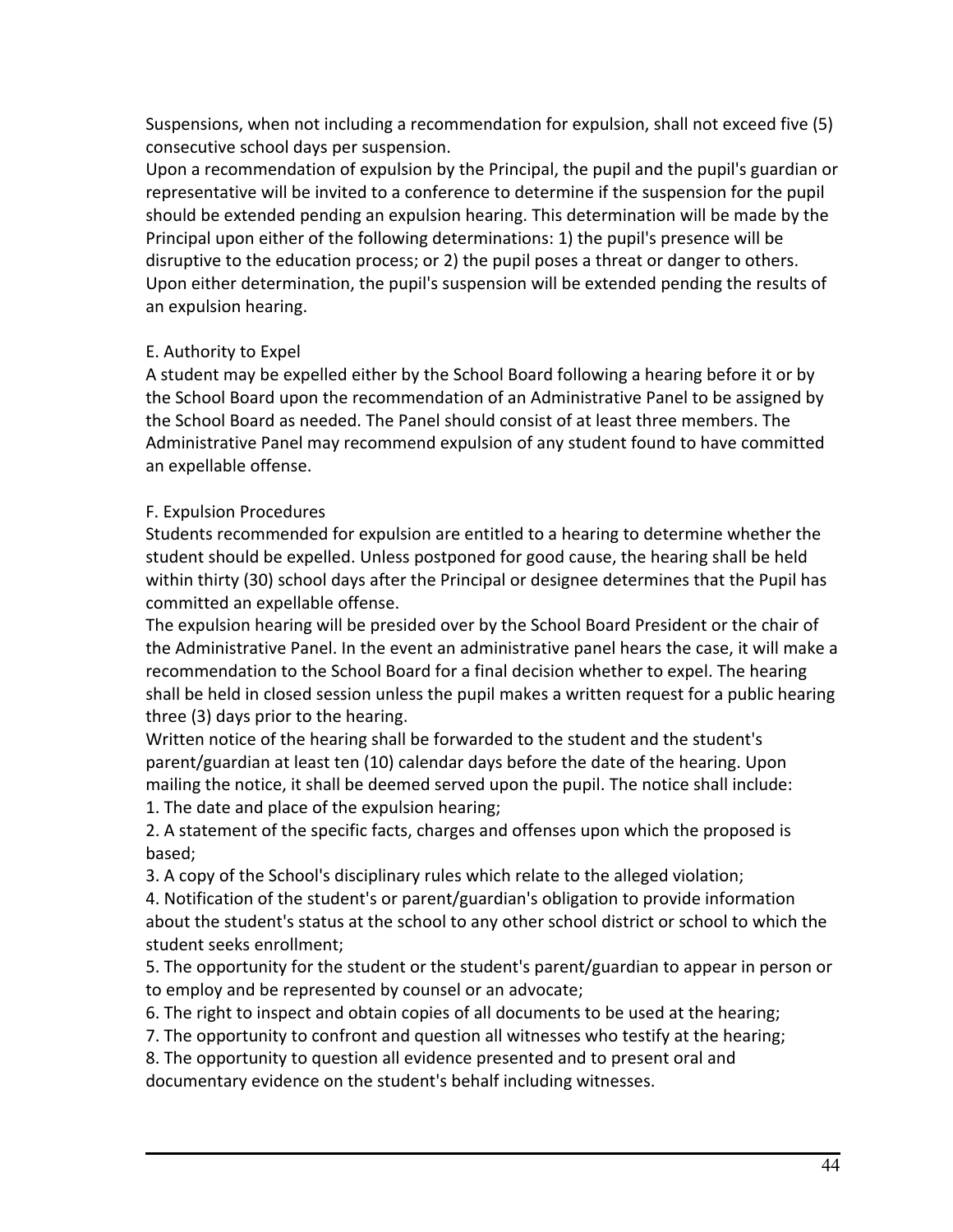### G. Record of Hearing

A record of the hearing shall be made and may be maintained by any means, including electronic recording, as long as a reasonably accurate and complete written transcription of the proceedings can be made.

### H. Presentation of Evidence

While technical rules of evidence do not apply to expulsion hearings, evidence may be admitted and used as proof only if it is the kind of evidence on which reasonable persons can rely in the conduct of serious affairs. A recommendation by the Administrative Panel to expel must be supported by substantial evidence that the student committed an expellable offense.

Findings of fact shall be based solely on the evidence at the hearing. While hearsay evidence is admissible, no decision to expel shall be based solely on hearsay and sworn declarations may be admitted as testimony from witnesses of whom the School Board, Panel or designee determines that disclosure of their identity or testimony at the hearing may subject them to an unreasonable risk of physical or psychological harm. If, due to a written request by the expelled pupil, the hearing is held at a public meeting, and the charge is committing or attempting to commit a sexual assault or committing a sexual battery as defined in Education Code Section 48900, a complaining witness shall have the right to have his or her testimony heard in a session closed to the public. The decision of the Administrative Panel shall be in the form of a written recommendation to the School Board who will make a final determination regarding the expulsion. The final decision by the School Board shall be made within ten (10) school days following the

conclusion of the hearing.

### I. Written Notice to Expel

The Principal or designee following a decision of the School Board to expel shall send written notice of the decision to expel, including the Board's findings of fact, to the student or parent/guardian. This notice shall include the following:

1. Notice of the specific offense committed by the student

2. Notice of the student's or parent/guardian's obligation to inform any new district in which the student seeks to enroll of the student's status with the School.

The Principal or designee shall send written notice of the decision to expel to the Student's District of residence, and the Natomas School District.

This notice shall include the following:

a) The student's name

b) The specific expellable offense committed by the student

## J. Disciplinary Records

The School shall maintain records of all student suspensions and expulsions at the School. Such records shall be made available to the District upon request.

K. Expelled Pupils/Alternative Education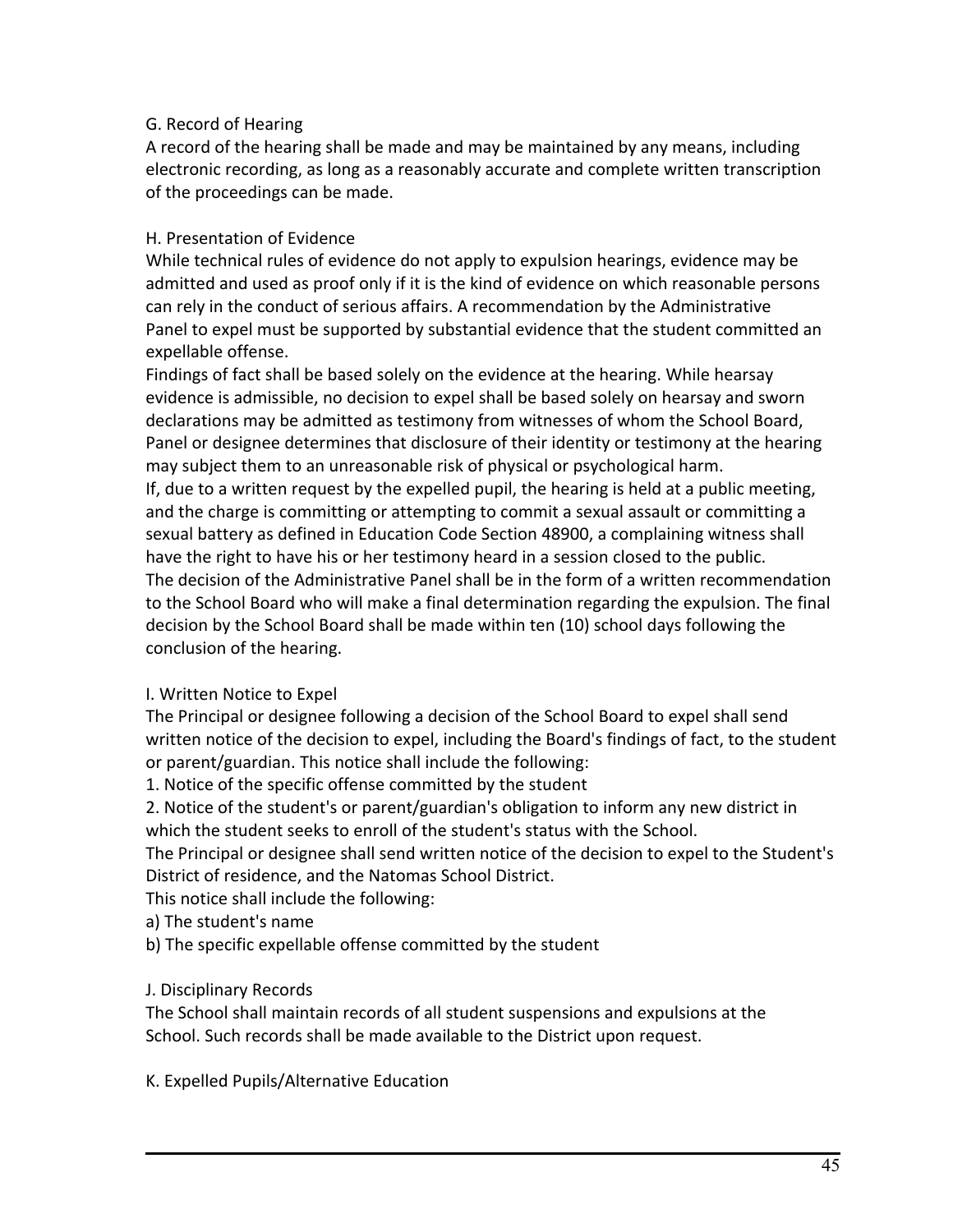Pupils who are expelled shall be responsible for seeking alternative education programs including, but not limited to, programs within the County or their school district of residence.

### L. Rehabilitation Plans

Students who are expelled from the School shall be given a rehabilitation plan upon expulsion as developed by the Board at the time of the expulsion order, which may include, but is not limited to, periodic review as well as assessment at the time of review for readmission. The rehabilitation plan should include a date not later than one year from the date of expulsion when the pupil may reapply to the School for readmission.

### M. Readmission

The decision to readmit a pupil or to admit a previously expelled pupil from another school district or charter school shall be in the sole discretion of the Board following a meeting with the Principal and the pupil and guardian or representative to determine whether the pupil has successfully completed the rehabilitation plan and to determine whether the pupil poses a threat to others or will be disruptive to the school environment. The Principal shall make a recommendation to the Board following the meeting regarding his or her determination.

The pupil's readmission is also contingent upon the School's capacity at the time the student seeks readmission.

N. Special Procedures for the Consideration of Suspension and Expulsion of Students with Disabilities

1. Notification of District

The Charter School shall immediately notify the District and coordinate the procedures in this policy with the District of the discipline of any student with a disability or student who the Charter School would be deemed to have knowledge that the student had a disability.

2. Services During Suspension

Students suspended for more than ten (10) school days in a school year shall continue to receive services so as to enable the student to continue to participate in the general education curriculum, although in another setting, and to progress toward meeting the goals set out in the child's IEP/504 Plan; and receive, as appropriate, a functional behavioral assessment or functional analysis, and behavioral intervention services and modifications, that are designed to address the behavior violation so that it does not recur. These services may be provided in an interim alterative educational setting.

3. Procedural Safeguards/Manifestation Determination Within ten (10) school days of a recommendation for expulsion or any decision to change the placement of a child with a disability because of a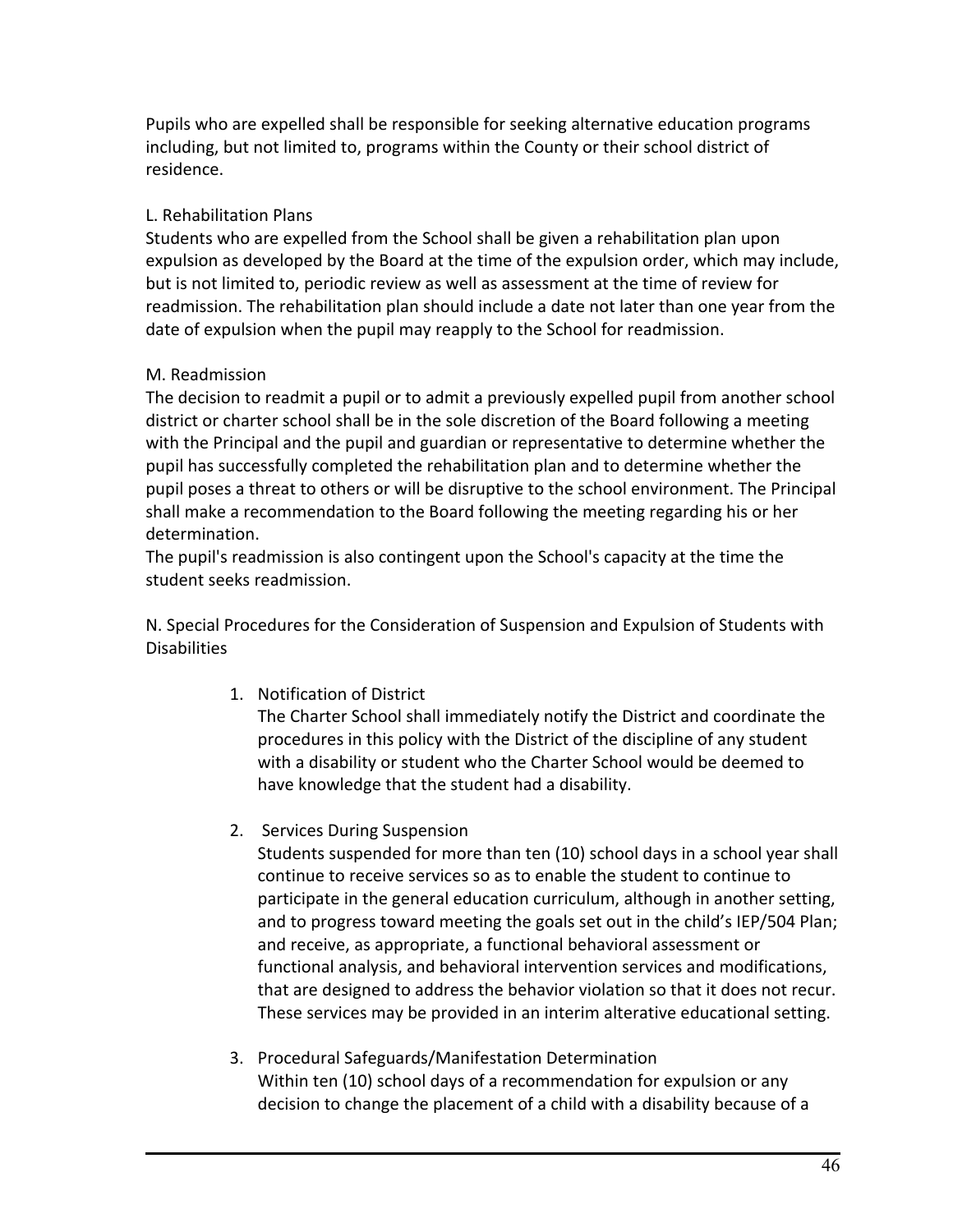violation of a code of student conduct, the Charter School, the parent, and relevant members of the IEP/504 Team shall review all relevant information in the student's file, including the child's IEP/504 Plan, any teacher observations, and any relevant information provided by the parents to determine:

- a) If the conduct in question was caused by, or had a direct and substantial relationship to, the child's disability; or
- b) If the conduct in question was the direct result of the local educational agency's failure to implement the IEP/504 Plan.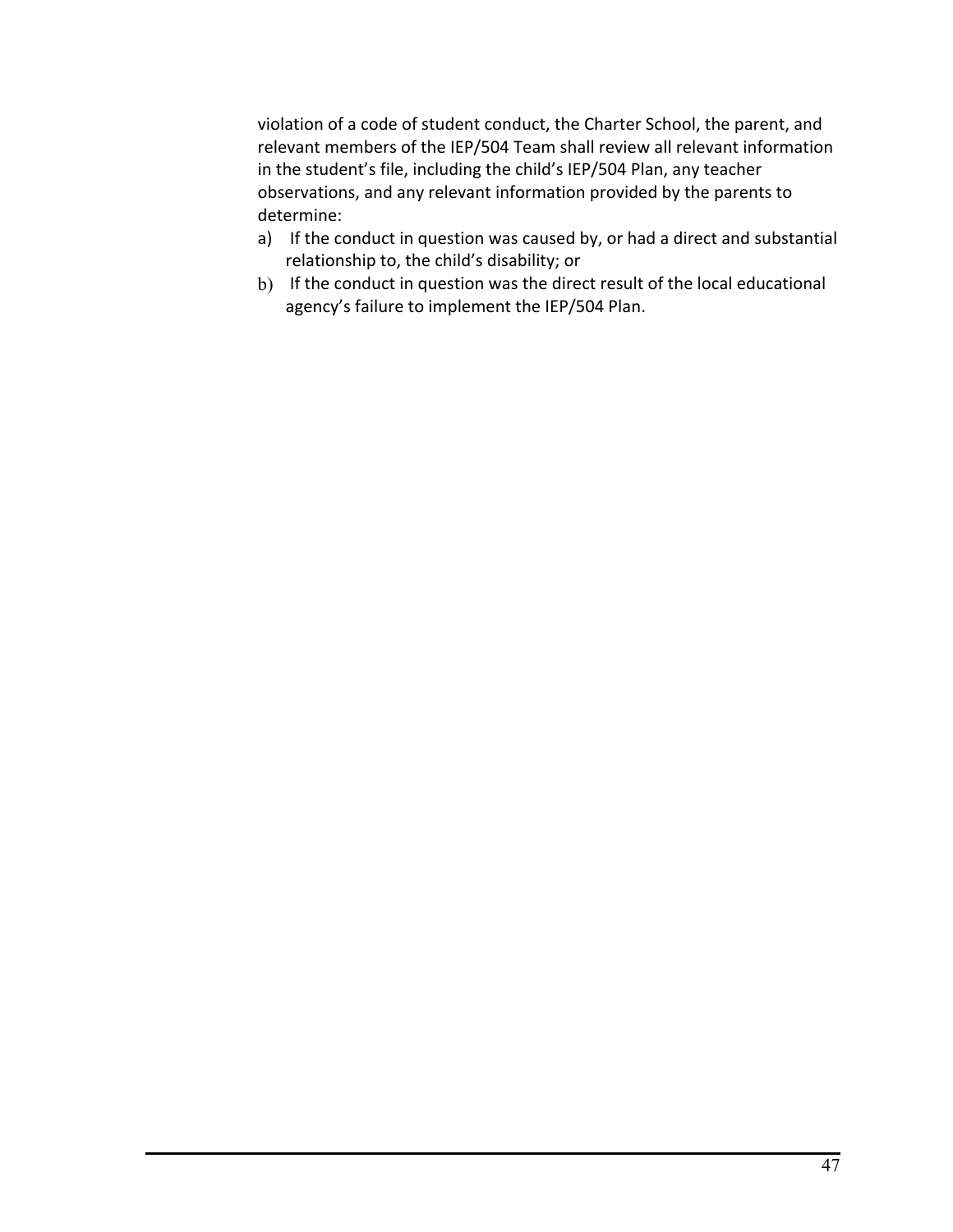### **VII. FINANCIAL PLANNING, REPORTING, AND ACCOUNTABILITY**

#### **Budgets**

Included in the Exhibits Section of this application is a projected first-year budget for  $NP<sup>3</sup>$ ES, including estimated start-up costs and anticipated revenues and expenditures during the first year of operation. Also included is a display of cash flow and financial projections for the first three years of operation, including plans for establishing a reserve account.

### **Financial Reporting**

The Natomas Pacific Pathways Prep Board of Directors will provide the following budget reports to Natomas Unified School District during each fiscal year of operation as stated in the MOU and follows, and may provide additional fiscal reports as requested by the District:

1. By July 1, a preliminary budget for the current fiscal year.

2. By December 15, an interim financial report for the current fiscal year reflecting changes through October 31. Additionally, on December 15, a copy of the Charter School's annual, independent financial audit report for the preceding fiscal year shall be delivered to the District, State Controller, State Department of Education and County Superintendent of Schools.

3. By March 15, a second interim financial report for the current fiscal year reflecting changes through January 31.

4. By September 15, a final unaudited report for the full prior year. The report submitted to the District shall include an annual statement of all the Charter School's receipts and expenditures for the preceding fiscal year.

5. The Charter School will present a fiscal report to the District and/or Board of Trustees upon written request by the District. The District will provide the Charter School reasonable notice of such a request.

### Funding and Oversight Fee

The Charter School elects to receive the state aid portion of charter school general-purpose entitlement and categorical block grant funds as a locally funded Charter School pursuant to Education Code section 47651(a)(2) and all such funds shall be deposited into a District account established solely for the "Natomas Pacific Pathways Prep Elementary School" and separate from the District's account for the Corporation's "Natomas Pacific Pathways Prep." The District shall transfer to the school funding in lieu of property taxes in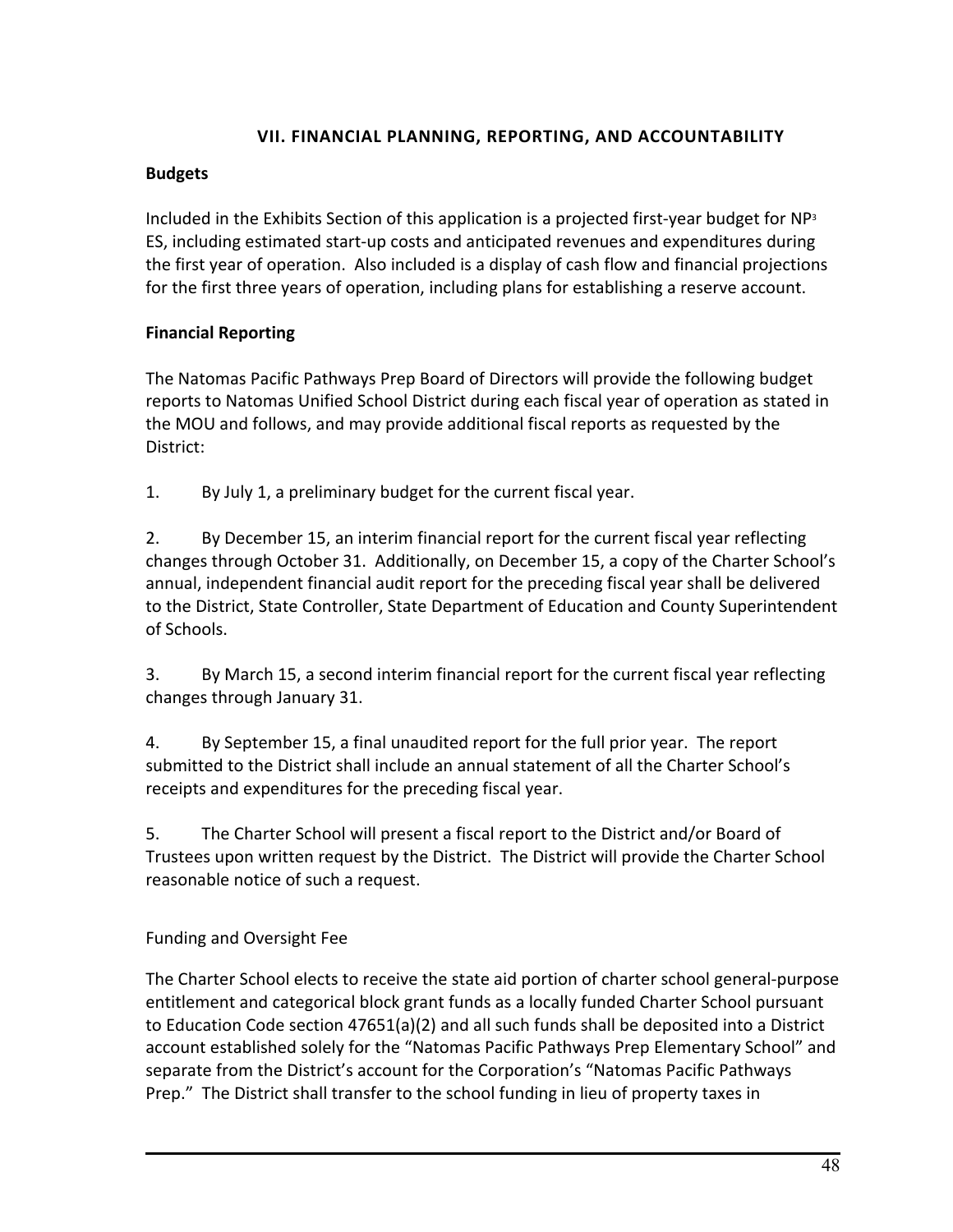accordance with Education Code section 47635. The School recognizes that the District shall have no responsibilities for funding the Charter School beyond the actual funding received for the School.

The Charter School agrees that all funding received for the Charter School, from any and all sources, including but not limited to all funding sources set forth in this Charter and the MOU, or other agreement with the District, shall be used exclusively to operate the Natomas Pacific Pathways Prep Elementary School and Natomas Pacific Pathways Prep middle School and High School, and any future Natomas Pacific Pathways Prep program authorized by the District, and shall not be used, either directly or indirectly, or by loan or gift, to fund, assist, pay for the debts of, or towards the operation of, any other school or establishment managed, controlled, or operated by the Corporation or Charter School, or operated by its members, officers, agents, servants, and employers, or for any other purpose whatsoever, unless mutually agreed by the parties. This language is not meant to prevent the Charter School from sharing services, non-District facilities, or joining a JPA with other charter schools operating in the District at their own cost. The District and Charter School also agree that funds of the Charter School may be used to pay Natomas Pacific Pathways Prep Elementary School and Natomas Pacific Pathways Prep Middle School and High School pro-rated share of central administration costs for administrative services provided by the District.

In consideration for the actual costs of supervisorial oversight by the District, the Charter School shall pay an amount not to exceed one percent (1%) of the revenue of the Charter School (hereinafter, the "Oversight Fee") pursuant to Education Code section 47613. "Supervisorial oversight" for purposes of this section shall be limited to those duties listed in Education Code section 47604.32(a) through (e), only. "Revenue" for purposes of this calculation shall include the general-purpose entitlement calculated pursuant to Education Code section 47633, and the categorical block grant calculated pursuant to Education Code section 47634, as computed by the local control funding formula pursuant to Education Code sections 42238.02 and 42238.03. "Revenue" for purposes of this calculation shall not include Charter School fund-raising activities, private donations, other public grants, or any other source of income developed by the Charter School.

## **Local Control Accountability Plan**

On or before July 1, 2017, and each year thereafter, the Charter School shall provide the District its Local Control Accountability Plan ("LCAP") in accordance with Education Code sections 47606.5 and 52064. The LCAP shall include the goals and annual actions to achieve those goals as identified in the Charter pursuant to Education Code section  $47605(b)(5)(A)$  or Section  $47605.6(b)(5)(A)$ . The LCAP and annual update shall be developed using the template adopted pursuant to Section 52064 and shall include all of the following: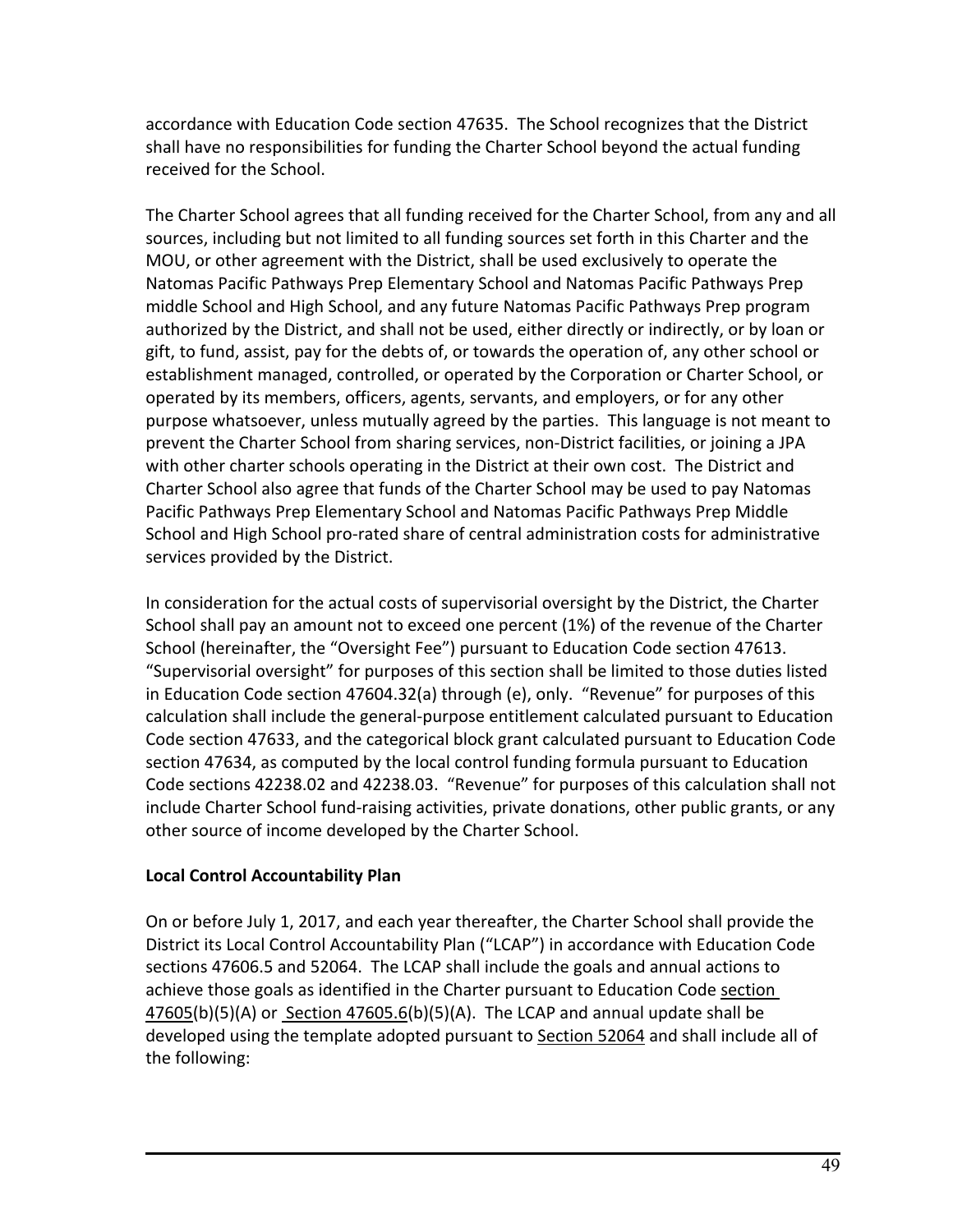(1) A review of the progress toward the goals included in the Charter, an assessment of the effectiveness of the specific actions described in the Charter toward achieving the goals, and a description of changes to the specific actions the Charter School will make as a result of the review and assessment.

(2) A listing and description of the expenditures for the fiscal year implementing the specific actions included in the Charter as a result of the reviews and assessment required by paragraph (1).

The expenditures identified in the LCAP shall be classified using the California School Accounting Manual pursuant to Section 41010.

For purposes of the review required by Section 47606.5(a), the Charter School may consider qualitative information, including, but not limited to, findings that result from school quality reviews conducted pursuant to Section 52052 or any other reviews.

To the extent practicable, data reported pursuant to this requirement shall be reported in a manner consistent with how information is reported on a school accountability report card.

The Charter School shall consult with teachers, principals, administrators, other school personnel, parents, and pupils in developing the annual update.

## **Insurance**

The District and Charter School participate in the Schools Insurance Authority ("SIA") sponsored property, liability and worker' compensation programs. For the term of this Charter and as set forth in the MOU, both parties shall remain covered by those programs, the costs of which shall be separately borne by each party, although any increase in the District's experience or rating factor due to claims arising from the Charter School's operations that leads to an increased contribution (premium) to be paid by District, for the purchased coverage due to claims arising from the Charter School's operations shall be solely payable by the Charter School. No other liability, personal property, or real property insurance or indemnity protection is required by this Charter. Should the Charter School in the future no longer be covered by the SIA programs, it must obtain coverage at least as extensive as that provided by SIA, including, but not limited to, the applicable coverage limits, coverage grants, and absence of deductibles.

## **Administrative Services**

The principal of NP<sup>3</sup> ES will assume lead responsibility for administering the school under the policies adopted by the NP<sup>3</sup> School Board. It is anticipated that a majority of these services for students in NP<sup>3</sup> ES will be contracted with Natomas Unified School District. The specific terms and cost of these services are specified in the MOU between the Charter School and the District.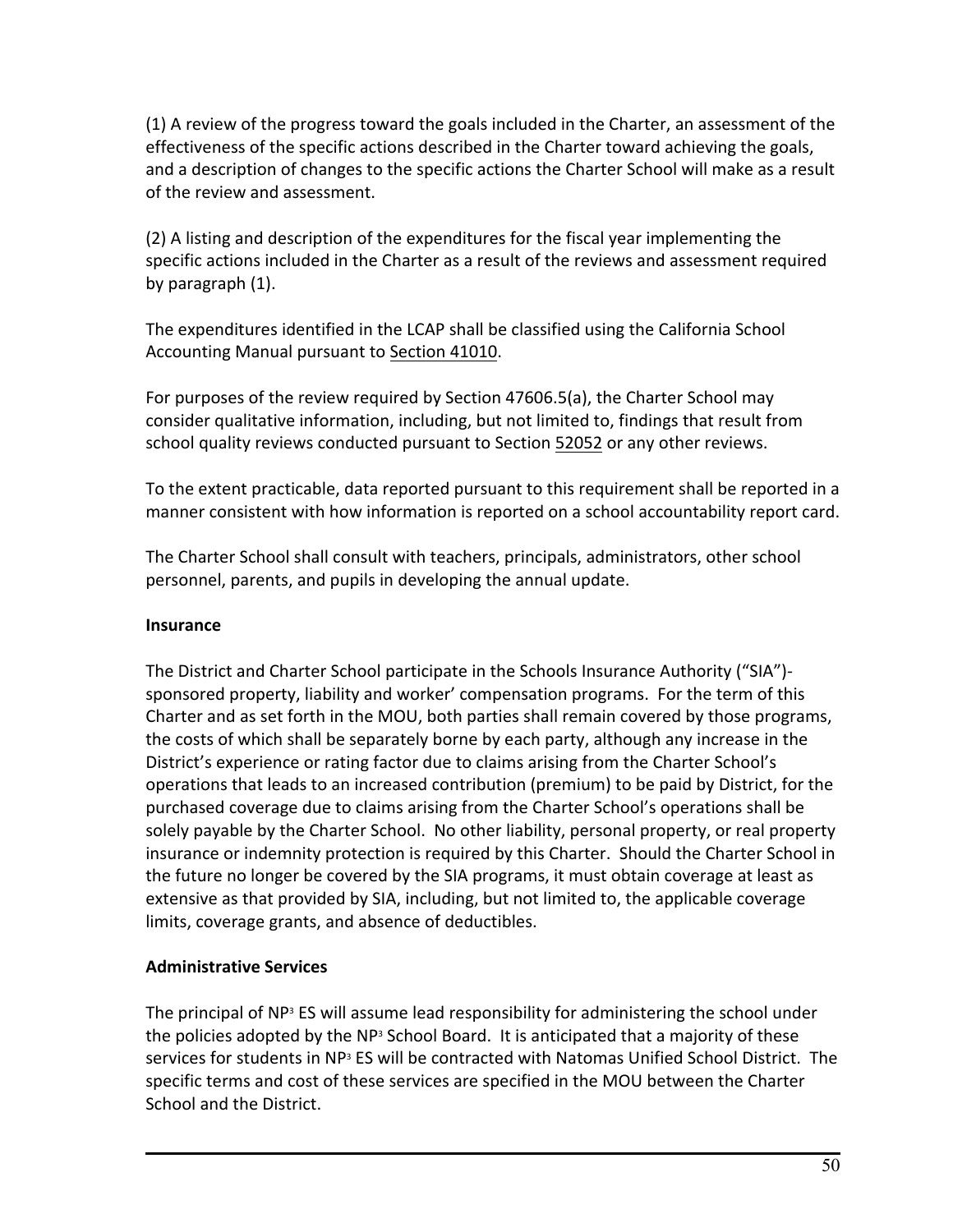### **Payment Schedule**

The Charter School shall pay the administrative services fee, special education general fund encroachment fee, supervisorial oversight fee, and any other fees in quarterly installments for each school year covered as set forth in the Charter and/or MOU. The District shall invoice the Charter School for fees due as of September 30, December 31, March 31, and June 30, with invoices to be prepared and submitted by the District to the Charter School within thirty (30) calendar days during the year and by September 15 (when the books are closed) at the end of the year. The Charter School shall pay all invoices within fifteen (15) business days of their issuance by the District. In the event payment is not received within five (5) business days following the payment due date, the Charter School authorizes the District to deduct any such fees from the funds deposited in its account with the District. Alternatively, the District may elect to offset and deduct any such fees from the District inlieu property tax revenues next payable to the Charter School, in which case the District shall provide the Charter School with a detailed statement showing the amount of any such offset.

### **Facilities**

The Charter School leases District facilities (hereinafter the "Facility" or "Site") and will initially be located at 4400 East Commerce, Sacramento, California, 95834 pursuant to terms and conditions set forth in a Facility Use Agreement. After approximately three years NP<sup>3</sup> ES will relocate to 3800 Del Paso Road, Sacramento, CA 95834. The Charter School and District will work collaboratively in meeting the facilities needs of District students attending the Charter School. It is the intention of the Parties to negotiate outside of Education Code section 47614 and its implementing regulations to reach agreement on facilities arrangements throughout the term of the Charter; and both Parties will negotiate in good faith to do so. Accordingly, the Charter School and District agree that arrangements for facilities shall at all times be in lieu of and as an alternative to Education Code section 47614 and its implementing regulations. The Charter School shall comply with all State and federal laws regarding the use of the Site as school facilities.

### **Transportation**

The Charter School shall be solely responsible for the direct cost of all transportation services provided by the Charter School for its pupils enrolled in the Charter School. The Charter School may contract with the District for transportation services, including field trips, and shall ensure that Charter School fieldtrip consent and medical insurance forms are consistent with the requirements set forth in District forms.

## **Audits**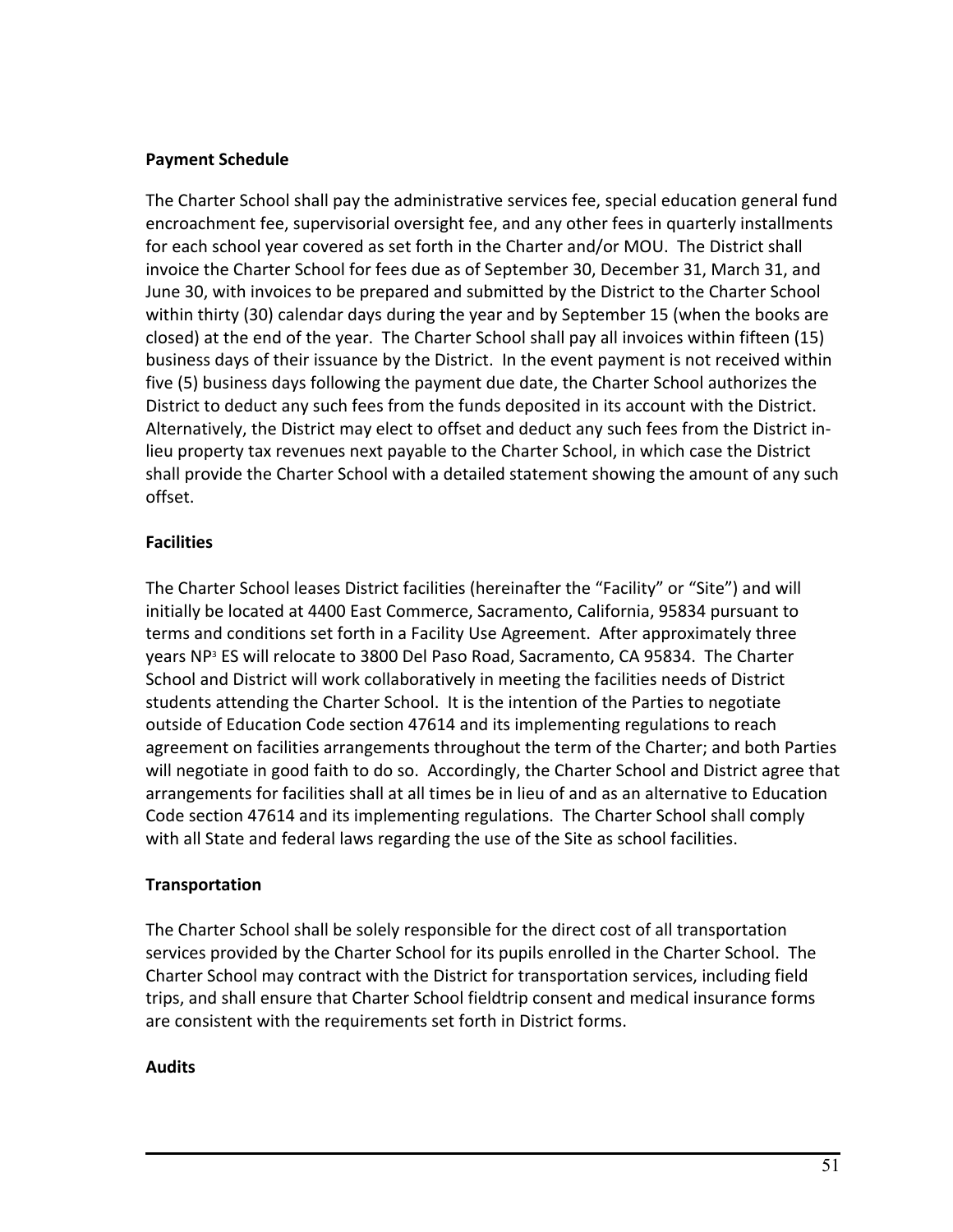An annual independent financial audit of the books and records of the Charter School will be conducted as required by Education Code Sections 47605(b)(5)(I) and 47605(m). The Natomas Pacific Pathways Prep School Board will make arrangements for an annual independent audit of its financial affairs by a qualified Certified Public Accountant who has education auditing experience and is selected by the Board. The audit will verify the accuracy of the school's financial statements, its attendance and enrollment accounting practices, and its internal financial controls. The audit will be conducted in accordance with generally accepted accounting principles applicable to the school. It will be completed by November 1 following the close of each fiscal year, and a copy of the auditor's findings will be forwarded by December 15 to Natomas Unified School District, the County Superintendent of Schools, the State Controller, and the California Department of Education. The principal of NP<sup>3</sup> ES will review any audit exceptions or deficiencies and report these to the NP<sup>3</sup> School Board with recommendations on how to resolve them. The board will submit a report to the district describing how the exceptions and deficiencies have been or will be resolved to the satisfaction of the district. Any disputes regarding the resolution of audit exceptions and deficiencies will be referred to the dispute resolution process described earlier in this Charter.

### **Closure Protocol**

In the event that NP<sup>3</sup> ES closes, the following procedures will apply regardless of the reason(s) for closure:

(a) NP<sup>3</sup> ES will designate a responsible entity to conduct closure-related activities.

(b) NP<sup>3</sup> ES will make notification of the closure of NP<sup>3</sup> ES to parents (guardians) of pupils, the authorizing entity, the county office of education (unless the county board of education is the authorization entity), the special education local plan area in which the school participates, the retirement systems in which the school's employees participate (e.g., Public Employees' Retirement System, State Teachers' Retirement System, and federal social security), and the California Department of Education, providing at least the following:

(1) The effective date of the closure;

(2) The name(s) of and contact information for the person(s) to whom reasonable inquiries may be made regarding the closure;

(3) The pupils' school districts of residence; and

(4) The manner in which parents (guardians) may obtain copies of pupil records, including specific information on completed courses and credits that meet graduation requirements.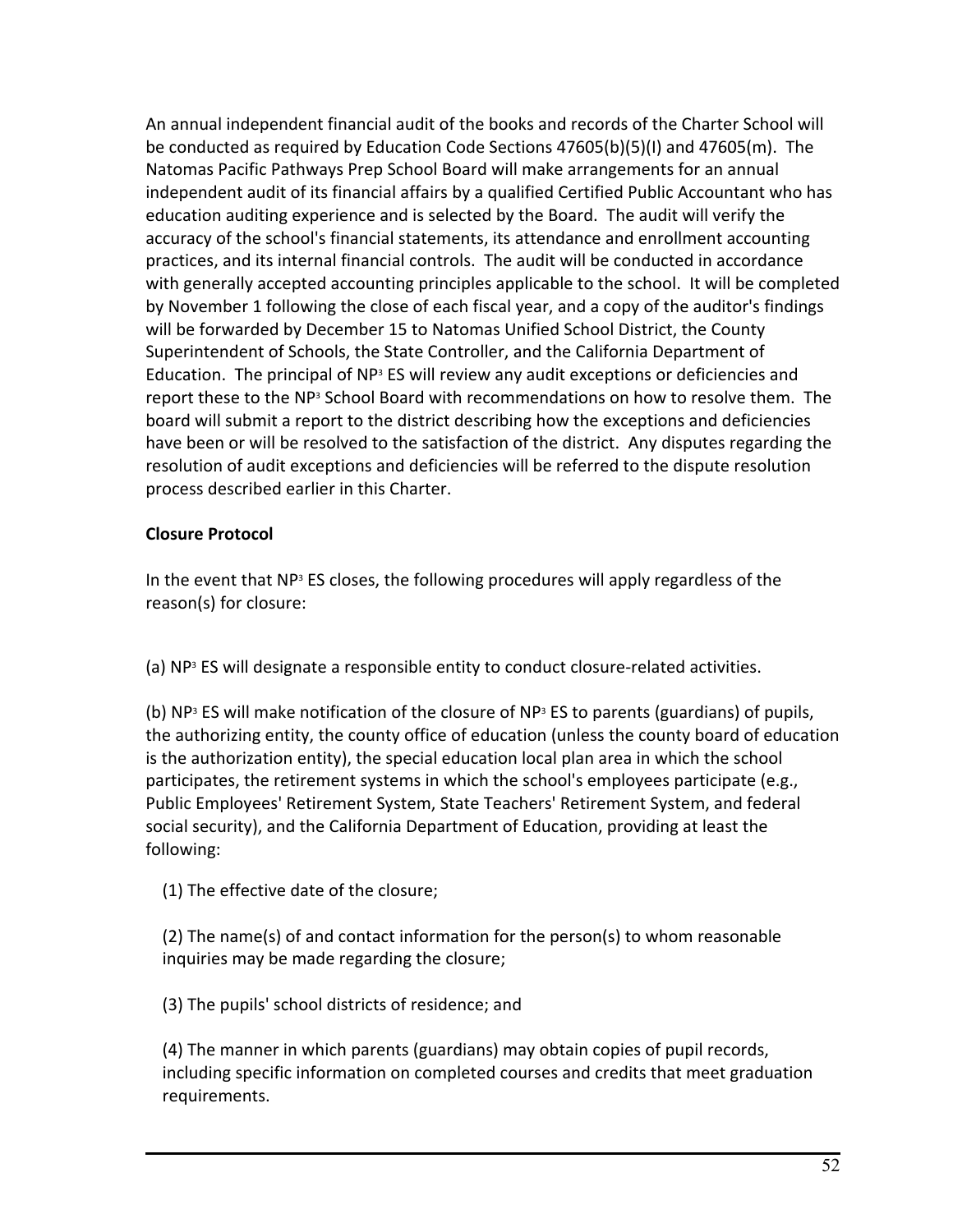(c) Provision of a list of pupils in each grade level and the classes they have completed, together with information on the pupils' district of residence, to the responsible entity designated in subdivision (a).

(d) Transfer and maintenance of all pupil records, all state assessment results, and any special education records to the custody of the responsible entity designated in subdivision (a), except for records and/or assessment results that the charter may require to be transferred to a different entity.

(e) Transfer and maintenance of personnel records in accordance with applicable law.

(f) Completion of an independent final audit, at the Charter School's sole expense, within six months after the closure of the school that may function as the annual audit, and that includes at least the following:

(1) An accounting of all financial assets, including cash and accounts receivable and an inventory of property, equipment, and other items of material value.

(2) An accounting of the liabilities, including accounts payable and any reduction in apportionments as a result of audit findings or other investigations, loans, and unpaid staff compensation.

(3) An assessment of the disposition of any restricted funds received by or due to the Charter School.

(g) Disposal of any net assets remaining after all liabilities of the charter school have been paid or otherwise addressed, including but not limited to, the following:

(1) The return of any grant funds and restricted categorical funds to their source in accordance with the terms of the grant or state and federal law, as appropriate, which may include submission of final expenditure reports for entitlement grants and the filing of any required Final Expenditure Reports and Final Performance Reports.

(2) The return of any donated materials and property in accordance with any conditions established when the donation of such materials or property was accepted. Upon closure of the Charter School, all assets of the school, including, but not limited to, leaseholds, personal property, intellectual property, ADA apportionments, and other revenues generated by students attending the school, after payment of all debts and liabilities and refunds to applicable agencies, shall revert to Natomas-Pacific Pathways Prep Middle School and, or High School for use in its educational programs but if no longer in operation to the District. Any District property will be promptly returned to the District upon the Charter School's closure.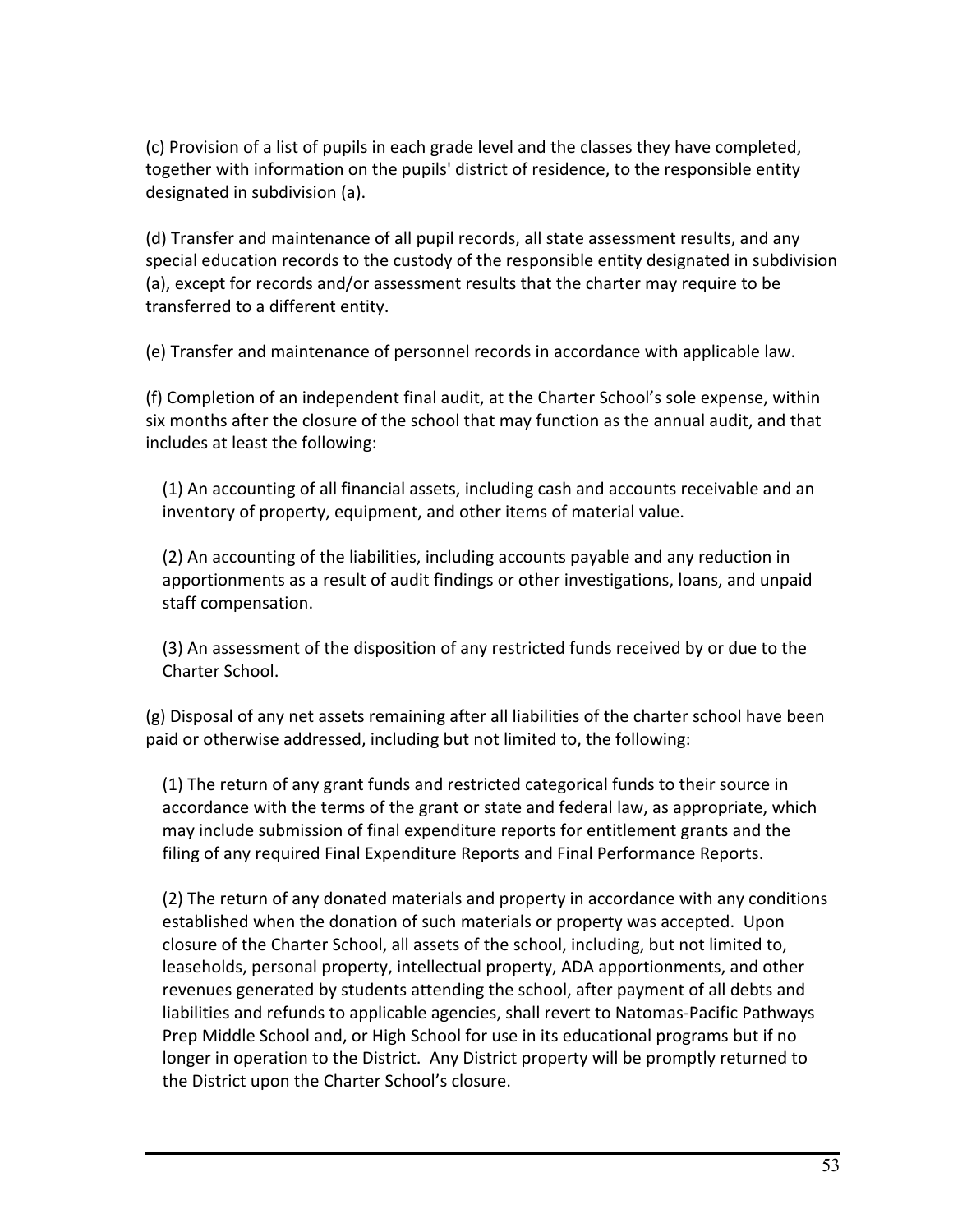(h) Completion and filing of any annual reports required pursuant to Education Code section 47604.33.

(i) Identification of funding for the activities identified in subdivisions (a) through (h).

 Note: Authority cited: Section 33031, Education Code. Reference: Section 47607, Education Code.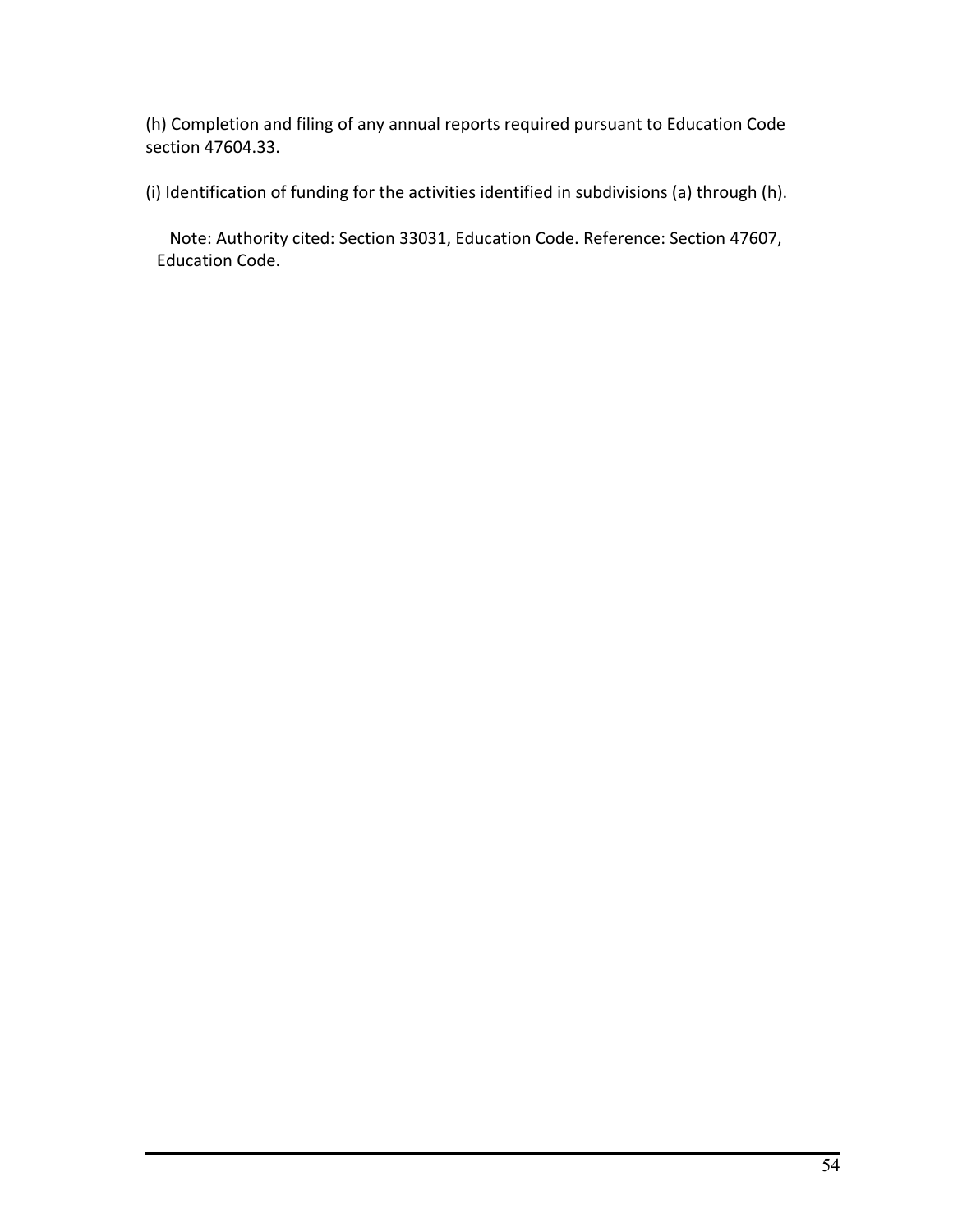#### **VIII. Impact on the Charter Authorizer**

#### **Potential Civil Liability Effects**

The statement that follows is intended to fulfill the terms of Education Code § 47605(g), and it provides information regarding the proposed operation and potential effects of  $NP<sup>3</sup>$ ES on Natomas Unified School District.

NP<sup>3</sup> ES will be operated by and under a delegation of authority of a California non-profit public benefit corporation. This corporation, theP20 Consortium, is organized and operated exclusively for charitable purposes within the meaning of  $\S$  501(c)(3) of the Internal Revenue Code and the California Revenue and Taxation Code § 23701d.

Pursuant to Education Code § 47604(c), an entity that grants a charter to a school operated by or as a non-profit public benefit corporation will not be liable for the debts or obligations of the school or for claims arising from the performance of acts, errors, or omissions by the school, if the authority has complied with all oversight responsibilities required by law. The charter school will work diligently to assist the approving district in meeting any and all oversight obligations under the law, including monthly meetings, reporting, or other requested protocol to ensure that the district is not liable for the operation of the charter school. Further, the charter school and the district have entered into a MOU that provides for indemnification of the district, and the Board of the charter school will institute appropriate risk management practices, including screening of employees, establishing codes of conduct for students, staff, and participating families, and establishing policies and procedures governing financial transactions and dispute resolution.